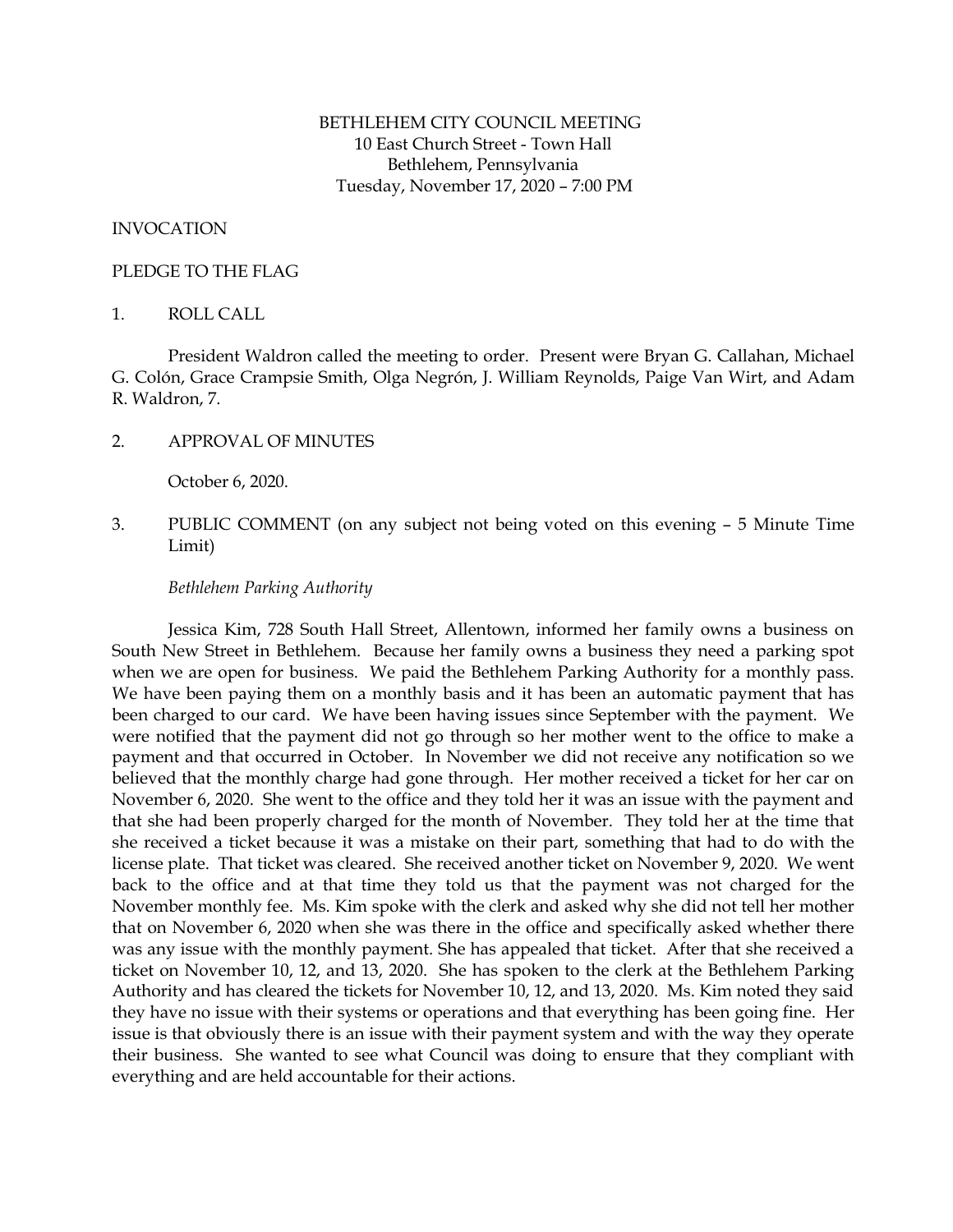President Waldron encourages Ms. Kim to reach out to the Parking Authority and ask to talk to the senior management there and to see what is causing this problem. Mr. Steve Fernstrom is the Director of the Parking Authority and typically is quite responsive. He should be able to help solve this issue.

Ms. Kim noted when she spoke to the clerk at the Parking Authority she asked if they are a private entity and she said they were a part city/part private company.

President Waldron noted that is true, City Council does not have any authority over the Parking Authority as far as their operations but we can point you in the right direction. Another avenue would be to reach out when the Bethlehem Parking Authority Board has a meeting; they are the group that oversees the Parking Authority in day to day operations. They might be able to help you out solving this problem.

Ms. Kim asked if she would have to talk to the Parking Authority Board.

President Waldron stated yes or just call the office tomorrow and ask to talk to a manager or the Director of the Parking Authority.

Ms. Kim remarked when she was speaking to the manager he did not want to listen to her so she is frustrated.

President Waldron noted clearly there is an issue specifically with your license plate and he is sure now that you have brought this up in a public setting he would imagine it will get resolved quickly.

Ms. Kim stated it is not her license plate, they are issuing tickets and when she spoke to the clerk she said their system has not been updated.

President Waldron remarked he cannot speak to that issue.

Ms. Kim asked if Council approves their contract.

President Waldron stated no.

Ms. Kim asked who would be approving their contract.

President Waldron noted it would be the Board that oversees the Parking Authority. He reiterated she should give a call to the Parking Authority tomorrow and he would imagine this issue should be able to be resolved.

Mr. Callahan advised her to call Mr. Fernstrom or Mr. Cantelmi, those are the people she should go to.

President Waldron remarked he has told her that.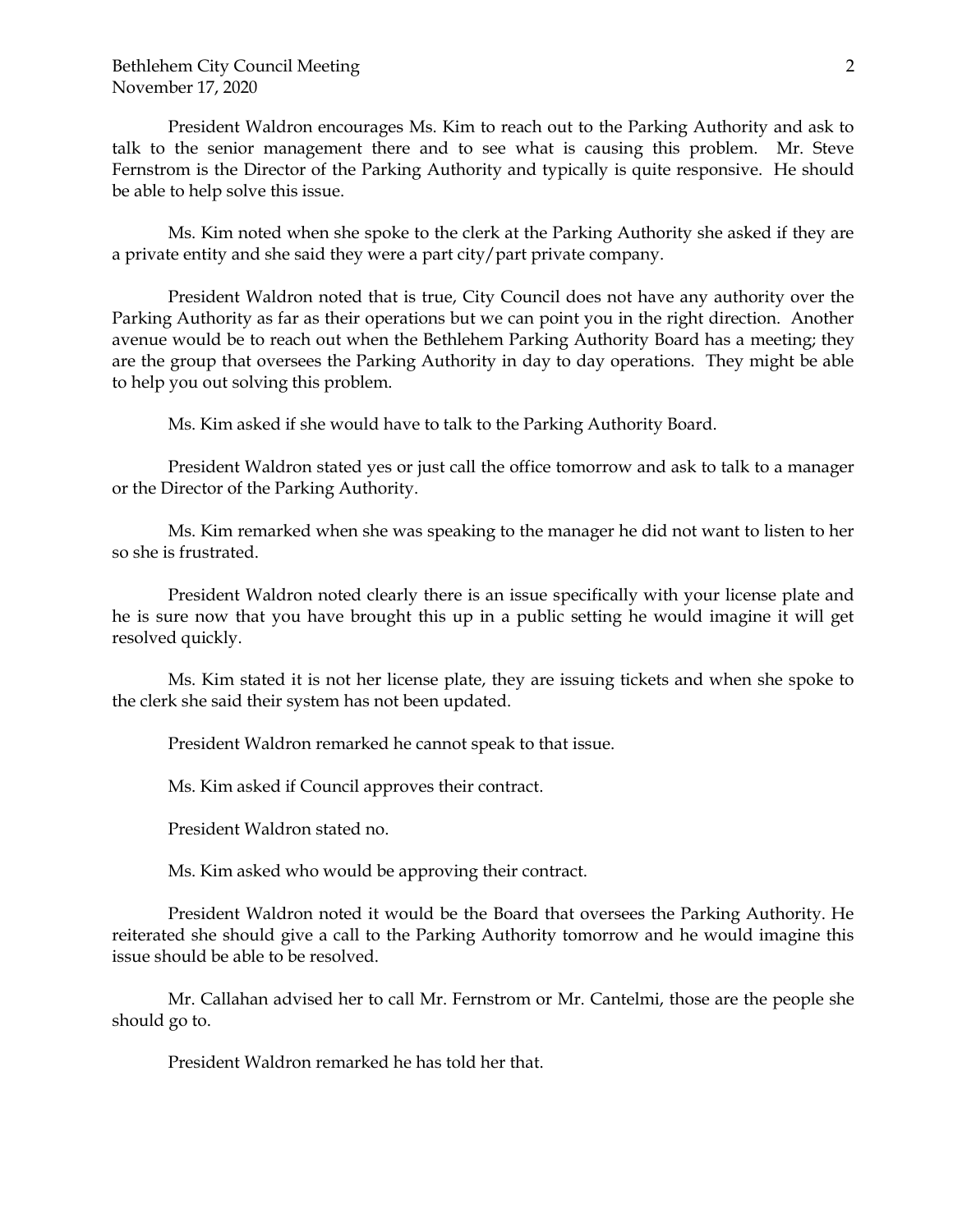## *Parking Authority*

Artie Curatola, 813 Laufer Street, noted as far as the young lady who spoke before we need to remember that the Parking Authority is out to make money and they make money off of us taxpaying citizens, not the renegades who do not pay for the parking tickets. They make money off of the upstanding citizens. Mr. Curatola reported we need to get a petition together because the Parking Authority does not listen; he has gone to their meetings and gave them good ideas for us taxpayers. What gives some people the right to have 2, 3, or 4 parking permits for one person and then they can work on cars in the streets to make money. This should be limited to 1 per family. If it has to be 2 for a family they should be able to rent a parking space in the garage. The renegades that will not address those tickets their vehicles should be towed and make them pay out of their own pocket. Those booted vehicles are on the street for 2 to 3 weeks at a time taking up legal spots so it is then hard for citizens to park. If it is not going to be taken care of we need to get petitions signed. Mr. Curatola asked why certain people get their streets cleaned and others do not. If they really want to clean the streets it should be after the leaves are picked up. They just want to make it harder for parking so we then get tickets and pay money to the Parking Authority that is what it is all about. He has his phone number on the side of his van and it they want his vehicle to be moved they can call him, but they do not call. They should call him and ask him to move his vehicle. They could still give him a ticket but tell him to move the vehicle, but they do not do that. We taxpaying citizens need to get together. We should take control of the Parking Authority and have it run by the city completely and get rid of the other entity.

#### *Police*

John Irons, 1204 West Market Street, informed he is a volunteer and a leader with Lehigh Valley Stands Up and he is calling tonight to talk about one of our campaigns which is police accountability. He and some of his community members made comments at the First Budget Meeting last week and he just wanted to make some comments tonight as City Council is potentially considering amendments to the budget. He understands that there are more meetings to come. In conversation with his colleagues, friends, and people he knows in the community he thinks our priorities are clear, there are a lot of needs in our city that are not addressed by the police. There is a public health crisis that is coming down on us; there is an economic crisis that is right around the corner. The Mayor's budget was planning for some of that but was unfortunately leaving the police department untouched. Some of our asks are simple as Council is considering amendments. One is that if they're going to be any cuts to personnel in any department in the city then there should be cuts in the police department personnel that are equal to or greater than those cuts. The police department is the biggest slice of the city budget and it is the primary driver of the pension obligations. There are ways to do this, one is to revisit any MOU's or contracts with the Bethlehem Area School District in providing school resource officers. We do not have the need for school resource officers then those would be positions that are cut. We also recommend implementing a hiring freeze for any new officers and make sure that retirements, promotions, transfers, terminations, and things like that are not being automatically replaced but have to seek permission from Council to do that. Mr. Irons explained in future years we hope that there is a serious divestment from the police department. There are a lot of needs in our community. Our Health Bureau could do a lot more with its clinic hours. We would be interested in seeing meaningful alternatives to policing including more mental health and social workers expanding the existing social worker program pretty much immediately. We would also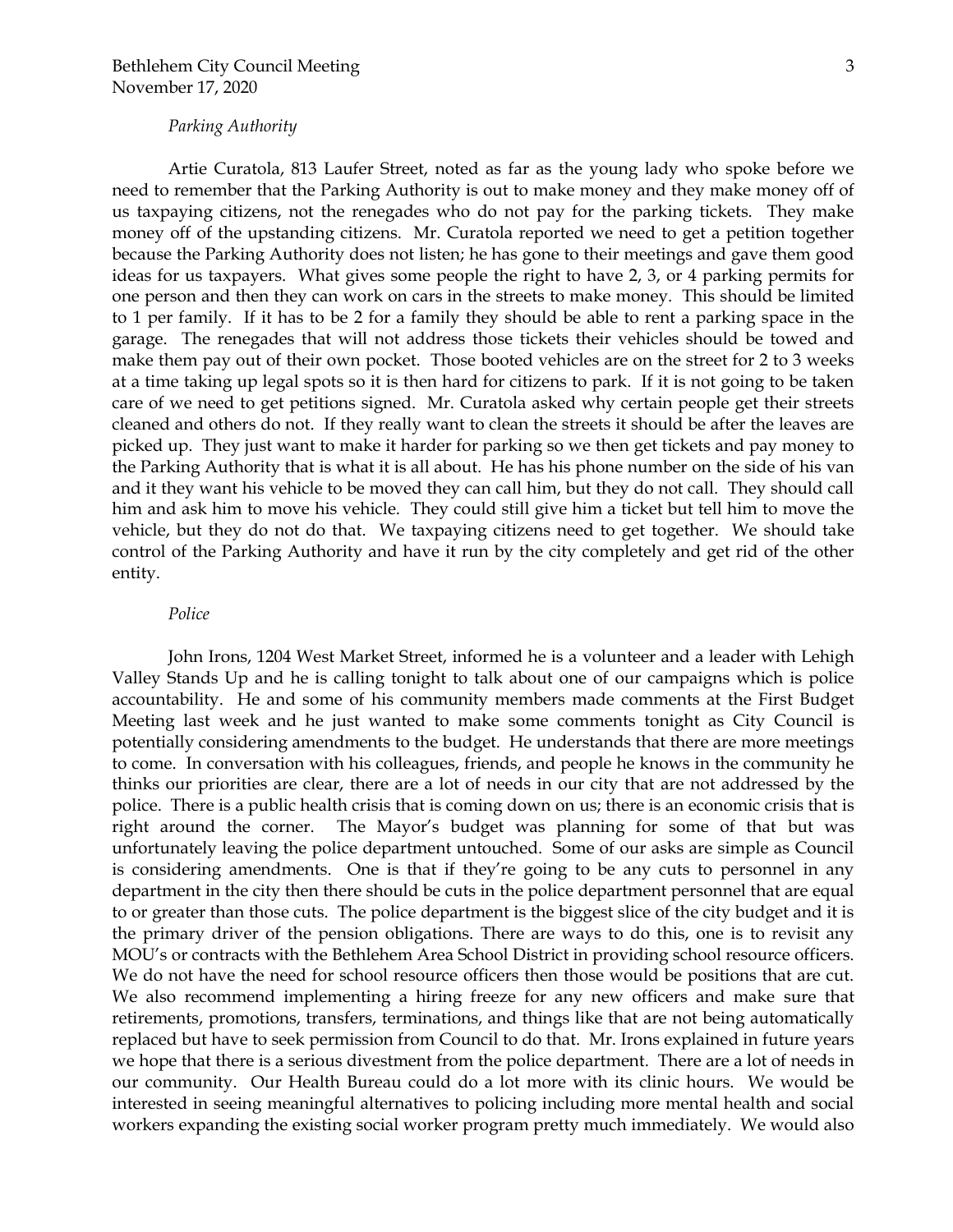like to see new oversights from the City Council specifically to police officer discipline for those who are subject to disciplinary hearings. Those files should be made public and anyone who is fired as a result of overuse of force or noncompliance, that list should be made public. Any new training that the Bethlehem Police Department is trying to implement or seek out should be done within their existing budgetary constraints and not with new grants or new monies from the city. Mr. Irons really appreciates the transparency that City Council has in terms of streaming the meetings on YouTube and allowing a very liberal calling process. It is refreshing and really powerful to allow our citizens to contribute to a forum like this.

A resident of 1204 West Market Street stated she is calling to express support for the proposals being advanced right now by Lehigh Valley Stands Up. These are proposals that were crafted with a broad base of support, multigenerational and multiethnic and they are based on evidence. They suggest what the previous caller just talked about. This also includes health and housing and things that have been ignored in favor of expanding police budgets. We are seeing increasing evidence that policing is not working in the way we expect it to including in Bethlehem. We referenced many times in these meetings data about the Bethlehem Police Department so she really hopes that Council will take this opportunity in this budget season to think strategically and creatively about ways we can keep our community safe and healthy. She looks forward to seeing the budget numbers with the people's interest represented.

 Michele Downing, Lehigh Street, stated she has some thoughts about this budget. She is hoping we are looking at the actual time constraints and how short of a time we have to address the pending catastrophes that are going to be happening. In six weeks people are going to run out of their mortgage assistance if they got any at all and there will be no more moratoriums on evictions. We are looking at an ever impressive housing crisis as it is here in Bethlehem. In January anyone who had and assistance for forgiveness on student loans will have to resume payment of those, all the while our COVID numbers are rising and we have an insecure job market and food insecurity here in Bethlehem. When she thinks about us dedicating only 20 hours of a social worker to coordinate with a city of 75,000 people and the police department, she is a social worker and she has been one for nearly 20 years here in the Lehigh Valley. For 15-20 hours a week she can help 12 people, she can work with 12 people if there are resources available for those people to get any kind of assistance. Ms. Downing does not think we are looking at all at what the needs of the city are going to be over this next year or two in terms of helping medical and mental health substance abuse services, the food insecurity, people who are struggling already with child care. We lack the infrastructure that is not supporting our kids with online learning. They are not doing well. We have entire student populations here in Bethlehem that are receiving a fair amount of mental health services for free while in school through a contract and they are not getting those services anymore. We all need to tighten our belts, the citizens, the Fire Department, the Police Department in a way we can redistribute and support our citizens in this next year or two years if we are lucky enough to come out of this COVID recovery in a way that some other cities have not been so lucky. We have all seen videos of 25,000 cars in line at food banks and we are not removed from that here in Bethlehem. Ms. Downing is looking forward to this process and the discussion about resources and where they actually belong for citizens.

Glen Nelson, 711 W. Broad Street noted he is also calling to support proposals brought forth by Lehigh Valley Stands Up for the immediate hiring freeze of new police officers and the future defunding of the department. We put forth a number of 16% which would amount to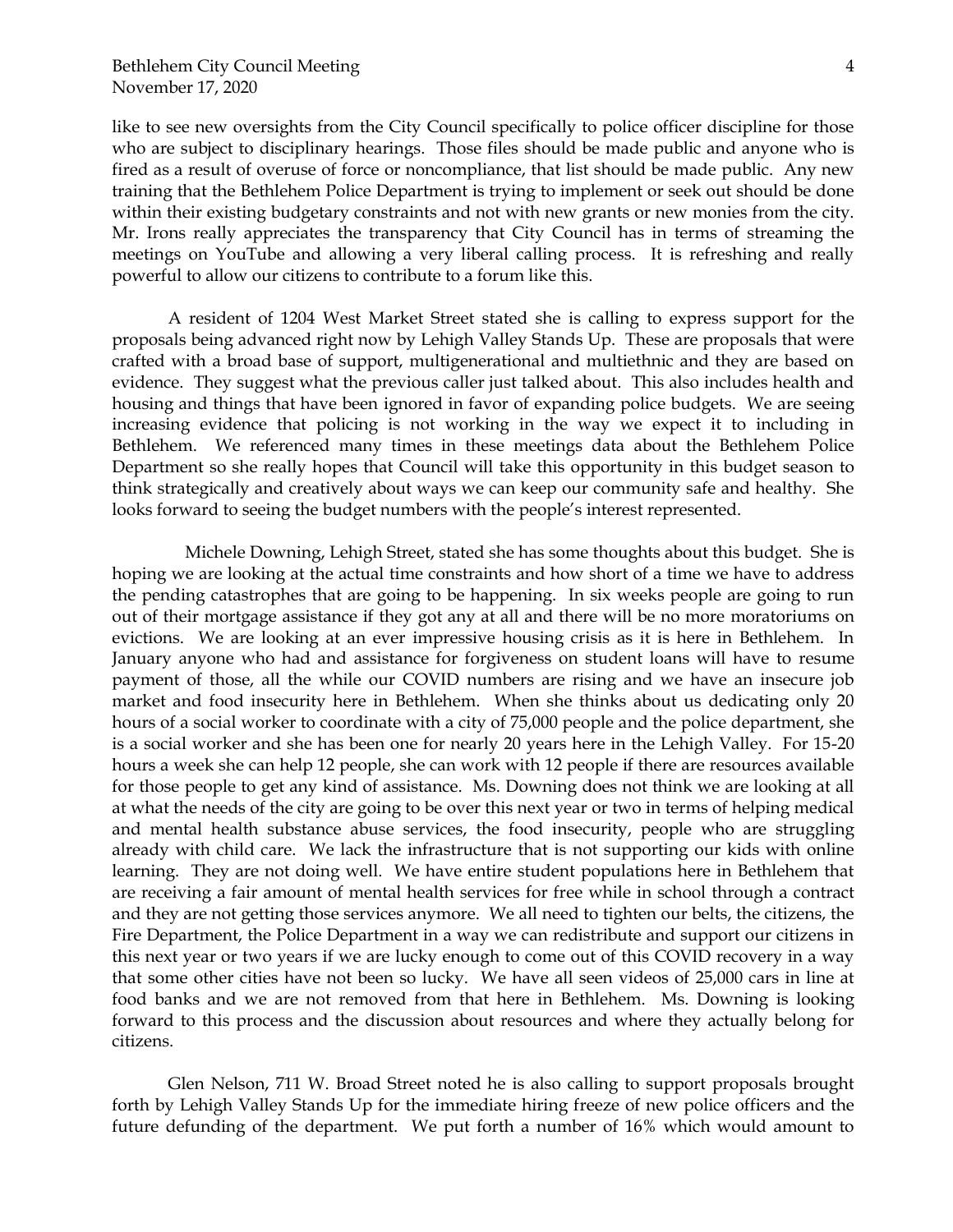doubling the Health Department's budget if reallocated which seems in the middle of a pandemic a commonsense move, especially when you look how critically underfunded the Health Bureau has been previously. It makes sense during a pandemic and a financial crisis to look at where money is actually critically needed right now and the Police Department is a budget that typically if you look at it over a few years goes up by a small increment every year which amounts to a large increase over the course of a decade. That leads it to being the largest portion of our budget. In the midst of this financial crisis our city has seen it reasonable getting rid of Fire Department officials and with cuts to other departments even while the police budget is rising has been critically underfunded. It seems unjustifiable in the current climate to continue to do something that is not pragmatic and is not working. We know it is not working for our communities and it is putting people of color and people with mental health at a much higher risk. Mr. Nelson is calling for defunding the police and he hopes that amendments will be put forth that look at actually getting rid of police officers and look at getting mental health and health and human services positions added to the city which are so desperately needed.

Jenna Teague, 940 Cherokee Street, relate she is calling to echo her colleagues who have called in before her about the budget meetings that will be coming up soon here. She would like to bring up the mental health and substance abuse crisis that has been affecting our communities long before COVID. This pandemic has only made things worse. She can state from personal experience that her mental health has gotten far worse. Ever since that meeting last week when we were talking about increased police presence on the south side where she lives, she is worried about it. She knows if she is in crisis police will not help her. Ms. Teague is not alone in that thought, feeling, and experience. Given the crisis with mental health, substance abuse, and COVID that has shed light on how deep inequalities we face as a community. We all need to make sacrifices everywhere. There is one place to look and that is the police department and their budget because police are not meeting the needs of our community and those community needs are getting worse. One part time social worker will not help us at all. The citizens of the Lehigh Valley have made enough sacrifices already so now it is your turn.

Patricia, 503 W. Fourth Street, informed she is calling in support of the budget proposal put forth by Lehigh Valley Stands Up and to ask for steps to defund the Bethlehem Police Department in order to reallocate those funds towards community improvement programs. While one of the most obvious justifications for this is the fact that we are in the midst of a deadly unprecedented pandemic that has been going on for a year now. We have seen a disturbing increase in cases in our county she can personally attest to the amazing benefit of public health programs. She does not remember the last time she had insurance and she struggles to afford even basic healthcare. When she found out she could receive health services free of cost just for being a Bethlehem resident she was ecstatic. Part of why she is still here and part of why she would be able to pull herself up by the boot straps is because she had access to affordable health services. As anyone who struggles with mental health can tell you and as we can tragically see from cases like Walter Wallace Jr. in Philadelphia, calling 9-1-1 in response to mental health issues tends to worsen and escalate the situation because the police are not the best for these problems. She can sleep at night knowing she has the best health services but she cannot say the same about the Bethlehem Police Department nor should they be expected to address these needs. Especially with a city that prides itself on a history and culture of hard work and diversity, it only makes sense to devote more funds to programs that could actively improve the lives of residents on a regular basis. She can hear just from previous callers that everyone is worried and concerned about the second wave of COVID and as eviction moratoriums come to an end. She is worried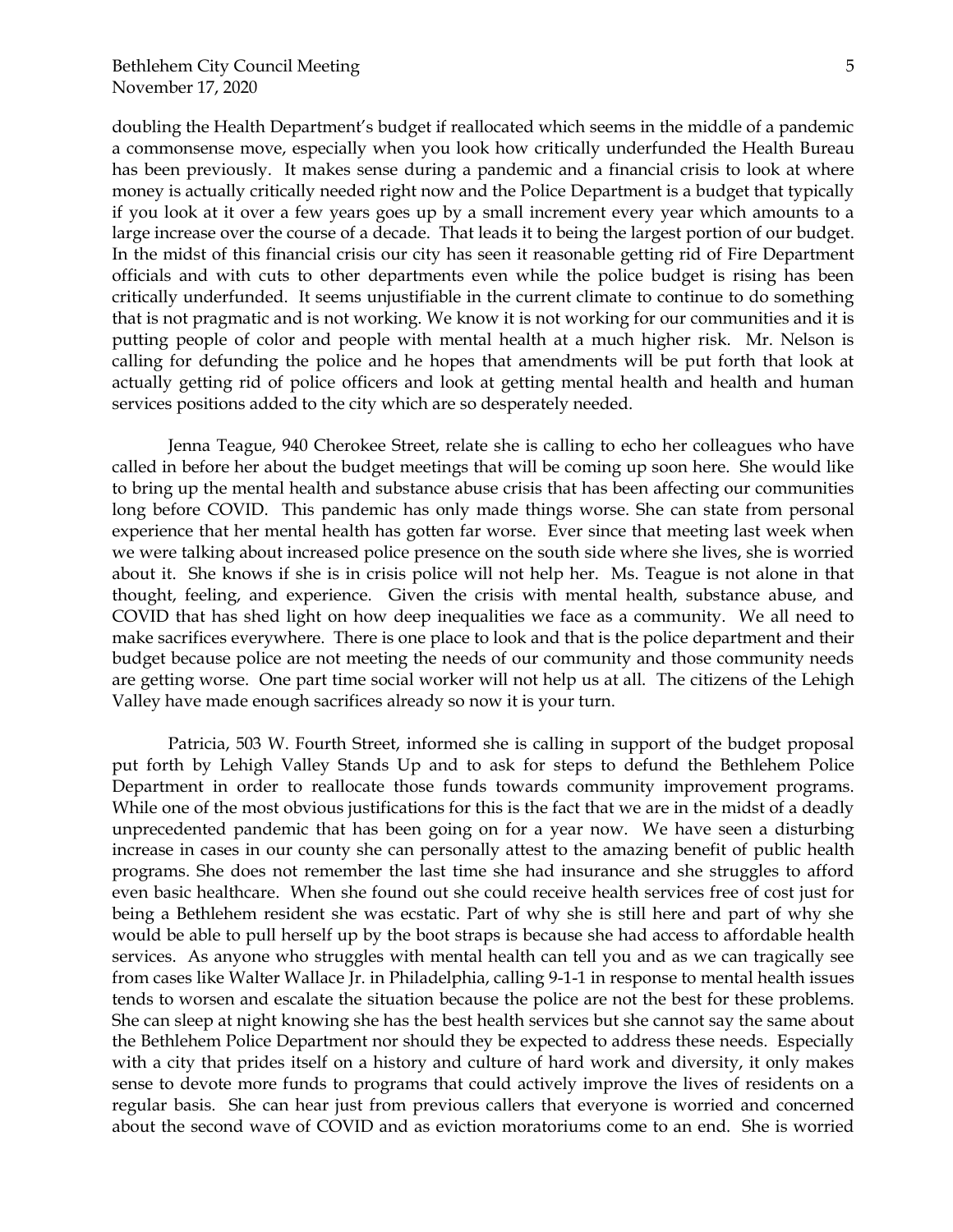about her student loan repayments starting up again in January. It is not easy to budget for things now but these things are really necessary and just keeping the current budget will not be much of a benefit.

Anthony Downing, 626 W. Lehigh Street, stated he is calling to express his support for the proposal put forth for the budget from Lehigh Valley Stands Up. He is also a member of Lehigh Valley DSA and he can remember clearly standing in front of Council with his cane and back brace describing the concerns of himself and the rest of our community in reference to the support that Bethlehem City Council which he remembers unanimously passed a resolution supporting Medicare For All. The City of Bethlehem recognized that not only is it a financial burden, the rising cost of healthcare and insurance for employees of the city but also it is a public health initiative in order to make sure that everybody is taken care of and health in our city. He wants to call on that because he wants to bring everybody back to that moment when we all supported the health and welfare of our city. Currently with the budget that was proposed which he understands City Council will have the opportunity to make amendments in our next meetings he wanted to remind everyone of that time and that feeling when we were all supportive and welcoming to each other in our city to make sure we were healthy and safe. Currently right now putting more money into the police budget and taking money away from the Fire Department and other services and on top of that putting a 5% tax on all of us, the citizens he would consider that to be opposite. Mr. Downing would echo what all of the previous callers had said, all of his community members who have expressed good points and views from mental health to public safety. In reality we should be spending this money in the middle of a global pandemic to bolster our public health and to make our city safer. More police and cutting everything else is not doing that job. Mr. Downing wanted to thank City Council for always being open and transparent and interacting with the community, that is important and we value that. City Council has done the right thing before and Mr. Downing believes that going forward with this next budget meeting that we will be appropriately cutting money from the police budget to make sure it is going to social services elsewhere so we are all healthy and safe.

Alexander Fischer, 1526 Lebanon Street, informed he had a concern about the cutting of the budget and how that might lead to cuts in departments that are not the police department due to the long hot summer of the calling to defund the police. He supports the Lehigh Valley Stands Up people's budget. He supports cutting of the police budget and reallocating funds to mental health services. In that regard there were a lot of people that he talked to in Bethlehem and in the community that do not feel safe calling the police for things like mental health because of what goes on in the nation and other police department around. Not that our police department in particular is egregious but he does think the police department overall is very over funded. He also would like to mention there is no evidence that more policing leads to less crime. He does think a lot of what drives the desire and need to have such a large and robust police budget is this myth that we would have an unsafe society without police. There is such a partisan divide right now that there is not necessarily a hatred for police developing but there is developing the rethinking and reimaging and a questioning of the function of police and what police work is. Due to the desire across the country to defund the police he thinks that Bethlehem has a good chance to represent the Lehigh Valley and eastern Pennsylvania in taking a step towards reallocating funds from the police department into health and mental health services. Mr. Fischer noted this would make a lot of community members especially ones of color and women feel a lot safer calling someone to show up when they have a mental health crisis or any crisis.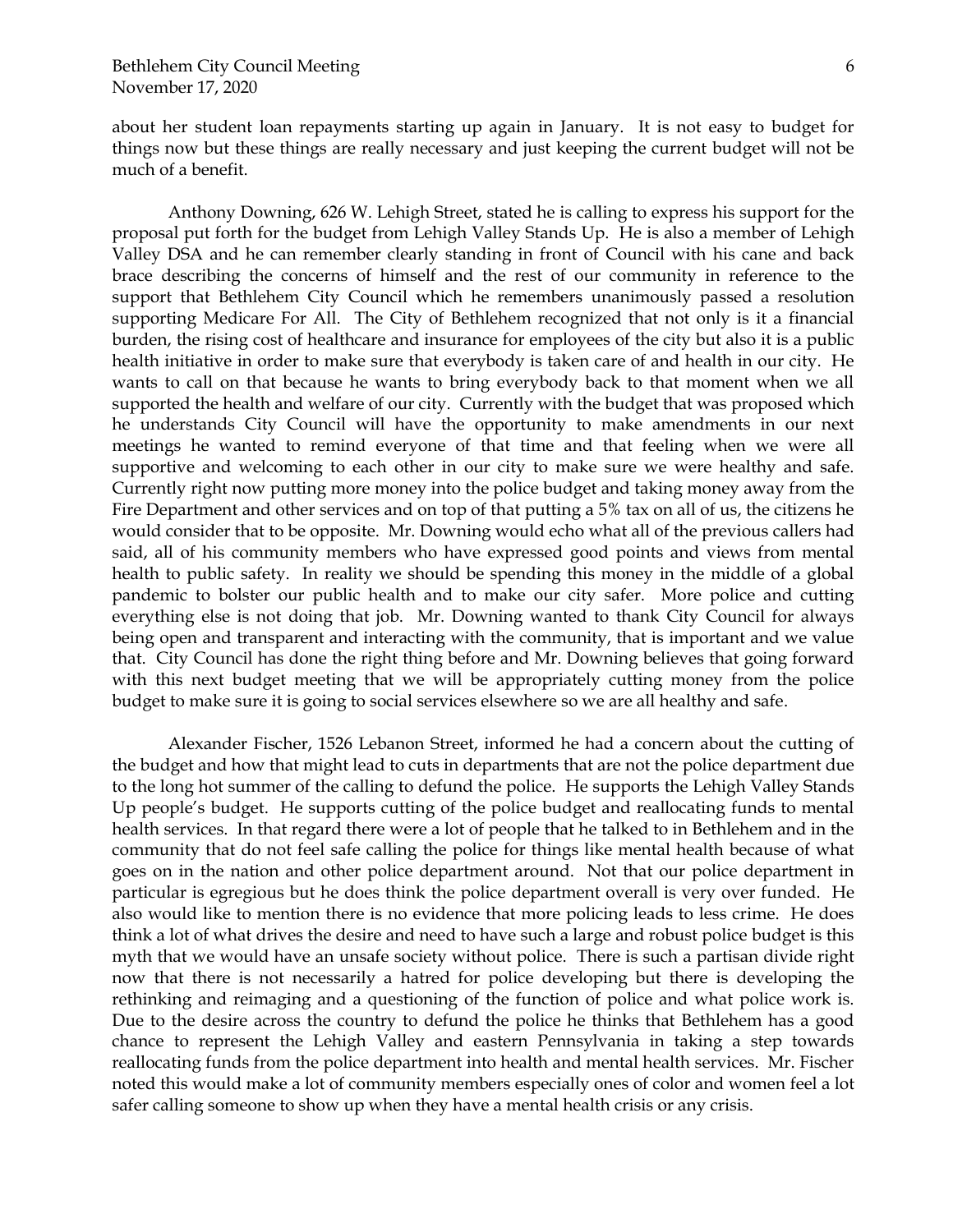Bruce Haines, 63 West Church Street, remarked he has been listening to the Lehigh Valley Stand Up people for the last 25 minutes. Obviously they have one agenda which is to the Bethlehem Police Budget and they use the national agenda for that which he will say certainly is not a mandate across the country to cut police budgets. He thinks this is a minority position by all stretch of the imagination. He agrees with them to a certain point that the Bethlehem Police were not meeting the needs of our community last year quite frankly because we were so understaffed. The Bethlehem Police Department only now got back up to staffing levels that gives all of us in the business community a sense of safety from the perspective of a town and a community that is attempting to bring tourists to Bethlehem. If you go on the Trip Advisor website you will see that we are considered not a very safe community, we are considered an unsafe community. Mr. Haines does not believe we are an unsafe community but he thinks that the police are a critical part of ensuring that Bethlehem puts its best foot forward in terms of satisfying the needs of the entire community. The Lehigh Valley Stands Up issue about mental health, he does not take issue with that but they need to refocus that mental health issues are not necessarily only solvable by taking money away from the police. They need to start looking at other options for funding mental health if that is really an issue. He has heard that it is most important that our police presence here in Bethlehem is certainly not excessive. We do not have a major police problem here in Bethlehem. The local Lehigh Valley Stands Up tries to make it into a problem but it is not a problem. Mr. Haines stated he is here to defend our police and to defend the funding of the police. He knows that he stands for a whole lot of other people who have not called in because the Mayor's budget did not cut the police. He certainly wants to advocate on behalf of many people in Bethlehem to not support the Lehigh Valley Stand Up position on trying to find money for mental health by taking it away from our police department and decreasing the safety of our community. Thank you for listening to the other side.

4. PUBLIC COMMENT (on ordinances and resolutions to be voted on by Council this evening – 5 Minute Time Limit)

## *Pedestrian Bridge Study*

Ed Gallagher, 49 W. Greenwich Street informed on the agenda tonight is the vote on the resolution to fund the feasibility study for the pedestrian bridge study. One of the Councilmen at least twice in the past has asked if \$40,000 committed to that study is locked in. He does not know at least publicly whether that is true or not if that \$40,000 is locked in combined with the money from the County and elsewhere. He added by the way a tip of the hat to the Mayor and other Administrative officials for engaging that money. If that \$40,000 is locked in what he would be talking about tonight is mute. He would have to proceed on the basis that this money might still be floating free. That same Councilman has said he will vote against that resolution because he has video of our three bridges showing unused walking and riding space already available that the proposers of the pedestrian/biking bridge could achieve their goals with the three bridges that we have. Mr. Gallagher would like to present some counter thinking to that and hope that if indeed this is an issue tonight he guesses the Councilman would not have mentioned the video if there was not a chance he would be able to show it to you folks. He would offer some counter to the idea that there is already available and hardly used walking/riding space. First we should say that bicycles are not supposed to ride on sidewalks, bicycles are supposed to ride on roads and bikes and pedestrians are not a good mix unless there is adequate width space. Mr. Gallagher noted if the pedestrian bike bridge goes a few steps down the line it looks to him that they will meet State, Federal, or at least professional organization standards for the width of a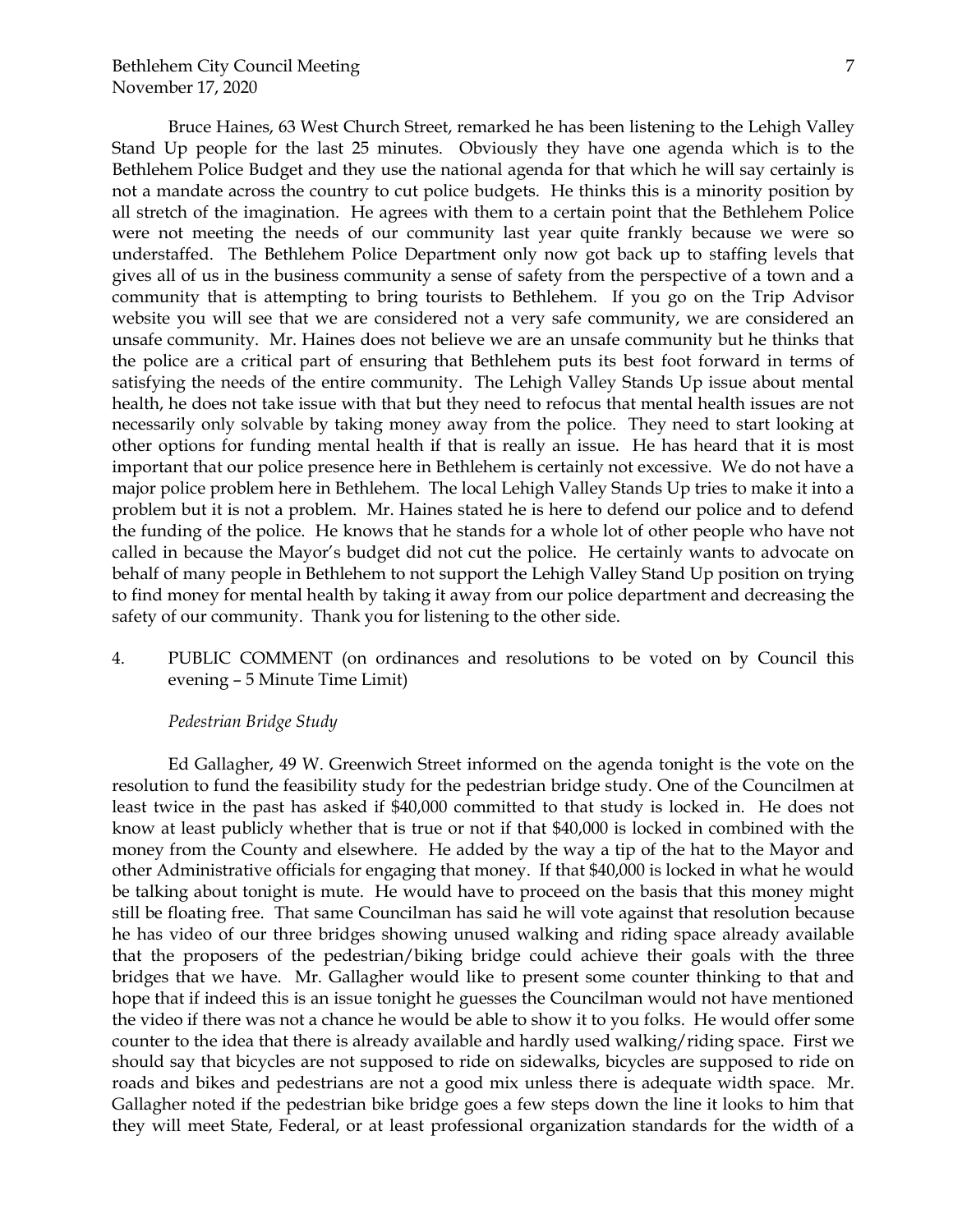bridge. His rough research indicates that a pathway between bikes and pedestrians should be at least 10 feet wide. He was able to look at the Fahy Bridge and the Hill to Hill Bridge today but could not get to the Minsi Trail Bridge. The pathways on the Hill to Hill Bridge and the Fahy Bridge are 6 feet wide. Again, professional organization standards for a pathway in which bikes and pedestrians share indicate to him that they should be at least 10 feet wide. The Fahy Bridge loses even 15 inches more of that because of the bump in for lighting and the Hill to Hill Bridge narrows at the trestle. So those two bridges are considerably smaller in width than what would be considered safe. Mr. Gallagher mentioned he is 24 inches from elbow to elbow with his brisk walking stride. His bike is 25 inches across the handlebars. There are hard walls on both sides of the pathway on those two bridges, not soft shoulders like you would have on Saucon Trail. Mr. Gallagher mentioned that two walkers can barely pass side by side on those bridges and a moving bike passing a walker is a delicate passage. When you see a bike coming and you are working you scrunch and you keep looking behind you for a bike that may be passing you. The margin for error when a moving bike passes a pedestrian on those pathways is very slim. Mr. Gallagher would ask Council to discount the argument that there are unused spaces now available to the proponents of that pedestrian biking bridge if that issue does indeed come up in the discussion of the resolution.

# 5. OLD BUSINESS

- A. Members of Council
- B. Tabled Items
- C. Unfinished Business

# 6. COMMUNICATIONS

*A. Director of Community and Economic Development – Recommendation of Award – WRT – Pedestrian Bridge Feasibility Study*

The Clerk read a memorandum dated October 28, 2020 from Alicia Karner, Director of Community and Economic Development recommending a contract with WRT for the Pedestrian Bridge Feasibility Study. The estimated completion date is January 2022. The total cost of the contract is \$140,000 and will use \$40,000 dollars in city funds. There are no renewals.

President Waldron stated Resolution 10 B is on the agenda.

# *B. Controller's Financial Administrator – Records Destruction*

The Clerk read a memorandum dated November 11, 2020 from Nancy Bisazza, Controller's Financial Administrator requesting Council to consider a resolution for the destruction of records from the Controller's Office listed in the attached exhibit. The Controller has reviewed the municipal records retention act and the records fall within the categories where destruction is permitted.

President Waldron stated the resolution can be placed on the December 1, 2020 agenda.

*C. Director of Public Works – Recommendation of Award – Armour & Sons Electric, Inc. – Traffic Signal Upgrades Price Increase*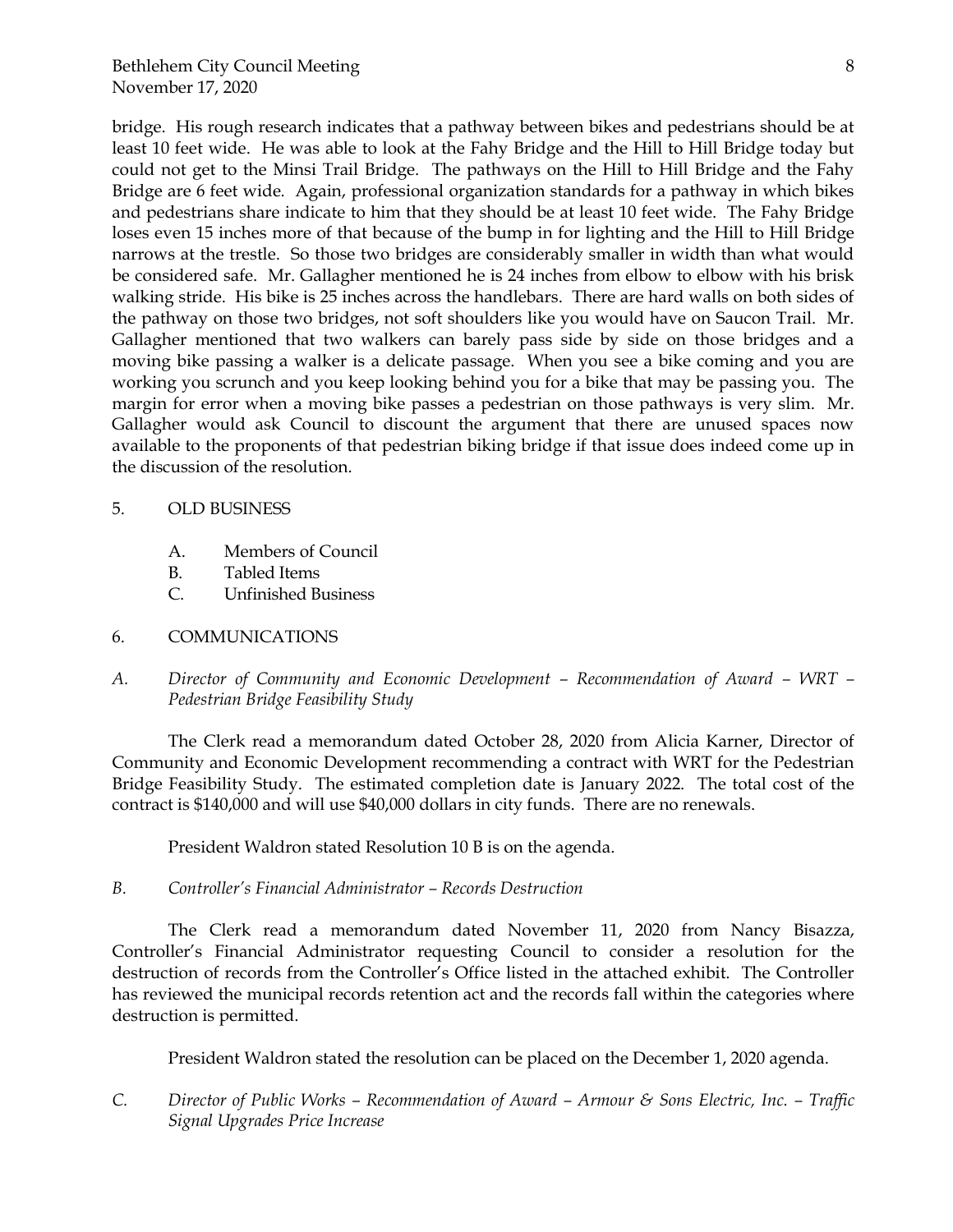The Clerk read a memorandum dated November 11, 2020 from Michael Alkhal, Director of Public Works recommending an amendment to a contract with Armour and Sons Electric Inc. in connection with a traffic signals upgrade price increase. The new contract price is \$126,077 dollars. The term of the contract runs 60 days to substantial completion, 90 days to final completion. There are no renewals.

President Waldron stated Resolution 10 C is on the agenda.

- 7. REPORTS
- *A*. *President of Council*
- *1. Councilmanic Appointment – Benjamin Felzer – Environmental Advisory Council*

President Waldron reappointed Benjamin Felzer to membership on the Environmental Advisory Council. This appointment is effective until January, 2024. Ms. Crampsie Smith and Ms. Negrón sponsored Resolution No. 2020-194 to confirm the reappointment.

Mr. Reynolds informed he will certainly be supporting Mr. Felzer tonight. He has been a great member of the Environmental Advisory Council and has brought a lot to that board. He has been very involved with the Climate Action Plan and building up the Environmental Advisory Council to its position of strength that we see it in now. Mr. Reynolds wanted to thank Mr. Felzer for his service and he will support him tonight.

Voting AYE: Ms. Negrón, Mr. Reynolds, Dr. Van Wirt, Mr. Callahan, Mr. Colón, Ms. Crampsie Smith, and Mr. Waldron, 7. The Resolution passed.

- *B. Mayor*
- *1. Administrative Order – Erin Hefferan – Blighted Property Review Committee*

Mayor Donchez appointed Erin Hefferan to membership on the Blighted Property Review Committee effective through October, 2023. Ms. Crampsie Smith and Ms. Negrón sponsored Resolution No. 2020-195 to confirm the appointment.

Mr. Colón informed he will be abstaining from this vote. He does appreciate the consideration given to this appointment. If anyone has any question for Erin he is happy to go get her.

President Waldron noted Ms. Hefferan will do a great job and serve the city well.

Voting AYE: Ms. Negrón, Mr. Reynolds, Dr. Van Wirt, Mr. Callahan, Ms. Crampsie Smith, and Mr. Waldron, 6. Abstain: Mr. Colón, 1. The Resolution passed.

*2. Administrative Order – Patrick Herrity – Blighted Property Review Committee*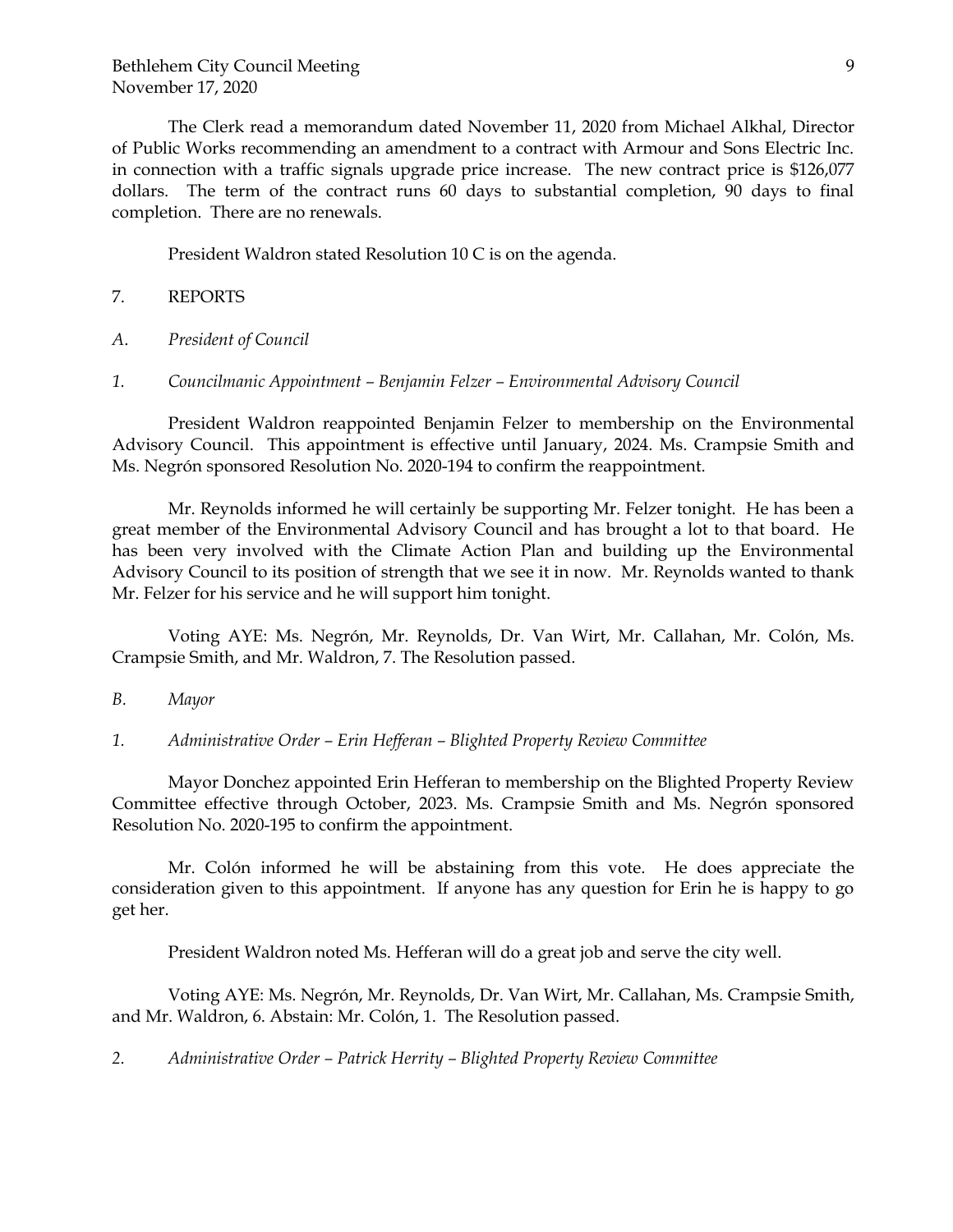Mayor Donchez reappointed Patrick Herrity to membership on the Blighted Property Review Committee effective through October, 2024. Ms. Crampsie Smith and Ms. Negrón sponsored Resolution No. 2020-196 to confirm the reappointment.

Mr. Reynolds noted he spoke to Mr. Herrity on Saturday. He had spoken to Mr. Reynolds about how interested he was in the work they were doing. A lot of times we see especially with these Boards and Committees, some that do not come before us or not as quite a high profile, but there are many citizens that serve and put their time and effort into going to these meetings. We need people on these Boards. We all know these people that serve give up their time just because they love their city. Mr. Reynolds just wanted to point that out; we have a lot of citizens that really do want to be part of the solution. He will be voting for Mr. Herrity tonight.

Voting AYE: Ms. Negrón, Mr. Reynolds, Dr. Van Wirt, Mr. Callahan, Mr. Colón, Ms. Crampsie Smith, and Mr. Waldron, 7. The Resolution passed.

## *3. Administrative Order – John Filipos – Bethlehem Revitalization and Improvement Authority*

Mayor Donchez reappointed John Filipos to membership on the Bethlehem Revitalization and Improvement Authority effective through November, 2025. Ms. Crampsie Smith and Ms. Negrón sponsored Resolution No. 2020-197 to confirm the reappointment.

Voting AYE: Ms. Negrón, Mr. Reynolds, Dr. Van Wirt, Mr. Callahan, Mr. Colón, Ms. Crampsie Smith, and Mr. Waldron, 7. The Resolution passed.

## *COVID-19 Update*

Mayor Donchez noted he just received from our Health Director, Kristen Wenrich dated November 17, 2020 the update on COVID-19. He stated currently cases as of November 16, 2020 in the City of Bethlehem is 2,175, current deaths as of November 16, 2020 is 84. During a 7 day period from November 6, 2020 to November 12, 2020 the City of Bethlehem had 238.8 cases per 100,000 people, 213 positive cases in Bethlehem, 4 hospitalizations and 1 new death. He added that 7.6% of cases are associated with an outbreak. We are starting to see cases increase in worksites once again. He noted that 29.3 % of cases were contacts to a known case. The Health Bureau is continuing to closely monitor the long term care facilities as cases have started to increase in these facilities. The Bethlehem Emergency Shelter is opening this weekend. The Bethlehem Health Bureau at St. Luke's University Health Network have worked closely on developing a process for screening, testing, and isolating any sick individuals.

Mayor Donchez noted he will now read his budget speech.

President Waldron remarked it is a nice tradition to let Council and everyone watching at home to hear your remarks.

## *2021 Budget Speech*

Last November I delivered my budget speech in front of 300 hundred people at the Factory. I reflected on the strong national and local economies, and highlighted the ambitious goals and initiatives we had in place for 2020. Today, we are live-streaming my budget address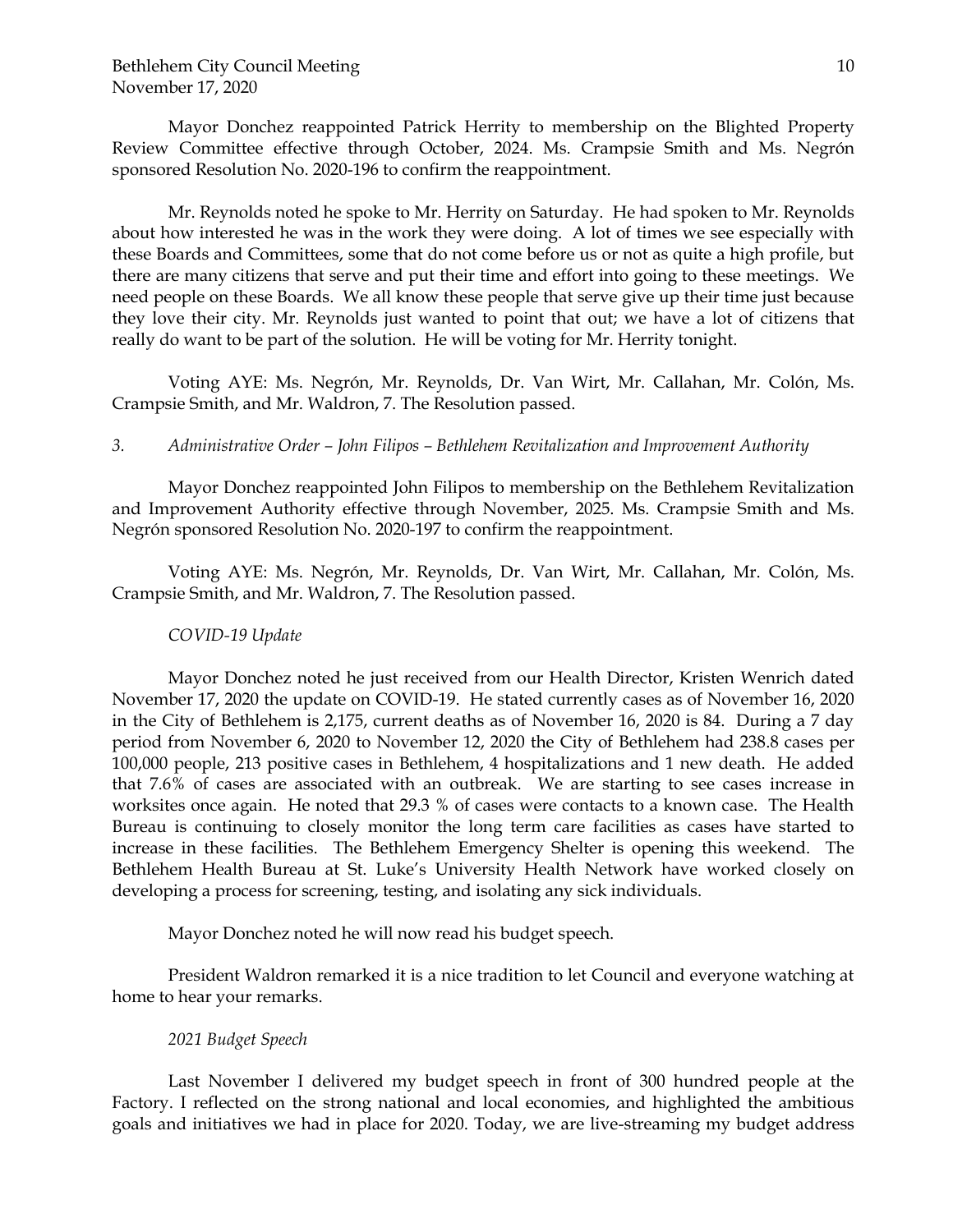from the Musikfest Café in the ArtsQuest Center, with only 25 people in attendance, wearing masks, and scattered across the room. Who could have imagined what 2020 would hold in store for us? We have witnessed, and withstood, unimaginable heartbreak and tragedy at every turn. During that same time, we have had heroes step forward to help us in our time of need. We are not through it yet, but hopefully there will be positive signs in 2021 that indicate we are making progress, and a return to normalcy will begin to take place. It was soon after the New Year that we began to hear the words that have become household terms: Coronavirus, COVID-19, Pandemic, and Social Distancing. By March it was here in the Lehigh Valley, right on our doorstep. Cities became ghost towns as we sheltered in place. Businesses closed. Supermarkets were pressed to provide basic necessities as supply chains were stretched. Hospitals prepared to fight this invisible enemy.

Inside City Hall, I worked diligently with my cabinet to take all the necessary steps to keep our employees and residents safe, while continuing to deliver all the essential services a city is responsible to provide. As we learned more each day, our policies and procedures continuously evolved. Our Health Bureau, led by Kristen Wenrich, has been invaluable during this time. I want to thank all the employees of the City for their courage, cooperation, flexibility, and focus on our mission.

I also want to take this opportunity to thank the many individuals and organizations that have donated equipment and supplies to the City. Melissa Fillman, a good friend, has made and donated thousands of masks. Wind Creek supplied gloves and disinfectant very early on when it was very difficult to find. St. Luke's University Health Network provided hospital grade virus disinfectant, COVID killer, masks and other PPE. Chick-fil-A, Walmart, and Josh Early Candies provided food to our first responders. Eight Oaks, Social Still and Bethlehem City Spirits donated hand sanitizers. Zulily provided 11,000 KN-95 masks. Northampton County provided PPE for unmet needs and Northampton County Executive Lamont McClure has been a true partner and very supportive throughout this pandemic. The Federal CARES Act has allowed the Counties to provide funding directly to businesses. In addition, both counties provided grants to Bethlehem to purchase first responder equipment, PPE, IT equipment, and supported our response to our downtown community, specifically the restaurants that have been struggling during this time.

The impact of the pandemic derailed economic activity across the country and Bethlehem was not spared. Our revenues will not meet projections this year. We made a number of adjustments to reduce expenses and limit the deficit. I immediately issued a hiring freeze. Some employees were furloughed. The recycling center and yard waste facility were closed. Pools and parks were closed. Traditional summer programming was cancelled. My financial team met with each department to target specific reductions in line items, and postponed a number of planned projects. Despite the trauma the pandemic created, Bethlehem moved forward in 2020. Our employees remained healthy and the City remained fully functional.

Construction of Memorial Pool was put on hold in mid-March, but restarted in mid-May, and is now complete. It looks fabulous, and I am looking forward to its reopening next summer. The golf course re-opening was delayed from March to May 1<sup>st</sup> and proceeded to set an all-time record for revenue in a month. From May to September, the course set monthly records. In August, it actually re-set the all-time record that was just set in May. All sand traps were fully renovated last off-season and playing conditions received rave reviews all summer. Last month the cart paths were fully renovated and really provided that finishing touch. Over the winter we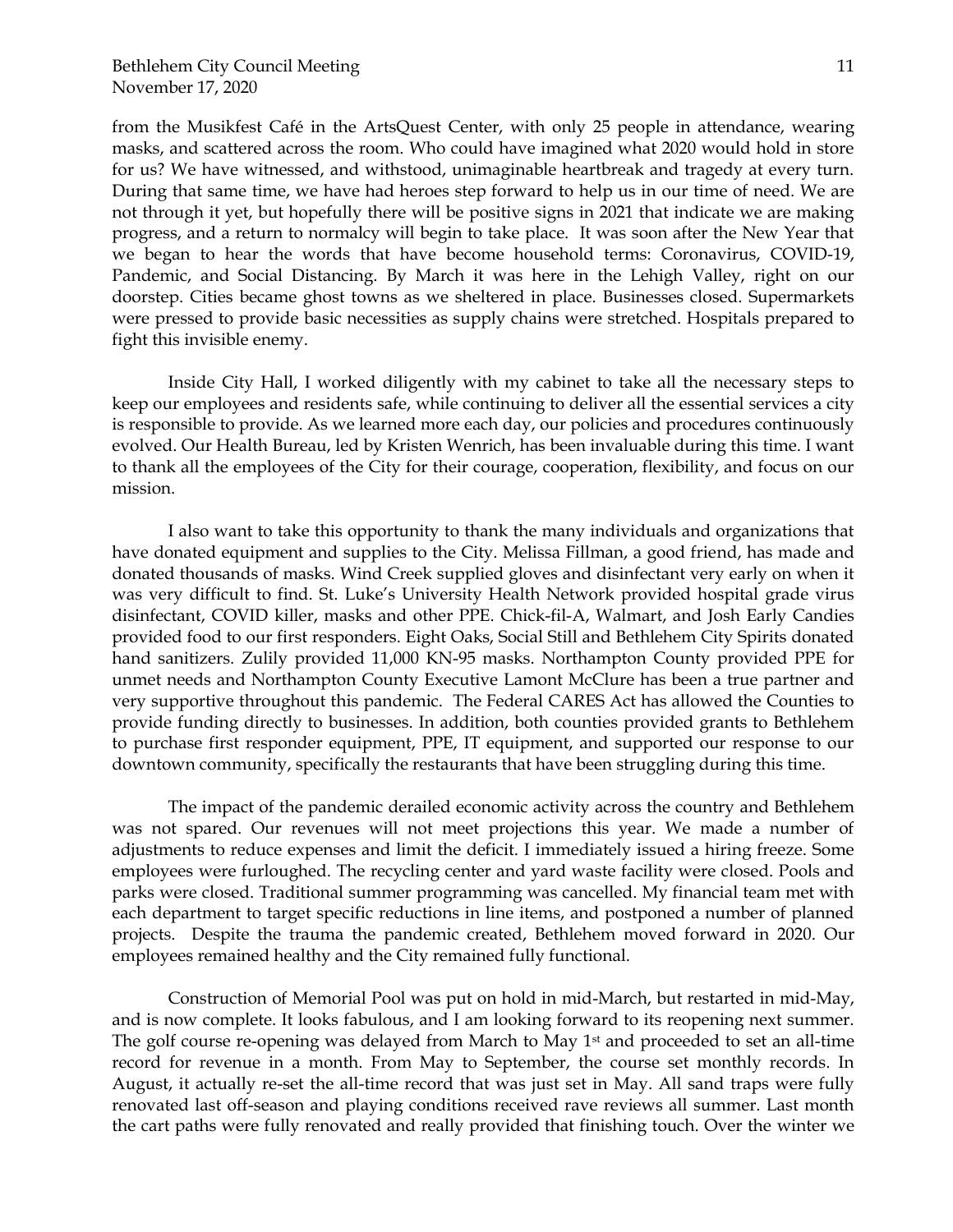will review plans to replace the starter's shed with a permanent pro-shop behind the putting green, making check-in at the course safer and more user-friendly.

On August 3<sup>rd</sup> Engine-6 arrived at Memorial Fire Station on West Broad Street, the 2<sup>nd</sup> new fire apparatus in 2 years. The 3rd engine in 3 years will arrive next spring to replace Engine-3 at Schweder Fire Station on 4th Street.

Our new housing inspection program officially began when procedures were in place to allow for safe inspections. The Community and Economic Development Department, led by Director Alicia Karner, took the initiative to support our restaurants by providing parklets, furniture, and heaters for outdoor dining. I give a big thank you to our Public Works Department, led by Mike Alkhal, for building, filling, and deploying over 100 parklets in the 2 downtowns.

Public Works, short staffed for months due to the hiring freeze, diligently maintained our streets, parks, green spaces, public buildings, and fleet of vehicles.

The Recreation Bureau partnered with our Health Bureau to run safe outdoor programming for youth across the City. The Police and Fire Departments were great additions to community engagement initiatives.

In the midst of this, Standard and Poor's conducted a credit review in July. They analyzed our financial status and listened to our strategies for the future. They issued a report that reaffirmed our A+ credit rating, with a stable outlook.

Our strong financial position was built by developing and implementing sound financial strategies. I want to take this opportunity to thank my Financial Advisory Committee, members of City Council and City Controller, George Yasso, for working with my Administration during my tenure to create a successful budgeting process.

2020 has certainly delivered a punch to the gut, but we have responded, and will make it to the end of the year on stable ground.

2021 will present a whole new set of challenges that will need to be met. Even under the best scenario the impact of the pandemic will continue to be with us well into next year.

The financial impact of the pandemic became clear enough by late summer, that we were able to begin running projections for 2021. Our initial budget model revealed a deficit of \$4.5 million, primarily driven by 2 items, the loss of revenue due to the ongoing effects of the pandemic, and another increase in pension obligations.

Projections indicate that many of our revenue sources will be significantly reduced in 2021. Earned Income Tax, one of our largest line items, is subject to employment levels, and it falls when unemployment rises.

Another large line item is the casino host fee. Although Wind Creek has continued to make their quarterly base host fee payment of \$2 million, the activity inside the casino is limited for safety reasons, and thus the incremental fee that is based on gaming activity will not reach prior levels of nearly \$500,000 per quarter.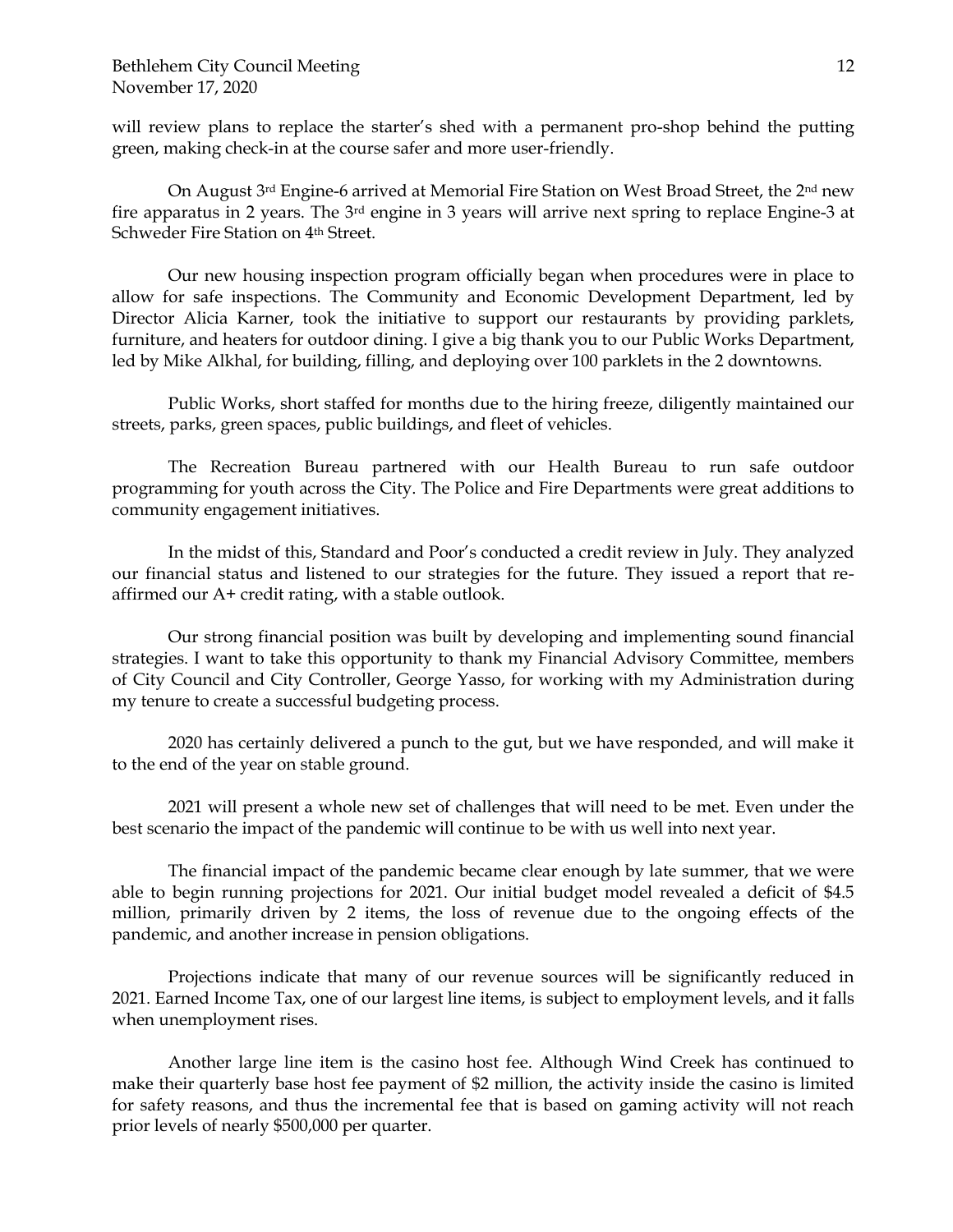General economic activity requiring permits and inspections will continue to be affected, as it has been this year.

The other major factor complicating this budget is increased pension obligations. Pensions have often been the topic of concern at budget time in cities across the Commonwealth. Every other year we are faced with adjustments to our Minimum Municipal Obligation, or MMO, which is the City's required payment into the pension funds.

In 2012, the City was successful in aligning pensions for new hires to the minimum benefit required by state law, and we hope to see some relief from that adjustment in coming years. However, this summer, when our bi-annual actuarial pension study was completed, it was confirmed that Bethlehem's pension payments will increase by over one million dollars next year. In 2021, our police pension MMO alone will increase by \$900,000 to \$7.2 million. Fire pension MMO will increase by \$200,000, to \$4.4 million. Total pension expense will rise to \$16.2 million in 2021, which represents 18.5% of our overall General Fund budget.

Understanding the size of the projected deficit, all departments were tasked with intense cutting of discretionary line item expenses. In addition, we postponed our borrowing that was planned for 2021. Our 5-year capital plan typically includes a bond borrowing of approximately \$5 million in order to complete capital projects and purchases. Bond borrowing will be postponed until 2022 when the economy is hopefully back on firmer footing.

In previous years, that would have been enough to balance the budget. Unfortunately, it will not be enough for 2021, and additional steps will be needed. During my tenure, we have streamlined operations, refinanced debt at lower rates, increased the use of tablets and technology, and leveraged our purchasing power to achieve better deals for energy, banking, and healthcare. Those decisions have made us a stronger organization. It also has made it more difficult to find incremental improvements to address budget deficits.

Due to the pandemic, we anticipate a loss of \$1 million dollars in revenue in 2021 in the areas of EIT, casino activity, and economic development. Although it is not desirable to use cash balance to replace recurring revenue, I believe it is appropriate to use \$1 million from our cash account towards balancing our budget in 2021. Hopefully, the effects of the pandemic will begin to improve by the end of next year, and those specific line items will begin to return to previous levels, negating the need for ongoing cash infusions.

The continued increase in pension obligations is more concerning, as it is not a one-time event. Difficult decisions were made in order to implement the corrective action needed to flatten the curve. Police and Fire pensions have continued to increase at rates that are just not sustainable to a budget. Our revenues do not mirror the increase in pension obligations. To offset the steady growth through the years, there have been personnel cuts across several departments that have reduced staffing to the point it has become a challenge to complete primary functions and meet daily responsibilities. Continuing to reduce personnel in departments to offset increased costs of other departments creates a fundamental imbalance in an organization. Public Safety is the highest priority, but not the only responsibility of the City.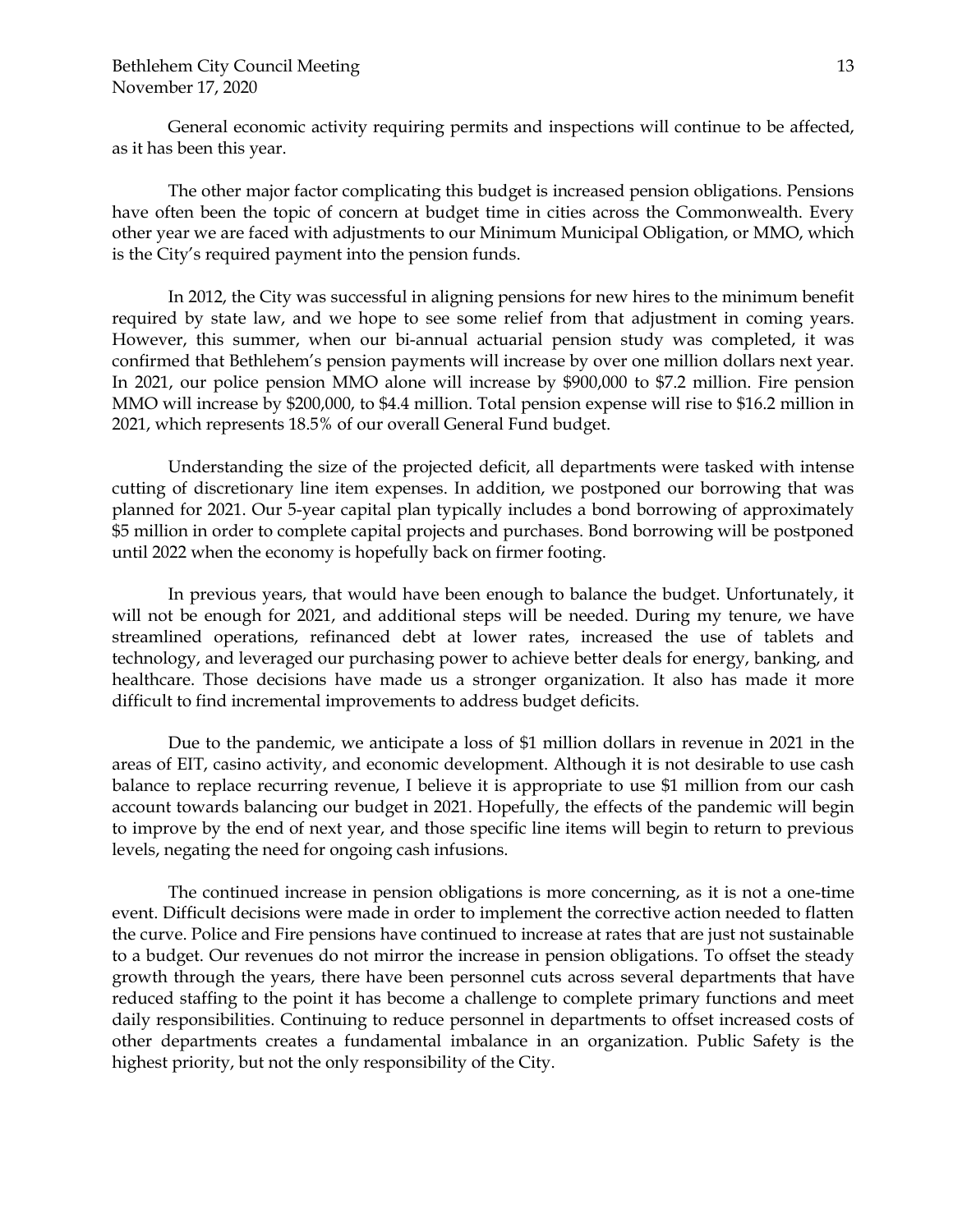We spend every day providing a wide array of essential services to our residents. We need to continue operating our water and wastewater facilities, continue to maintain our infrastructure, and continue to respond to the ever-growing and diverse needs of our community.

Pensions that were promised years ago have been earned through loyal public service, but represent a significant burden on the budget of the City, not only by the size, but the rapid rate of growth. The only path to truly slow and contain this growth, without any pension reform from Harrisburg, is to adjust staffing levels. Not taking action will only perpetuate the problem.

Since becoming Fire Chief, Chief Achey has introduced a number of initiatives to improve functions and efficiencies. With the addition of 2 (and soon to be 3) new engines, the Department is more dynamic and flexible than ever before. By reducing 1 position on each platoon, the Fire Department will reduce staffing, through attrition, from 110 to 106. I have the utmost confidence they will continue to provide the high level of service to the residents of Bethlehem.

2 additional positions will be eliminated through attrition from the Bethlehem Service Center. The Service Center has been successful in responding to non-emergency calls, emails, and App submissions from residents and visitors since the creation of the Center in May of 2019. Now that the Center has been in operation for a year, efficiencies have been identified, and the staffing will be reduced from 15 to 13. The Center will still be operational 24/7/365 days a year.

The 6 personnel reductions between the departments will save \$500,000 each year in salary and benefits, and just as importantly help control future pension obligations.

The City's workforce will drop from a high of 670 in 2010 to 588 during 2021, which will be the lowest in many decades. In order to close the remaining gap and balance the budget, I am proposing a .92 mil (5%) property tax increase for 2021. For a home assessed at \$50,000, that would equate to a \$46 per year increase.

The budgeted General Fund Revenue for 2021 is \$87.4 million. Real Estate Tax remains the largest revenue component at 36.7%. Federal, State, and County Grants account for 13.5%.

The General Fund Expenses are set at \$87.4 million to balance the budget for 2021. Note that personnel expense is the largest portion of our budget at 76.4%. The Police Department is the largest in terms of employees and dollars, at 154 and \$25.4 million, respectively. As a group, our Public Safety Departments (Police, Fire, and EMS) will cost \$44.0 million to fund in 2021.

2020 has been, by far, the most difficult year of my 7-year Administration. I know you join me in that thought and I hope and pray that we will turn the corner in 2021.

I would like to conclude by acknowledging and thanking all the sponsors, residents, businesses, educational and medical institutions for their support, cooperation and patience. The partnerships that were created in the past with the Chamber, the DBA, Lehigh University, Moravian College, Northampton Community College, East Stroudsburg University, BASD, St. Luke's University Health Network and Lehigh Valley Health Network, just to name a few, have proven unbreakable in 2020. In addition, my administration will continue to support the business and restaurant community the best we can.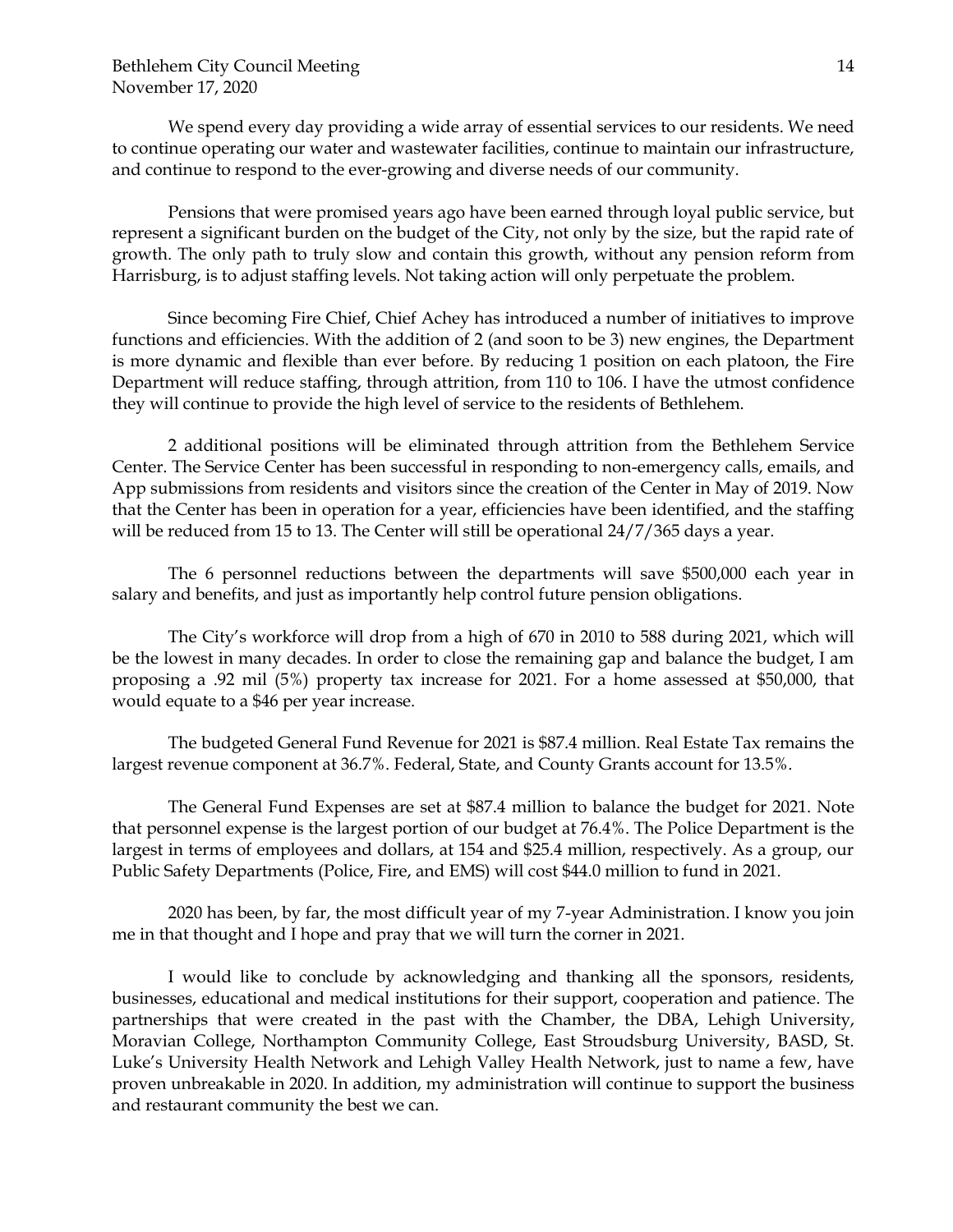As a part of these efforts, I have decided to extend the use of the parklets until December 4th. During the week of November 16, I will reevaluate the use of parklets and future weather projections. If the outlook is positive, parklets will be extended through December 31, 2020. It is also my goal to make the parklets an annual event. We did meet today to discuss this issue and he can say that the parklets will be extended through December 31, 2020. I believe it adds a lot to our downtowns. Again, depending on weather, I will look to tentatively bring the parklets back in late March or early April.

This past October 7, 2020, I had the privilege of swearing in the first female Chief of Police for the City of Bethlehem, and he believes this is the third in the Commonwealth of Pennsylvania, Michelle Kott. I am looking forward to working with Chief Kott and I believe she will do an outstanding job for the residents of Bethlehem.

The future of Bethlehem is bright, but we need to battle though this pandemic and hopefully, in late 2021, return to some sense of normalcy. I thank you for watching my budget address and I hope to see you on the streets of Bethlehem during the holiday season. Please stay tuned for my State of the City address in 2021.

President Waldron thanked Mayor Donchez and added that the city has been asked to do a lot more and typically has been in the past much like business owners and families have all been asked to do during a really challenging year. He thanked Mayor Donchez for coming tonight and giving his remarks. He knows the budget that was presented and that Council is in the process of reviewing was a really challenging one for everyone to put together. He looks forward to continuing those conversations through this year as we work on the budget and into 2021 as we start to rebound and recover from 2020.

## *C. Human Resources and Environment Committee Meeting*

Chairman Callahan announced the Human Resources and Environment Committee met on November 5, 2020. The committee reviewed a proposed bill that would establish a new codified ordinance article titled Wage Equality. After discussion of several proposed amendments, the committee accepted the amendments and voted unanimously to forward the bill to full Council for consideration with those amendments included. The Wage Equality bill is on tonight's agenda for First Reading.

## 8. ORDINANCES FOR FINAL PASSAGE

*A. Bill No. 24 – 2020 – Amending 2020 General Fund – Adjustments – COVID Funding*

The Clerk read Bill No. 24 – 2020 – Amending 2020 General Fund – Adjustments – COVID Funding, sponsored by Mr. Colón and Mr. Waldron and titled:

> AN ORDINANCE OF THE CITY OF BETHLEHEM, COUNTIES OF LEHIGH AND NORTHAMPTON, COMMONWEALTH OF PENNSYLVANIA, AMENDING THE 2020 GENERAL FUND BUDGET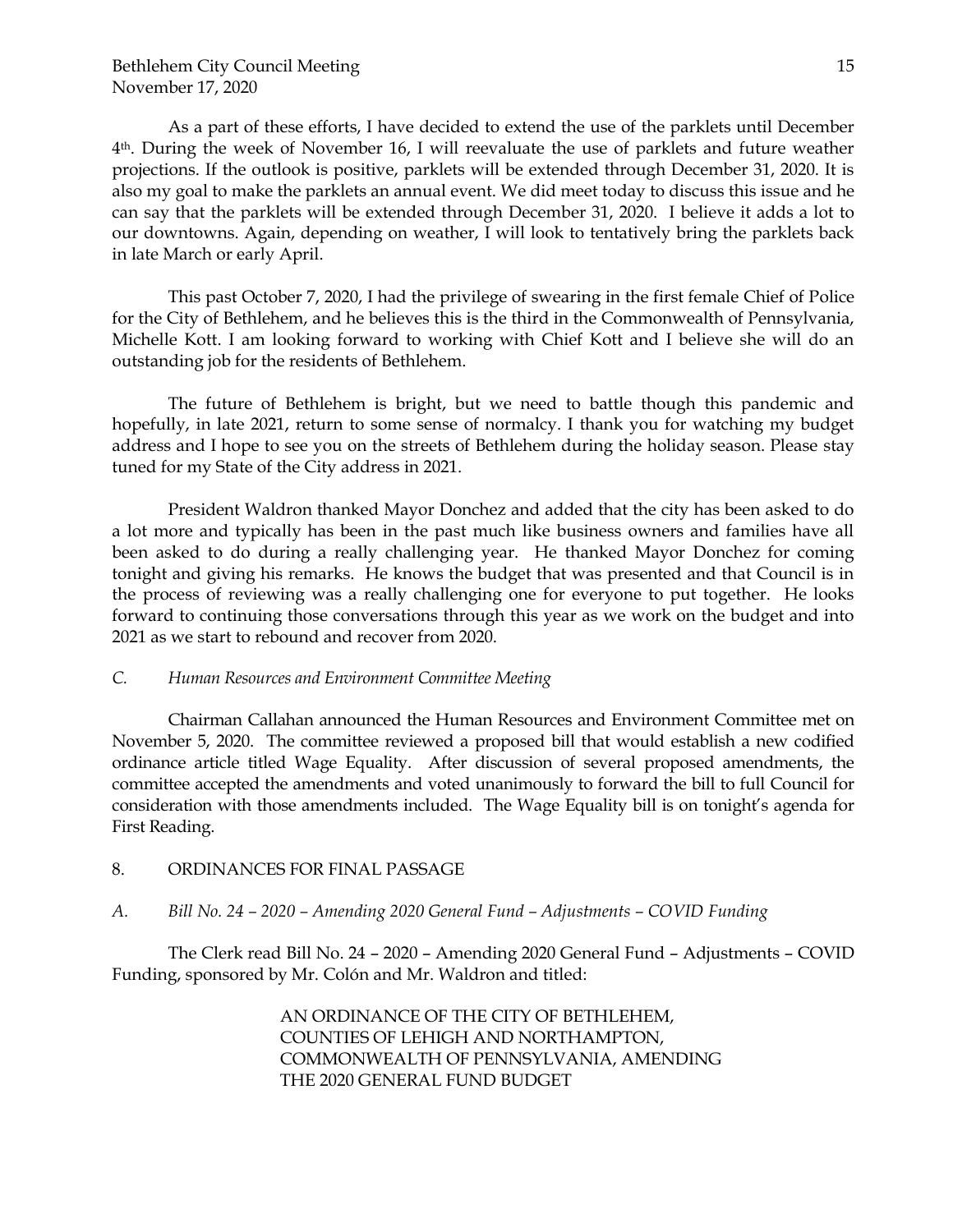Bethlehem City Council Meeting November 17, 2020

Voting AYE: Ms. Negrón, Mr. Reynolds, Dr. Van Wirt, Mr. Callahan, Mr. Colón, Ms. Crampsie Smith, and Mr. Waldron, 7. Bill No. 24 – 2020 now known as Ordinance No. 2020-21 was passed on Final Reading.

*B. Bill No. 25 – 2020 – Amending 2020 Non-Utility Capital Improvement Fund – Adjustments – COVID Funding*

The Clerk read Bill No. 25 – 2020 – Amending 2020 Non-Utility Improvement Fund – Adjustments – COVID Funding, sponsored by Mr. Colón and Mr. Waldron and titled:

> AN ORDINANCE OF THE CITY OF BETHLEHEM, COUNTIES OF LEHIGH AND NORTHAMPTON, COMMONWEALTH OF PENNSYLVANIA, AMENDING THE 2020 CAPITAL BUDGET FOR NON-UTILITIES

Voting AYE: Ms. Negrón, Mr. Reynolds, Dr. Van Wirt, Mr. Callahan, Mr. Colón, Ms. Crampsie Smith, and Mr. Waldron, 7. Bill No. 25 - 2020 now known as Ordinance No. 2020-22 was passed on Final Reading.

*C. Bill No. 26 – 2020 – Amending 2020 Community Development Block Grant/HOME Budget – Adjustments – CARES Act Funding*

The Clerk read Bill No. 26 – 2020 – Amending 2020 Community Development Block Grant/HOME Budget – Adjustments – CARES Act Funding, sponsored by Mr. Colón and Mr. Waldron and titled:

> AN ORDINANCE OF THE CITY OF BETHLEHEM, COUNTIES OF LEHIGH AND NORTHAMPTON, COMMONWEALTH OF PENNSYLVANIA, AMENDING THE 2020 COMMUNITY DEVELOPMENT BLOCK GRANT BUDGET

Voting AYE: Ms. Negrón, Mr. Reynolds, Dr. Van Wirt, Mr. Callahan, Mr. Colón, Ms. Crampsie Smith, and Mr. Waldron, 7. Bill No. 26 - 2020 now known as Ordinance No. 2020-23 was passed on Final Reading.

9. NEW ORDINANCES

President Waldron remarked that we have quite a few as we will be adopting a First Reading of the 2021 budget. Each one of those specific line items will be called and voted on individually. After we do these they will be off the agenda for two weeks until we review them in the appropriate budget meeting and then we will have last reading on December 15, 2020.

Mr. Callahan asked if this is the first of the two votes.

President Waldron stated yes, this is First Reading and typical path we have taken over the past 7 or 8 years at least since he has been on Council. This is what we have always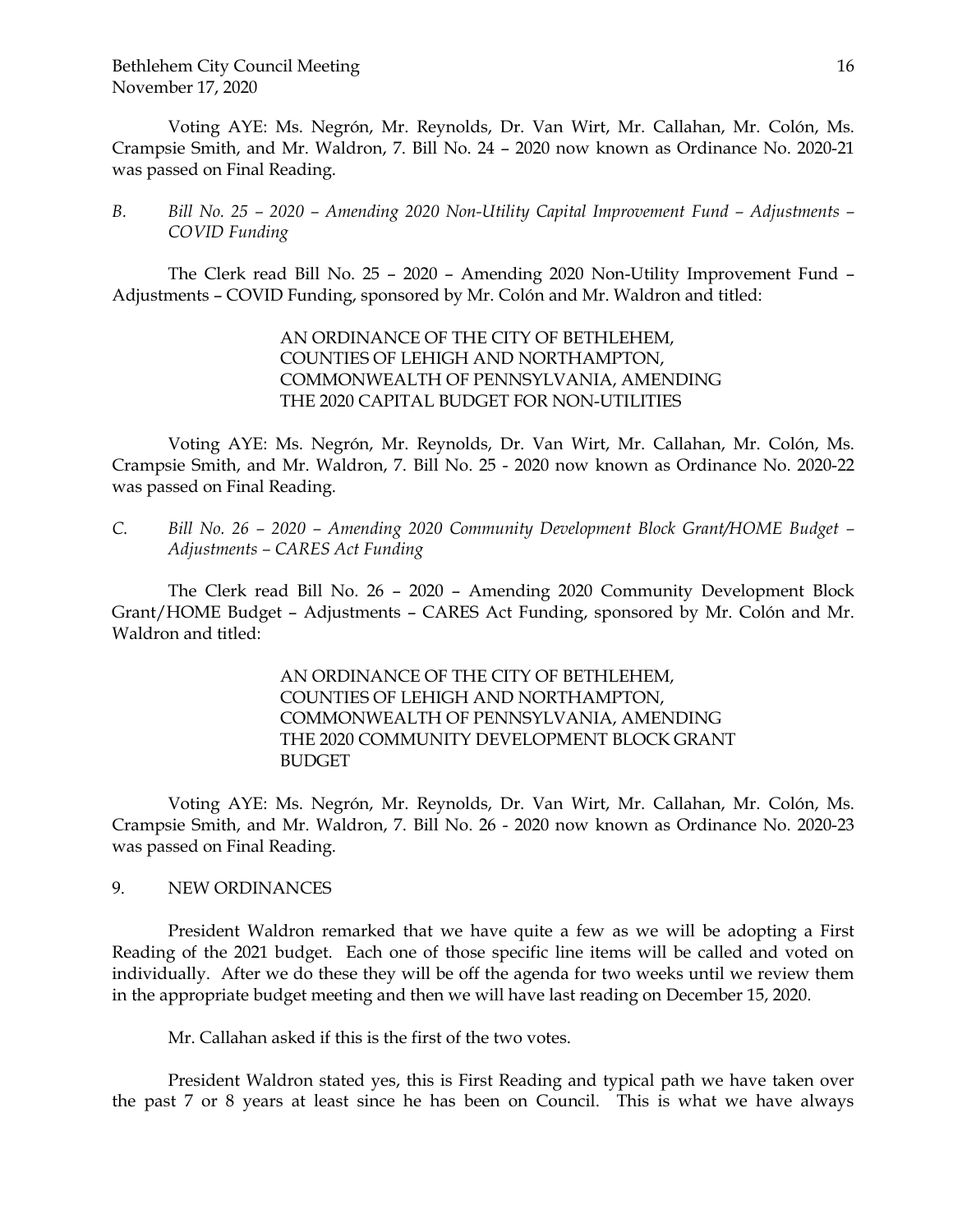considered a fair vote. We will vote on this, have the individual budget meetings, potentially make amendments and then have a final vote on the budget on December 15, 2020.

Mr. Callahan stated thanks.

Mr. Reynolds believes that the last budget meeting we have is December 8, 2020.

Ms. Crampsie Smith thought that December 8, 2020 is a backup meeting if necessary.

Mr. Vidoni stated the Final Budget Meeting is Thursday, December 3, 2020 and the backup budget meeting is Tuesday, December 8, 2020 and that is only if any of the previous budget meetings need to be rescheduled.

Mr. Reynolds asked what the schedule is for the Thursday, December 3, 2020 meeting.

Mr. Vidoni remarked that is usually to review amendments if they have come forward.

President Waldron informed the Second and Final Reading of the ordinances will be December 15, 2020.

Mr. Reynolds stated in the past, if at all reasonable, we have tried not to have amendments that we knew we were going to offer at the last reading but rather at the last budget meeting to allow for feedback, comment, whatever it might be rather than bringing something up at the end. He is guessing that the December 3, 2020 meeting, the Final Budget Meeting is when we would be the focus of any amendments we might have to offer.

Mr. Vidoni stated that is correct.

Solicitor Spirk added the other reason for that historically was because you would have to calculate precise numbers to put in the budget book and if you had to do it the same night you were voting on the budget it would be a fast and furious exercise with a calculator for Mark Sivak, Director of Budget and Finance to do those numbers. That is generally the reason that amendments were sought before the final budget vote so that the final book would have the correct numbers.

*A. Bill No. 27-2020 – Adopting the 2021 General Fund Budget*

The Clerk read Bill No. 27-2020 – Adopting the 2021 General Fund Budget, sponsored by Ms. Negrón and Ms. Crampsie Smith and titled:

> AN ORDINANCE OF THE CITY OF BETHLEHEM, COUNTIES OF LEHIGH AND NORTHAMPTON, COMMONWEALTH OF PENNSYLVANIA, ADOPTING THE GENERAL FUND BUDGET FOR 2021

Voting AYE: Ms. Negrón, Mr. Reynolds, Dr. Van Wirt, Mr. Colón, Ms. Crampsie Smith, and Mr. Waldron, 6. Voting NAY: Mr. Callahan, 1. Bill No. 27-2020 was passed on First Reading.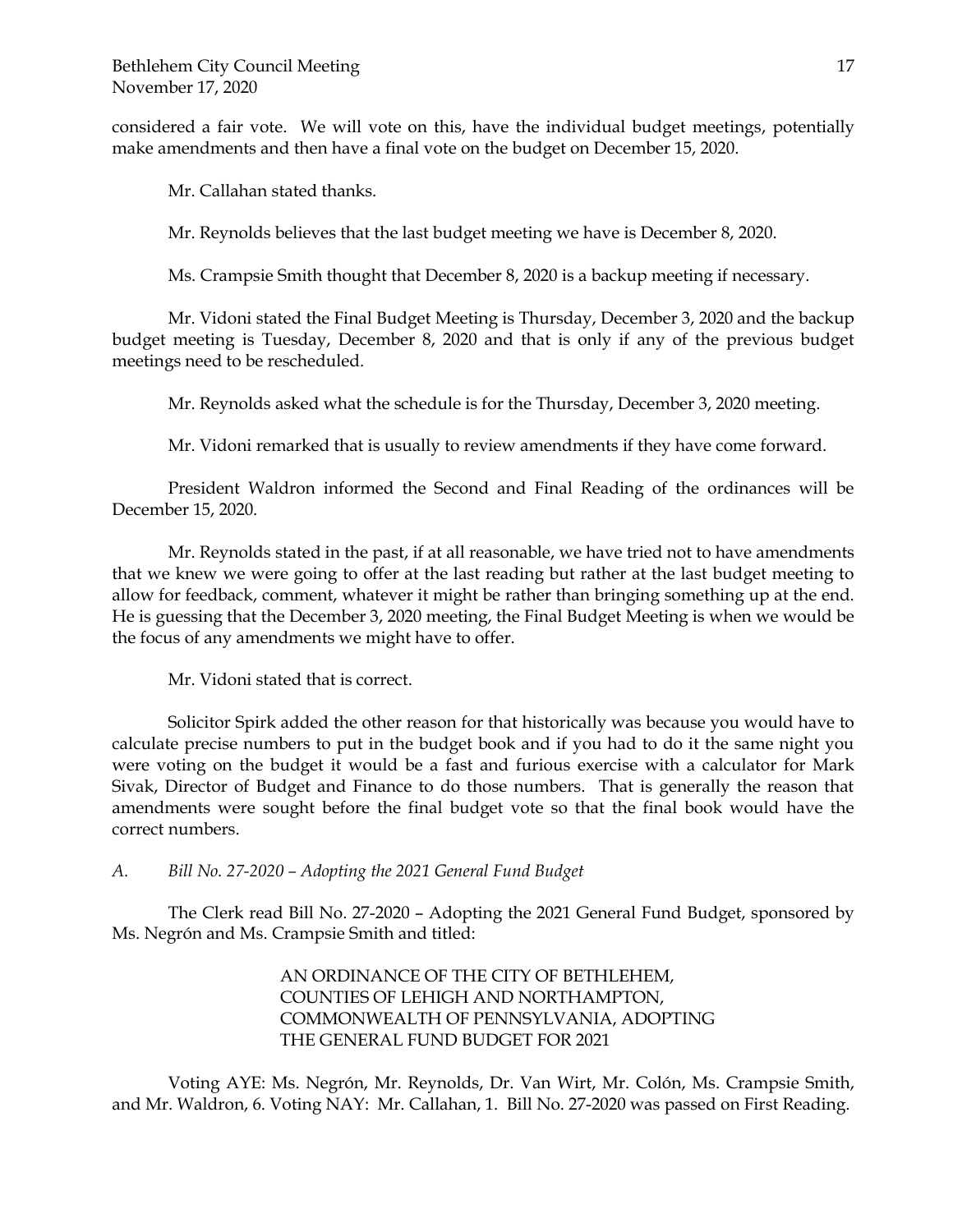## *B. Bill No. 28-2020 – Adopting the 2021 Water Fund Budget*

The Clerk read Bill No. 28-2020 – Adopting the 2021 Water Fund Budget, sponsored by Ms. Negrón and Ms. Crampsie Smith and titled:

# AN ORDINANCE OF THE CITY OF BETHLEHEM, COUNTIES OF LEHIGH AND NORTHAMPTON, COMMONWEALTHOF PENNSYLVANIA, ADOPTING THE WATER FUND BUDGET FOR 2021

Voting AYE: Ms. Negrón, Mr. Reynolds, Dr. Van Wirt, Mr. Callahan, Mr. Colón, Ms. Crampsie Smith, and Mr. Waldron, 7. Bill No. 28-2020 was passed on First Reading.

*C. Bill No. 29-2020 – Adopting the 2021 Sewer Fund Budget*

The Clerk read Bill No. 29-2020 – Adopting the 2021 Sewer Fund Budget, sponsored by Ms. Negrón and Ms. Crampsie Smith and titled:

> AN ORDINANCE OF THE CITY OF BETHLEHEM, COUNTIES OF LEHIGH AND NORTHAMPTON, COMMONWEALTHOF PENNSYLVANIA, ADOPTING THE SEWER FUND BUDGET FOR 2021

Voting AYE: Ms. Negrón, Mr. Reynolds, Dr. Van Wirt, Mr. Callahan, Mr. Colón, Ms. Crampsie Smith, and Mr. Waldron, 7. Bill No. 29-2020 was passed on First Reading.

*D. Bill No. 30-2020 – Adopting the 2021 Golf Course Enterprise Fund Budget*

The Clerk read Bill No. 30-2020 – Adopting the 2021 Golf Course Enterprise Fund Budget, sponsored by Ms. Negrón and Ms. Crampsie Smith and titled:

> AN ORDINANCE OF THE CITY OF BETHLEHEM, COUNTIES OF LEHIGH AND NORTHAMPTON, COMMONWEALTHOF PENNSYLVANIA, ADOPTING THE GOLF COURSE ENTERPRISE FUND BUDGET FOR 2021

Voting AYE: Ms. Negrón, Mr. Reynolds, Dr. Van Wirt, Mr. Callahan, Mr. Colón, Ms. Crampsie Smith, and Mr. Waldron, 7. Bill No. 30-2020 was passed on First Reading.

*E. Bill No. 31-2020 – Adopting the 2021 Liquid Fuels Fund Budget*

The Clerk read Bill No. 31-2020 – Adopting the 2021 Liquid Fuels Fund Budget, sponsored by Ms. Negrón and Ms. Crampsie Smith and titled:

> AN ORDINANCE OF THE CITY OF BETHLEHEM, COUNTIES OF LEHIGH AND NORTHAMPTON, COMMONWEALTH OF PENNSYLVANIA, ADOPTING THE LIQUID FUELS FUND BUDGET FOR 2021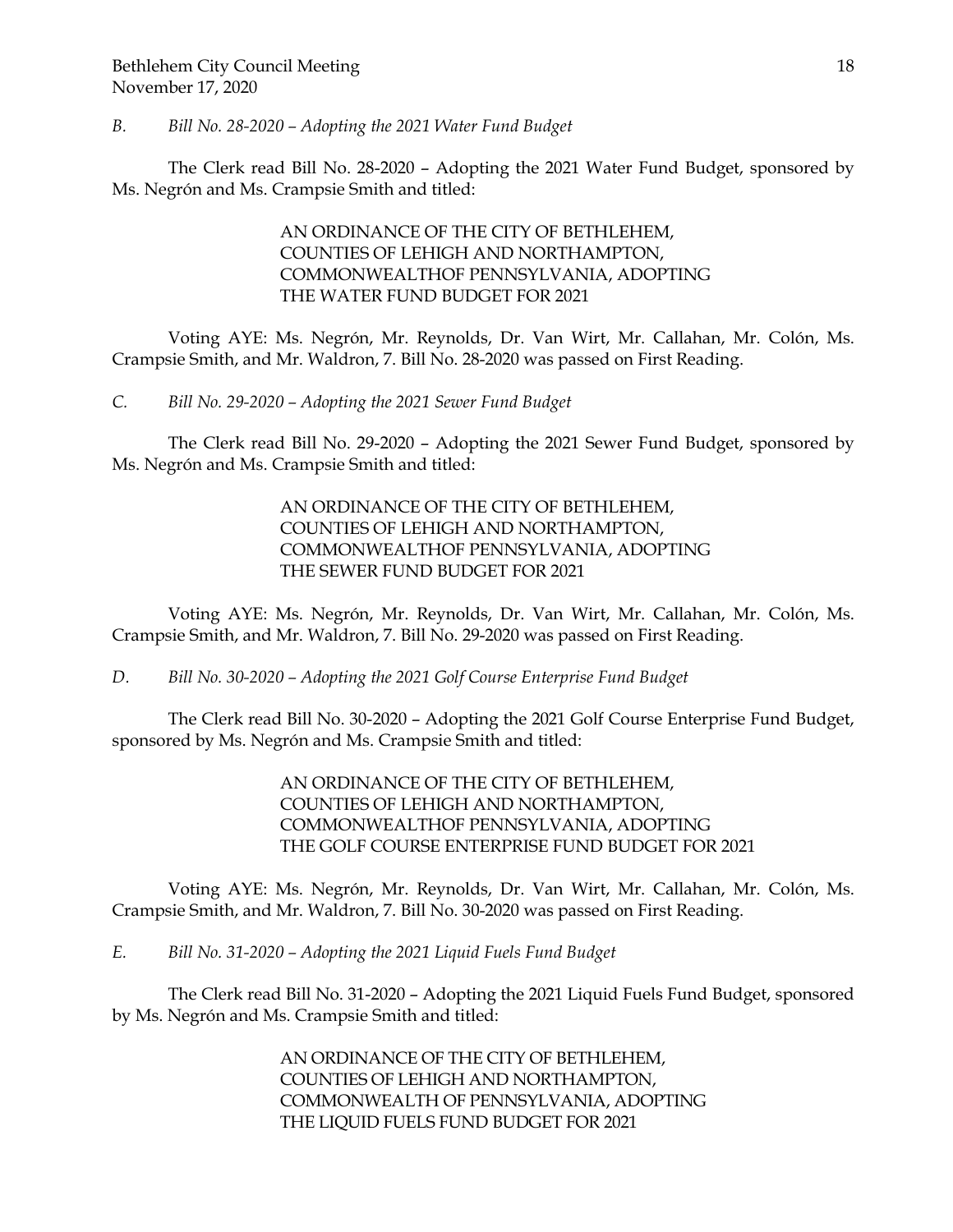Voting AYE: Ms. Negrón, Mr. Reynolds, Dr. Van Wirt, Mr. Callahan, Mr. Colón, Ms. Crampsie Smith, and Mr. Waldron, 7. Bill No. 31-2020 was passed on First Reading.

*F. Bill No. 32-2020 – Adopting the 2021 Capital Budget for Non-Utilities*

The Clerk read Bill No. 32-2020 – Adopting the 2021 Capital Budget for Non-Utilities, sponsored by Ms. Negrón and Ms. Crampsie Smith and titled:

# AN ORDINANCE OF THE CITY OF BETHLEHEM, COUNTIES OF LEHIGH AND NORTHAMPTON, COMMONWEALTH OF PENNSYLVANIA, ADOPTING THE 2021 CAPITAL BUDGET FOR NON-UTILITIES

Voting AYE: Ms. Negrón, Mr. Reynolds, Dr. Van Wirt, Mr. Callahan, Mr. Colón, Ms. Crampsie Smith, and Mr. Waldron, 7. Bill No. 32-2020 was passed on First Reading.

*G. Bill No. 33-2020 – Adopting the 2021 Capital Budget for Water Utilities*

The Clerk read Bill No. 33-2020 – Adopting the 2021 Capital Budget for Water Utilities, sponsored by Ms. Negrón and Ms. Crampsie Smith and titled:

> AN ORDINANCE OF THE CITY OF BETHLEHEM, COUNTIES OF LEHIGH AND NORTHAMPTON, COMMONWEALTH OF PENNSYLVANIA, ADOPTING THE 2021 CAPITAL BUDGET FOR WATER UTILITIES

Voting AYE: Ms. Negrón, Mr. Reynolds, Dr. Van Wirt, Mr. Callahan, Mr. Colón, Ms. Crampsie Smith, and Mr. Waldron, 7. Bill No. 33-2020 was passed on First Reading.

*H. Bill No. 34-2020 – Adopting the 2021 Capital Budget for Sewer Utilities*

The Clerk read Bill No. 34-2020 – Adopting the 2021 Capital Budget for Sewer Utilities, sponsored by Ms. Negrón and Ms. Crampsie Smith and titled:

> AN ORDINANCE OF THE CITY OF BETHLEHEM, COUNTIES OF LEHIGH AND NORTHAMPTON, COMMONWEALTH OF PENNSYLVANIA, ADOPTING THE 2021 CAPITAL BUDGET FOR SEWER UTILITIES

Voting AYE: Ms. Negrón, Mr. Reynolds, Dr. Van Wirt, Mr. Callahan, Mr. Colón, Ms. Crampsie Smith, and Mr. Waldron, 7. Bill No. 34-2020 was passed on First Reading.

*I. Bill No. 35-2020 – Adopting the 2021 Community Development Block Grant Budget*

The Clerk read Bill No. 35-2020 – Adopting the 2021 Community Development Block Grant Budget, sponsored by Ms. Negrón and Ms. Crampsie Smith and titled:

AN ORDINANCE OF THE CITY OF BETHLEHEM,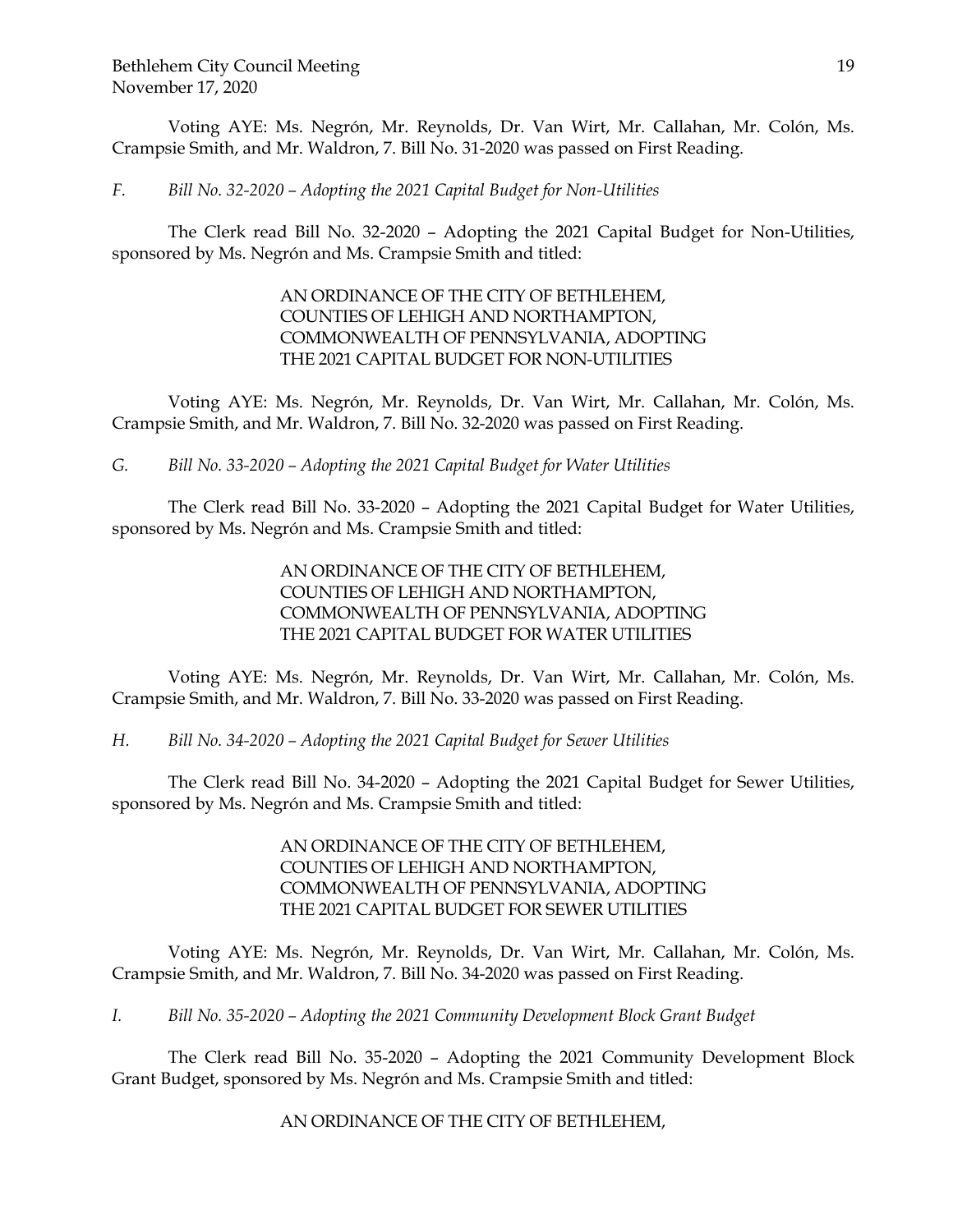# COUNTIES OF LEHIGH AND NORTHAMPTON, COMMONWEALTH OF PENNSYLVANIA, ADOPTING THE COMMUNITY DEVELOPMENT BLOCK GRANT BUDGET FOR 2021

Voting AYE: Ms. Negrón, Mr. Reynolds, Dr. Van Wirt, Mr. Callahan, Mr. Colón, Ms. Crampsie Smith, and Mr. Waldron, 7. Bill No. 35-2020 was passed on First Reading.

### *J. Bill No. 36-2020 – Adopting the 2021 Storm Water Fund Budget*

The Clerk read Bill No. 36-2020 – Adopting the 2021 Storm Water Fund Budget, sponsored by Ms. Negrón and Ms. Crampsie Smith and titled:

# AN ORDINANCE OF THE CITY OF BETHLEHEM, COUNTIES OF LEHIGH AND NORTHAMPTON, COMMONWEALTH OF PENNSYLVANIA, ADOPTING THE STORM WATER FUND BUDGET FOR 2021

President Waldron stated he will turn to the Administration here. He did say this is a good faith exercise in passing but he was hoping as we look at the Stormwater Fund Budget which is different than what we have seen in different budgets if we could get an update of where we are. He does not believe we received that final ordinance yet, setting up that fund. He is asking for an update where that is and when we might expect that.

Mr. Evans noted there has been a lot of work over the past year but was stalled out a little bit with COVID like everything else. The program itself is coming down the home stretch. The ordinance itself is doing the same, it has gotten a broad overview from our Legal Bureau and we are currently working with the consultants who we have been under contract with for some time. The next meeting is tomorrow morning with the Public Works Department, the Water and Sewer Resources, our IT Department, and members of our Administration to make sure we can get it to Council by next week so that will be on the agenda for the next meeting. Michael Alkhal, Director of Public Works can give you additional details or further details on Thursday, November 19, 2020 at the Second Budget Hearing because that agenda includes Public Works, and Water and Sewer Resources. The program is part of the budget as it was last year. It was written into the budget last year and it was initially set to start on July 1, 2020 but the program itself was deferred because of the pandemic.

President Waldron remarked he looks at the ordinance that is in front of us and it is just over \$3 million dollars and it is something we had talked about when David Brong was the Business Administrator. Many other municipalities in the area have done this both regionally and nationally as well. He thinks it is not something that we should ignore or not have a detailed conversation about to see how it affects all stakeholders because as we have been presented with a budget that asks for a 5% tax increase this is also something that will affect people. They will be asked to pay more money to the city for services that they have been using and historically have not been funded properly as well as it does tax non-profits and other large property owners as well asking them to contribute a fair share. President Waldron does think we need to have a more detailed conversation about to refresh everyone's memory because it has been a while since we brought up this subject.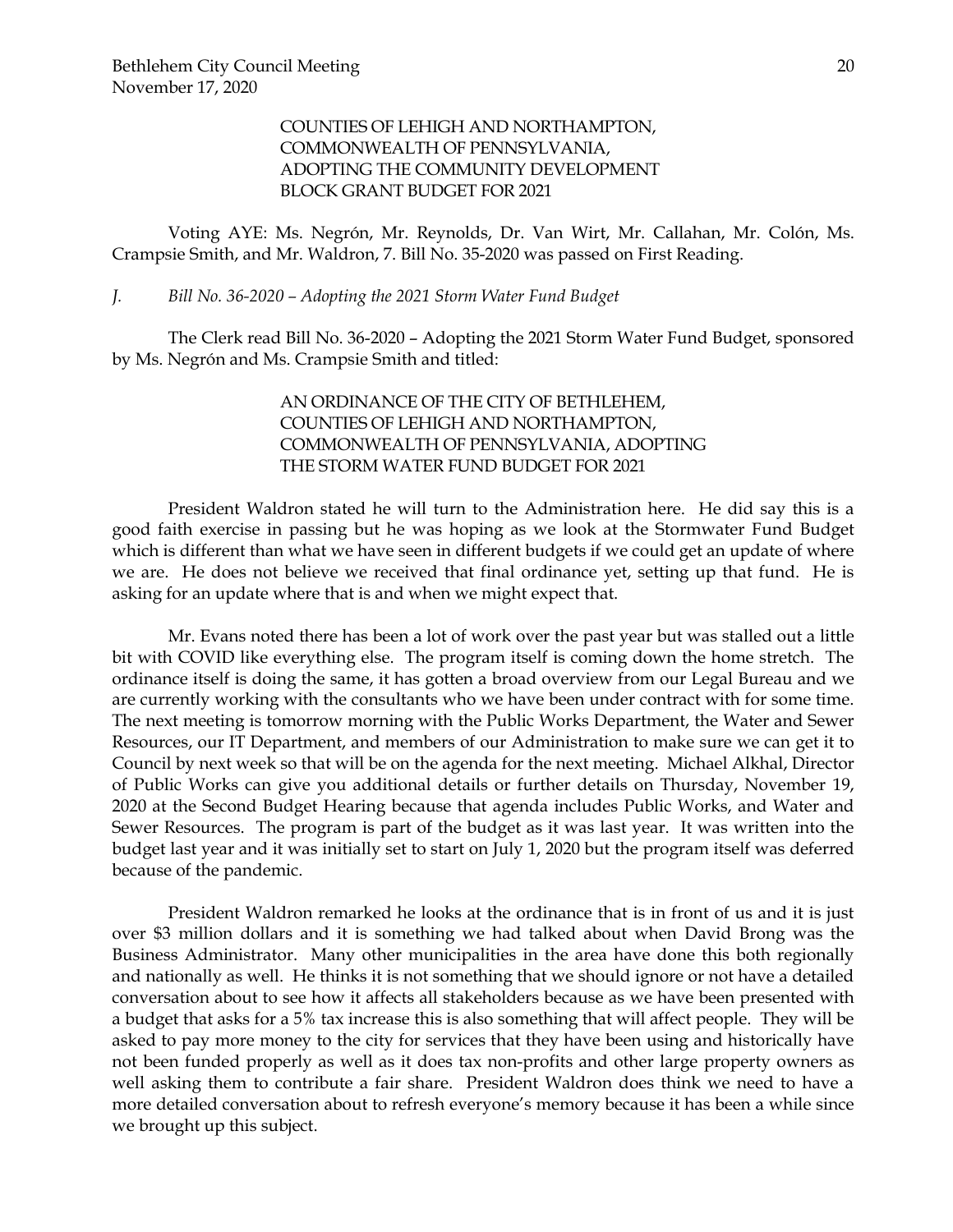Mr. Evans stated understood and agreed.

Voting AYE: Ms. Negrón, Mr. Reynolds, Dr. Van Wirt, Mr. Callahan, Mr. Colón, Ms. Crampsie Smith, and Mr. Waldron, 7. Bill No. 36-2020 was passed on First Reading.

## *K. Bill No. 37-2020 – Fixing the 2021 Tax Rate for All City Purposes*

The Clerk read Bill No. 37-2020 – Fixing the 2021 Tax Rate for All City Purposes, sponsored by Ms. Negrón and Ms. Crampsie Smith and titled:

> AN ORDINANCE OF THE CITY OF BETHLEHEM, COUNTIES OF LEHIGH AND NORTHAMPTON, COMMONWEALTH OF PENNSYLVANIA, FIXING THE TAX RATE FOR ALL CITY PURPOSES FOR THE YEAR 2021

Mr. Callahan related until we get to the budget hearings and he has some amendments that Solicitor Spirk is looking over for him that he wants to try to get into our next Council Meeting as a Communication that might help us alleviate some of what he feels is an overstaffed department in the Community and Economic Development Department. He would like to see us get rid of some of the inspectors in that department since we are already using third party for inspections primarily with Code Master he would hope that with some of the dire information the Mayor talked about for the future. We are looking at tax increases for the next 2 to 3 years the way we are going and at some point we have to stick up for the residents of the city and try to make some additional cuts. When you look at an opportunity for the private sector to pay for these inspections, remember they are the ones who are doing the buildings and the ones that are doing the economic development. He thinks most of them would prefer to go to a third party inspection system and not someone they would pick but someone the city would vet. Let's say we would vet 3 or 4 different companies or engineering firms to do the inspections like Code Master was doing. Mr. Callahan noted that Catasauqua does it with an engineering firm. The opportunity is there for the private sector to pick up that slack. If you talk to the developers or just the Mom and Pops who are trying to put in a patio or a garage, there are extreme delays in our Community and Economic Development Department. We all know the issues we have had in that department over the last couple of years, the mistakes that have been made. Mr. Callahan thinks it is time that we need to move to a different avenue and try to save some revenues. He does not know how many positions they can cut; he is hoping we can cut 2 inspectors. If someone wants to have a garage or patio built we are already sourcing that out to a third party system. We are already doing that. He would just like to have that process ramped up more. Let the developers or the people who are doing the building pay the third party system. We cannot do everything. The numbers that the Mayor just threw out at us as far as our pension bond obligations in the next few years. We are going to be a million dollars short in revenue. We are looking at some serious issues here and at some point we have to make a tough decision. He does not want to put a third party police force out there or have a volunteer fire department so we have to have serious conversations about where can we find areas and avenues to cut and this is one of the areas. That department has had a lot of problems in the last couple of years. If you talk to anybody there are huge delays with getting the permitted process going if you have something you want approved. Mr. Callahan thinks by going to more of a third party system in farming it out which we are already doing according to Ms. Karner, his hope is that we could alleviate at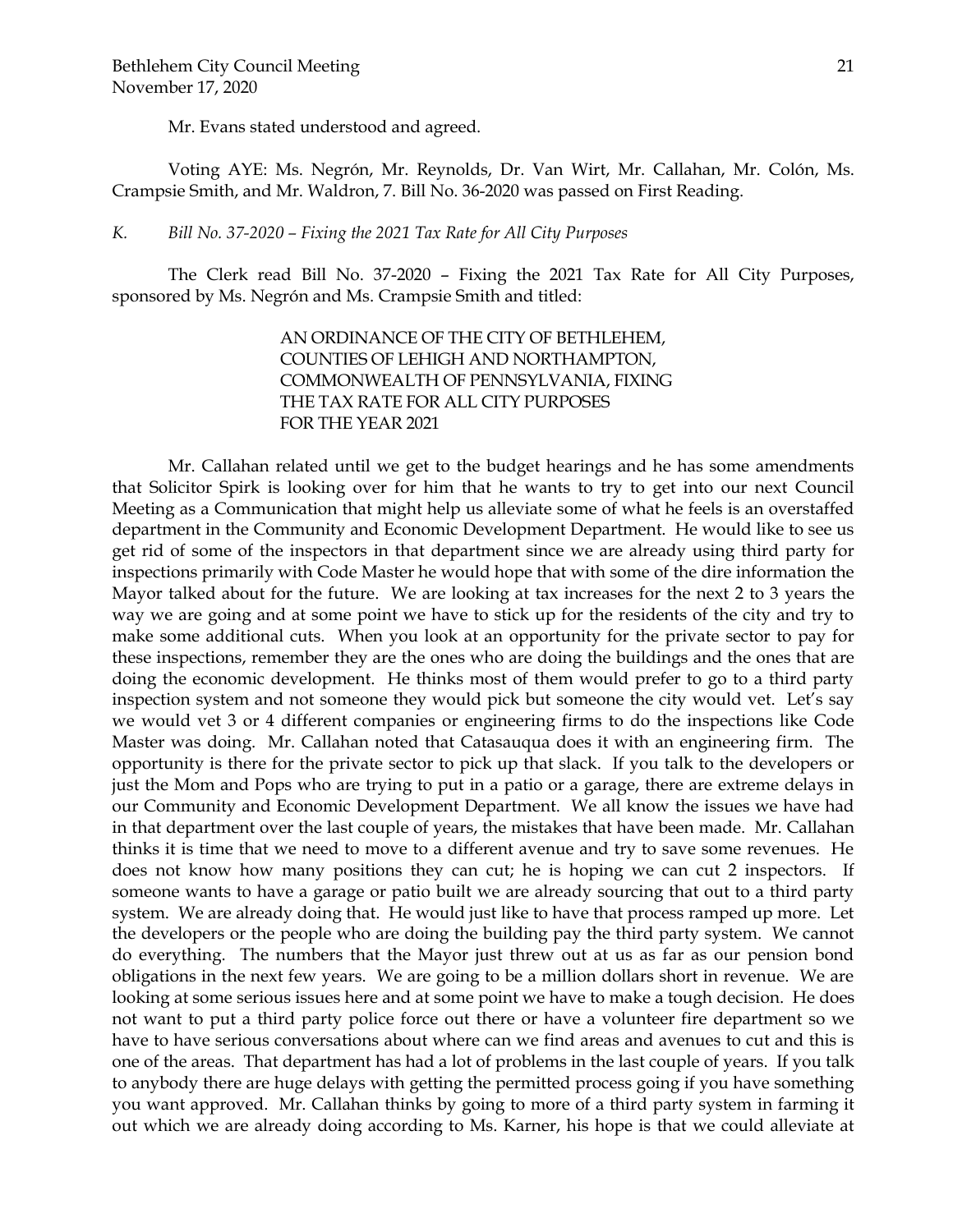least 2 inspectors in that department. At this time he is going to vote no on this and hopefully by the next meeting you will all have my amendments to that department. He will be voting no.

Ms. Crampsie Smith noted this is not on this ordinance but forgive her because this is only her second budget. She questions the process. She feels a little unsettled that we are voting on something we have not had the hearings on yet. For example, the stormwater, we are going to talk about that on Thursday. Is this how it has always been? Or is there any other way to get around this. In her mind it would be more appropriate to have the budget hearings from the different departments before we go through the ordinances to vote on so we have more knowledge.

President Waldron remarked in his time on Council this is historically how we have done this because we do have two readings. This first reading is more of a formality to get the ordinance listed for a first reading. We have already had one budget meeting for Public Safety and Economic Development and those were times if someone wanted to make an amendment they would be able to do so. Historically we rush through all of the different departments budgets and simultaneously vote having first reading without making any amendments then those get compiled and potentially there are amendments and that happens before the final reading where we finalize everything we would like amend that gets presented back to the Administration for feasibility as far as how those numbers would work. Then at that last meeting in December we would have second reading where we formally adopt the budget for 2021. This is historically how it works because we do have the practice of having two readings on any ordinance. If we did not have that practice of two readings essentially we would not be going through this formality tonight on voting on something we have not really discussed. If we had just the one meeting we would be having all of our budget meetings having a final budget hearing we would make our amendments and do that sole adoption of the budget at the last meeting in December. This is a formality although it does feel a little uncomfortable because you are committing to something we have not discussed. President Waldron does not know if there is a way around it but he is sure Solicitor Spirk could let us know.

Solicitor Spirk stated that the time pressure historically also comes from the Third Class City Code which calls for the Administration to come up with the budget in November and of course it is difficult to ask them to get a budget prior to then. Because we have had the tradition of the two readings and because the Third Class City Code requires that the budget has to be adopted by the end of December and you do not want to use the time between Christmas and New Year traditionally you have a compressed timeframe over the course of only a few weeks. In order to get both readings in historically the first reading has always been a rather proforma passing it along situation just so we could maintain the timeframe.

Ms. Crampsie Smith stated she understands but because this budget is a lot more challenging than last year's budget that is why she feels a little bit more unsettled. Ideally if we had all the information before we had the first reading it would be great but she understands the time constraints with developing the budget.

President Waldron noted there is also the conversation that has been kicked around behind the scenes for a little bit of does Bethlehem City Council require two readings for an ordinance. The answer to that is depending on who you ask. Historically it has always been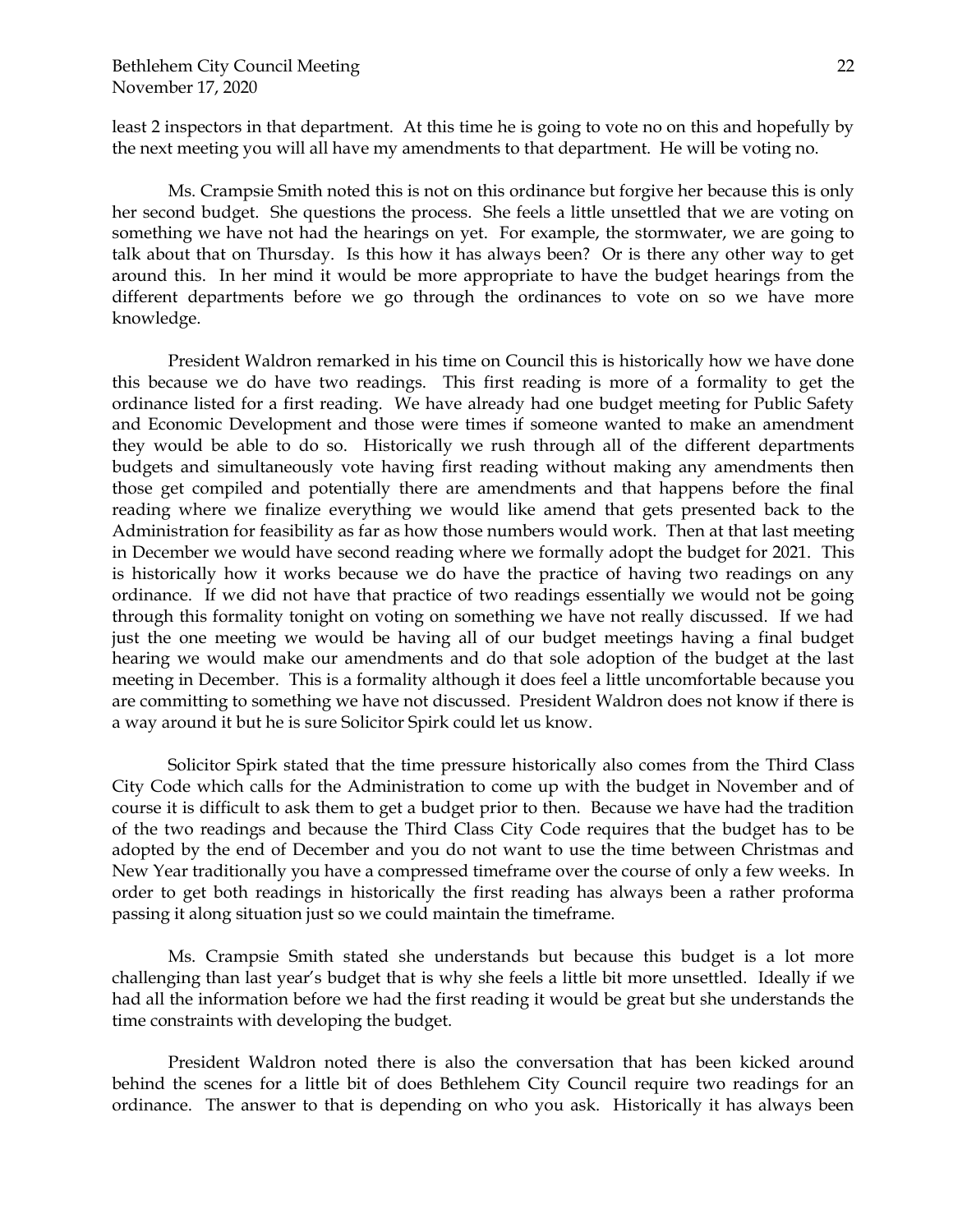done that way and he imagines Mayor Donchez could go back further than anybody on this subject as far as having two readings on an ordinance.

Mayor Donchez noted when he was elected in 1995 it was two readings and he believes when we started the Mayor/Council form of government in 1961 it was two readings.

President Waldron does not know if that was something that was required or we adopted that and continued that tradition. But that would be another consideration moving forward. Obviously we would not do that this year but there could be a conversation of is there a benefit of having two readings. Sometimes the answer to that is yes because when something gets presented especially when we have something that there might be a lot of public comment and people come out and they want to give their input it may sway Members of Council to make an amendment so they can do that and not have to potentially table something or come back to it when they know they have two or sometimes three weeks so they can make amendments. It forces everyone to be on the same page moving forward knowing you will have the two readings. Historically he thinks it has worked pretty well. Most of the time when we pass an ordinance it goes 7-0 but every once in a while something does come up where he thinks having that second reading is beneficial.

Voting AYE: Ms. Negrón, Mr. Reynolds, Dr. Van Wirt, Mr. Colón, Ms. Crampsie Smith, and Mr. Waldron, 6. Voting NAY: Mr. Callahan, 1. Bill No. 37-2020 was passed on First Reading.

*L. Bill No. 38-2020 – Wage Equality Ordinance* 

The Clerk read Bill No. 38-2020 – Wage Equality Ordinance, sponsored by Mr. Callahan and Dr. Van Wirt and titled:

> AN ORDINANCE OF THE CITY OF BETHLEHEM, COUNTIES OF LEHIGH AND NORTHAMPTON, COMMONWEALTH OF PENNSYLVANIA, ADOPTING NEW ARTICLE 748 OF THE CODIFIED ORDINANCES ENTITLED WAGE EQUITY

President Waldron noted before they get into discussion of this he will accept a motion and second to adopt all the amendments recommended by the Human Resources and Environment Committee Meeting that occurred on November 5, 2020 which has been incorporated into the bill before us.

Ms. Negrón and Mr. Callahan made the motion.

Voting AYE on the motion: Ms. Negrón, Mr. Reynolds, Dr. Van Wirt, Mr. Callahan, Mr. Colón, Ms. Crampsie Smith, and Mr. Waldron, 7. The Motion passed.

President Waldron noted in front of us we have the amended Bill No. 38-2020 which includes all of the amendments made at the November 5, 2020 Human Resources and Environment Committee Meeting.

Mr. Callahan remarked he had proposed this back on December 13, 2019. The genesis of this came from Massachusetts which was the first State in the Country to do this in August of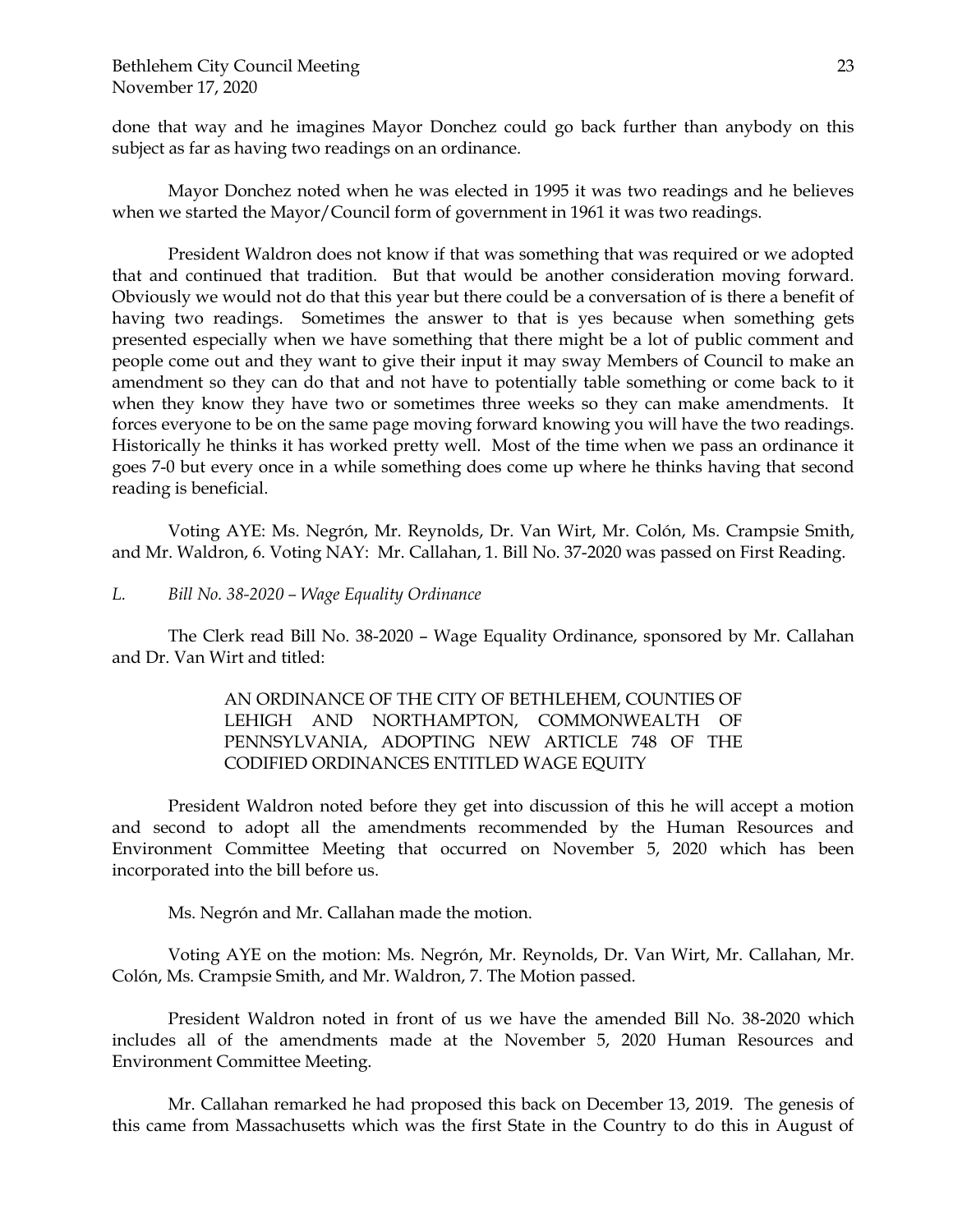2016. They enacted a law prohibiting employers from requiring a prospective employee's wage history. Hypothetically when a woman comes out of let's say Lehigh University and they have a degree and a man comes out of Lehigh University with the same exact degree, generally when men come out of college they are being offered \$10,000 to \$12,000 more a year than a woman coming out of college. When that woman tries to get another job 3 or 4 years down the road that wage inequality keeps following because the employers keep asking them what their prior wage history was. When a business starts going into the interviewing process they know generally how much money they want to budget for a position. If their business picks up and they need to hire someone new they may say they have \$80,000 dollars for a new position. The man comes in and they ask him what he made at his prior job and he says he was making \$70,000 and they offer to him \$78,000 or close to \$80,000, the money they had budgeted for. When the woman comes in with the same credentials and same experience she comes in and says she was making \$65,000 or \$60,000 and based on her prior wage history she is now offered less money for the same exact job. The City of Philadelphia introduced their proposal and that was in 2017 and Rue Landau, the Executive Director of the Philadelphia Commission on Human Relations said the law was unanimously passed by City Council on 2017. It comes with a variety of worker protection legislation that Philadelphia and many other Cities and States in the United States has implemented in recent years. This one she said should be held up as one that is all about equality in protecting peoples civil rights. Mr. Callahan has never understood the argument against it that is what she said. Comcast and other big time corporations in Philadelphia were very upset at the new law passed to protect women. They filed a lawsuit and it went through federal court and the federal appeals court ruled in favor of the City of Philadelphia and against Comcast. Based on that he took that Philadelphia ordinance and had Solicitor Spirk and a committee of a bunch of women that he knows in the city, some were his sister-in-law who is the ex-Mayor's wife, his daughter, Celeste Dee, and some others. They all helped him get this together. Basically what is attached is a proposed ordinance to establish a new article in the City's Codified Ordinances. The ordinance is designed to combat widespread gender based wage inequalities by prohibiting the employer inquiries into prospective employee wage histories as well as employer reliance on such wage histories for determining compensation. In the Commonwealth of Pennsylvania women are paid .79 cents for every dollar man makes according to the United States Census Bureau, a 2015 report. Mr. Callahan added that women of color are paid even less, African-American women are paid only .68 cents to a dollar paid to a man, Latinas are only paid .56 cents to a dollar paid to a man and Asian women are paid .81 cents to a dollar paid to a man. The gender wage gap has narrowed by less than one half a penny per year in the United States since 1963 when Congress passed the Equal Pay Act, the first law that was aimed at prohibiting gender based pay discrimination. Since women are paid on the average lower wages than man basing wages upon a workers wage at a previous job only serves to perpetuate the gender wage inequalities and it leaves families especially the woman if the man has left and she is raising the kids on her own. So it is leaving these families with less money to spend on food, housing, and other essential goods and services. The premise of this ordinance is that salary offers should be based upon the specific job responsibilities of a position and not based upon an applicant's prior wage history to avoid the perpetuation of gender wage inequalities. Mr. Callahan stated he wanted to thank Council Members Negrón and Van Wirt. He noted that Dr. Van Wirt added a couple of amendments that he thought were very relevant and he appreciates her work on it and he also appreciates Council Member Negrón for her confidence in moving this to full Council. The federal appeals court had a 67 page unanimous opinion representing the three judge panel that was written by Judge Theodore McKee who wrote that "while the provision does limit employer speech, it is only because the limitation prevents the tentacles of any past wage discrimination from attaching to an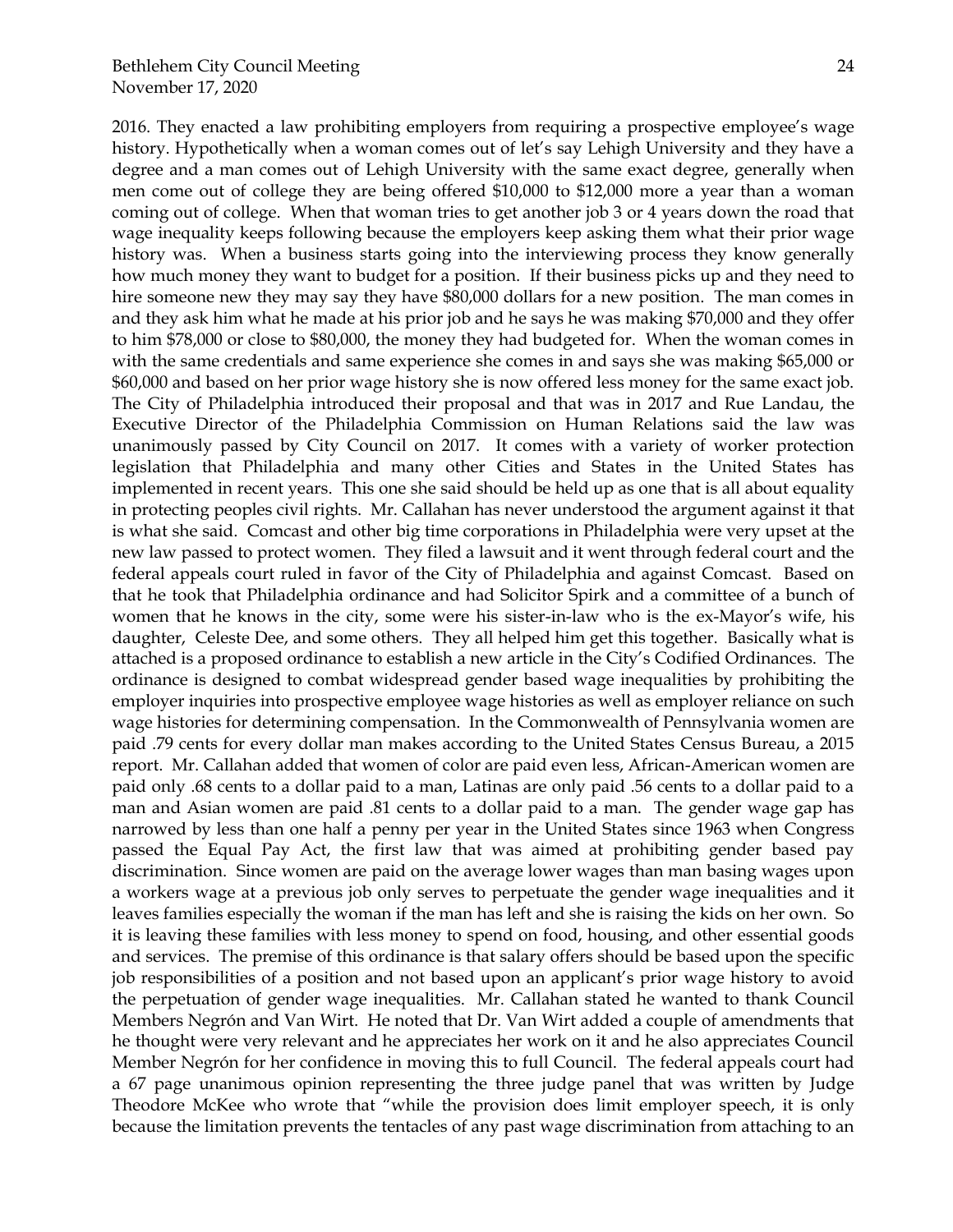employee's subsequent salary." He thinks what we have here is a very good ordinance. Mr. Callahan stated he is not trying to harm any businesses, he is trying to get women, especially women of color equal pay. If you listen to some of the people who were interviewed on WFMZ when this was first proposed a lot of the businesses said they have no problem with it. That is a good thing. One of the pieces he wanted to add was to have at least a year period from when we passed the ordinance to when it becomes active. He then asked what the usual timeframe for when we pass an ordinance to when it becomes binding.

Solicitor Spirk stated 20 days.

Mr. Callahan had asked the Mayor back in 2019 if there were ways we could get this out and in the business license that goes out every year from the time we vote for it, if this passes, it will be a one year educational piece and it will not be instituted for one full calendar year from the date it was passed by Council. That will provide enough time for us to educate the businesses and the people who are doing business in the City of Bethlehem on our new ordinance. Mr. Callahan added that the lawyers he spoke to stated we will not see many cases at all, if there is it will be 3 or 4 years of people who were not aware of it. By a large population in generality businesses are not going to violate a city ordinance especially something with wage equity when it comes to gender based inequality. Part of why this took so long was thinking how we would implement this or how will this be adjudicated. He asked Solicitor Spirk of that is the correct word.

### Solicitor Spirk stated yes.

Mr. Callahan explained if someone is aggrieved he wants them to go to the Bethlehem Human Relations Commission but unfortunately they did not feel it was in their purview to review this. There is no other committee to send this. He was disappointed in that Commission and that is one of the reasons why he voted against that individual last week for her reappointment to the Human Relations Commission. To him there is no reasoning why the Human Relations Commission could not have heard any aggrieved parties that were violated on with this ordinance. What we had to do is he had to go around our own Human Relations Commission and Amy Zanelli, Council Member for Lehigh County and Council Member Tara Zrinski, they were both in favor of this also. Ms. Zrinski came up with a new ordinance that she is proposing to Northampton County and County Councilwoman Zanelli is doing the same for Lehigh County. He spoke to President Heckman from Northampton County, he spoke to Executive McClure and also a few other Council Members from Northampton County. This is budget neutral and will not cost any money. We are just looking for volunteers and he already has a three member panel which is more than enough. He is going to volunteer on it for Northampton County and if anyone else would like to be on this panel that is out there listening tonight you can reach Mr. Vidoni and he can get in touch with me. Mr. Callahan will then put you in contact with the appropriate people that are in Lehigh County or Northampton County. He thinks this will be a great ordinance and hopefully it passes. He wanted to again thank his Human Resources and Environment Committee Members, Olga Negrón and Dr. Paige Van Wirt for their work on this and passing it in committee to full Council.

Dr. Van Wirt informed there is a second part to this ordinance and she will explain. In 1963 Congress passed the Equal Pay Act and the whole point of it was to make sure that people are paid equally. But there have been tons of loopholes through the years. In 1998 a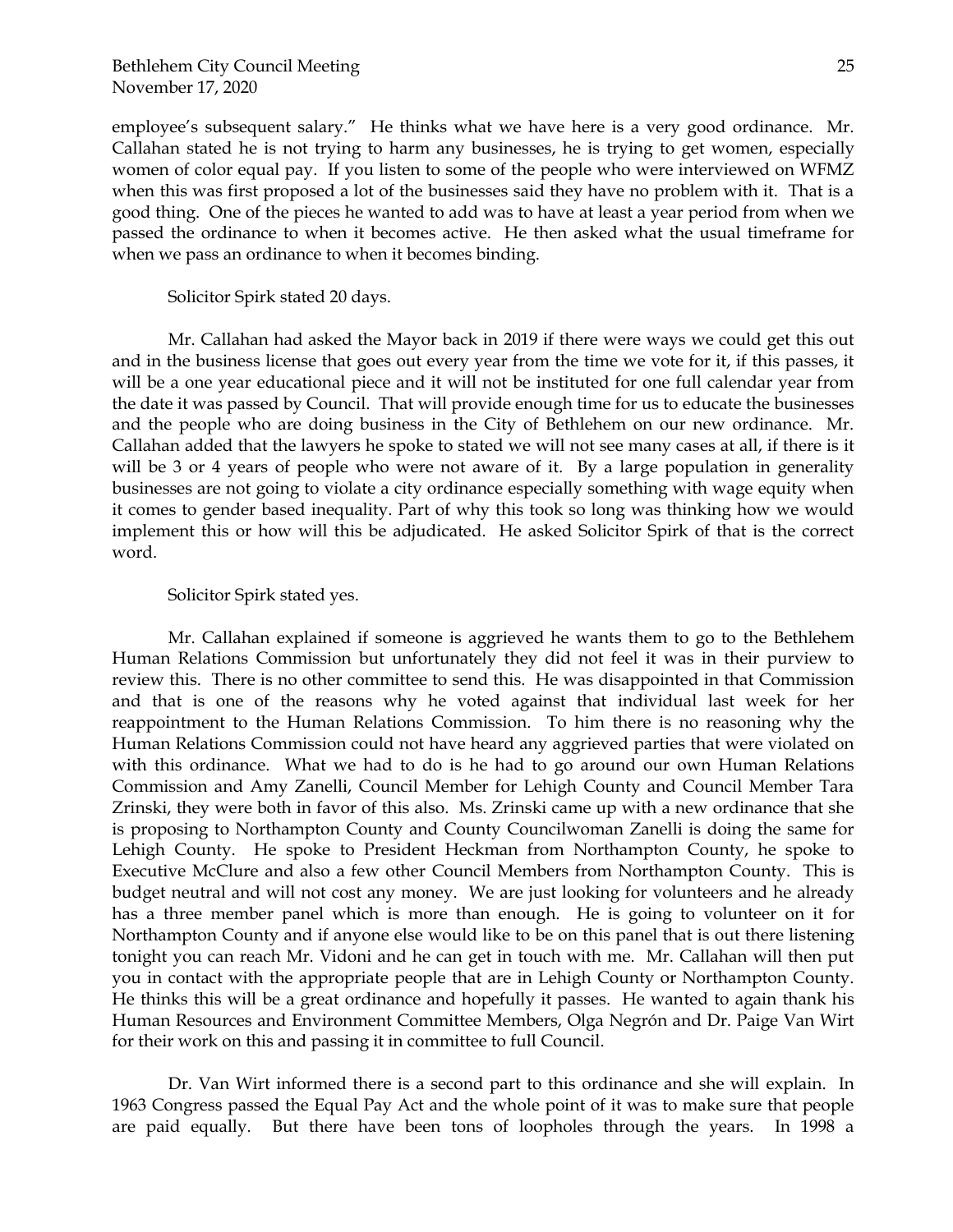representative from Connecticut proposed the Paycheck Fairness Act. This has a lot of different parts to it but the main parts are as Councilman Callahan said you cannot ask for wage history in an interview. The second part and this is the part that is the amendment to Councilman Callahan's initial ordinance is that we cannot punish people for sharing their salaries within a company. That is another way of traditionally suppressing wages. There can be no retaliation, no retribution; you cannot put in a contract that someone is prohibited from sharing their wages with anyone else in the company. The third part has to do with disclosure to an overarching body to show that your wages are equal which is really not relevant or doable in a city of Bethlehem's size. The amendment we added was to include the prohibition against retaliation for sharing wages within a company. The biggest difference between these two parts of this ordinance is that one applies to people who are being interviewed and technically do not work for the company. The second part of the amendment is for people who are within a company already and may realize they are not paid equally with the same job as their co-workers because no one is allowed to share salary information. Dr. Van Wirt noted that is the genesis of the second part of this ordinance and the amendment that was approved in committee the other night.

Ms. Crampsie Smith stated kudos to everyone involved, she knows this was a lot of hard work and it took some time to get this passed. She also wanted to mention that she attended that last meeting and the one things we talked about is that even though it says gender wage equality and we talk a lot of about gender being female and male this is going to be relevant to all genders and it even says in there it is inclusive of all genders. We found that the LGBT population is probably more discriminated against wage wise. There are every day more and more gender orientations that we are finding exists. It is important that we are conscious about that with this ordinance.

Mr. Colón informed he appreciates Mr. Callahan bringing this forward. The Human Relations Commission had made its opinion known a few times. It is good that we have a year before this enforced with some of the things that were brought up from the Human Relations Commission, with the Counties looking at developing their own Human Relations Commissions with more resources and potentially have things that are potentially out of the purview of the Bethlehem Human Relations Commission while not overstepping jurisdiction, those things can be worked out. As a whole the ordinance would deter employers from asking potential employees of their wage history. That is the goal of the ordinance. Even if 50% of employees adhere to the ordinance, it probably will be more; once employers are educated about it they will probably not going against the ordinance. From the perspective of the Human Relations Commission we can talk about it being more of an employment labor issue as opposed to a discrimination issue. But at the end of the day what we are trying to do is accomplish wage equality and that moves us in the right direction. We can look to these Counties with the things that are being formed and what those mechanisms will look like. While this would blanket cover the city it would definitely reach its goals and have a positive effect on that process from pre-employment as it relates to wage history. Mr. Colón mentioned to Dr. Van Wirt's amendment this will see positive outcomes citywide.

Mr. Callahan remarked this is his ordinance and he has asked Mr. Vidoni to sign his name as a sponsor to this ordinance.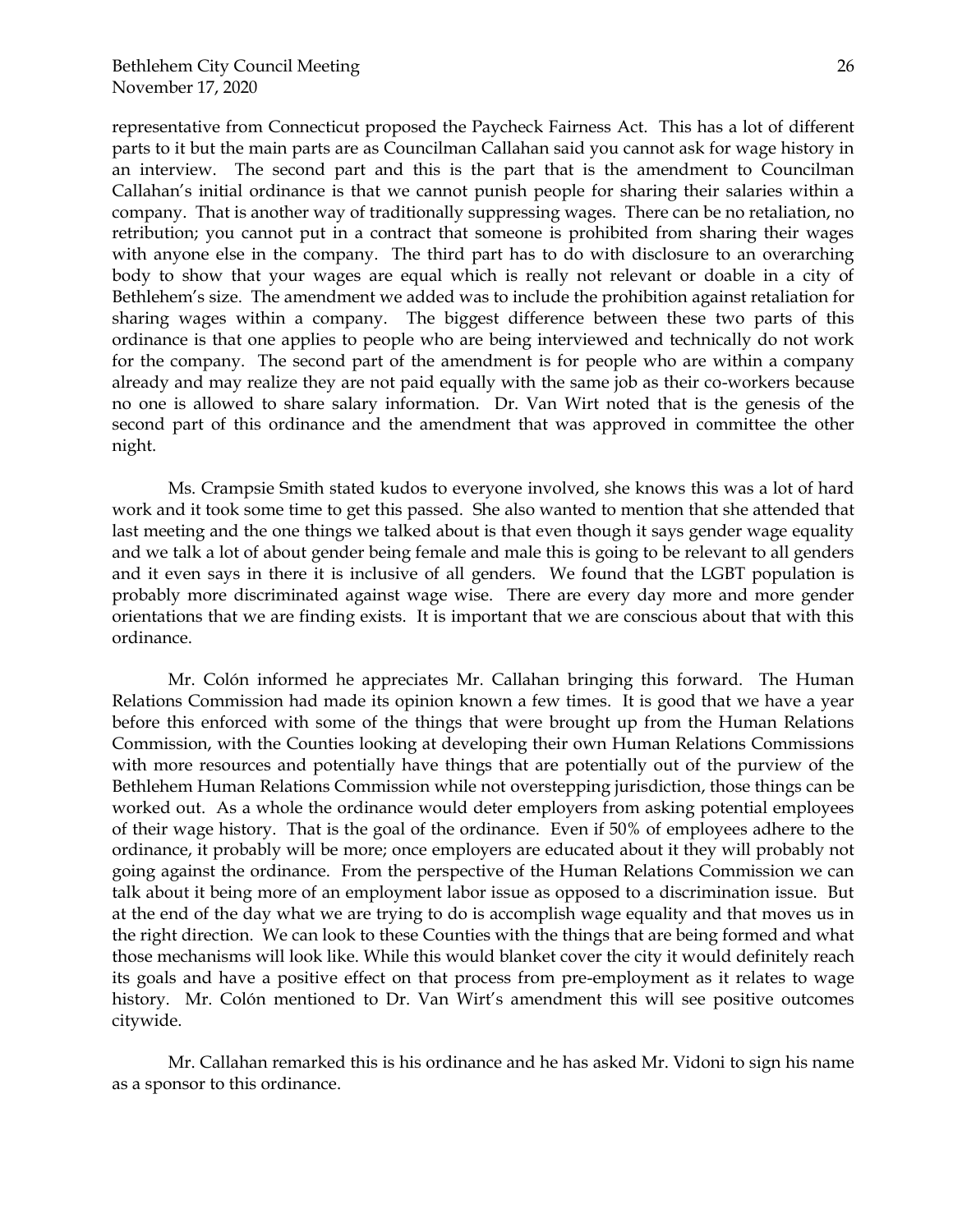Mr. Vidoni stated that Mr. Callahan is listed as the prime sponsor of this and that will be reflected in the records. Dr. Van Wirt is listed as the second sponsor.

President Waldron mentioned this was brought up about a year ago and he thinks the reason why it may have taken so long is because the ordinance is flawed. He saw himself and others that had found issue with how it was going to be adopted and moved through the courts and adjudicated. Some of those questions may have been answered but he is not completely convinced and is not sure this will have any effect because he is not sure that anyone will come forward. President Waldron noted Mr. Callahan brought up the number that we may see 3 or 4 of these a year that would come forward. He does not know what that is based on. It might be zero or it might be 100 but we do not have any data to look at to say how this will affect the City of Bethlehem. President Waldron noted he heard some say that the reason this is coming forward is virtue signaling and he is not sure this will have any effect to help the citizens of Bethlehem. He does like the amendment that Dr. Van Wirt brought forward about being able to disclose salary compensation. That might have some effect that is positive to all citizens, not just women in the work place but everyone there to make sure everyone is on the same playing field. He is not sure he would like to support this ordinance as is this evening but he heard there is a majority on Council who think this will help the workers of Bethlehem.

Mr. Callahan added it is not just the City of Bethlehem. Almost every major city in the United States including Alabama has passed a very similar ordinance based off of the Massachusetts and the Philadelphia ordinance. It is out there because it has worked or people believe it is going to work. It is not just a City of Bethlehem thing; it is every major city and progressive city in the United States. He does not want to call Alabama a progressive state but it is hard to believe they did already pass this as law in the State of Alabama.

President Waldron remarked he thinks the difference between the State of Alabama and the City of Bethlehem is that the budget might be a little bit different. He is not sure we have the resources to properly implement something like this currently. It went before the Human Relations Commission and they said they did not have the resources to help, he would agree with them. He also knows that the Human Relations Commission does have a complaint process that allows people to come forward if they feel they are not being treated fairly in the workplace. He asked Mr. Colón if in the past year or two they have had any complaints based on salary compensation in the City of Bethlehem.

Mr. Colón stated no. He has been in the Human Relations Commission which predates his time on City Council. We have had not had any complaints as it relates to employment discrimination in the past two years.

President Waldron queried if that would include compensation, what we are talking about this evening.

Mr. Colón stated that is correct.

Voting AYE on Bill 38-2020 as amended: Ms. Negrón, Mr. Reynolds, Dr. Van Wirt, Mr. Callahan, Mr. Colón, and Ms. Crampsie Smith, 6. Voting NAY: Mr. Waldron, 1. Bill No. 38-2020 was passed on First Reading.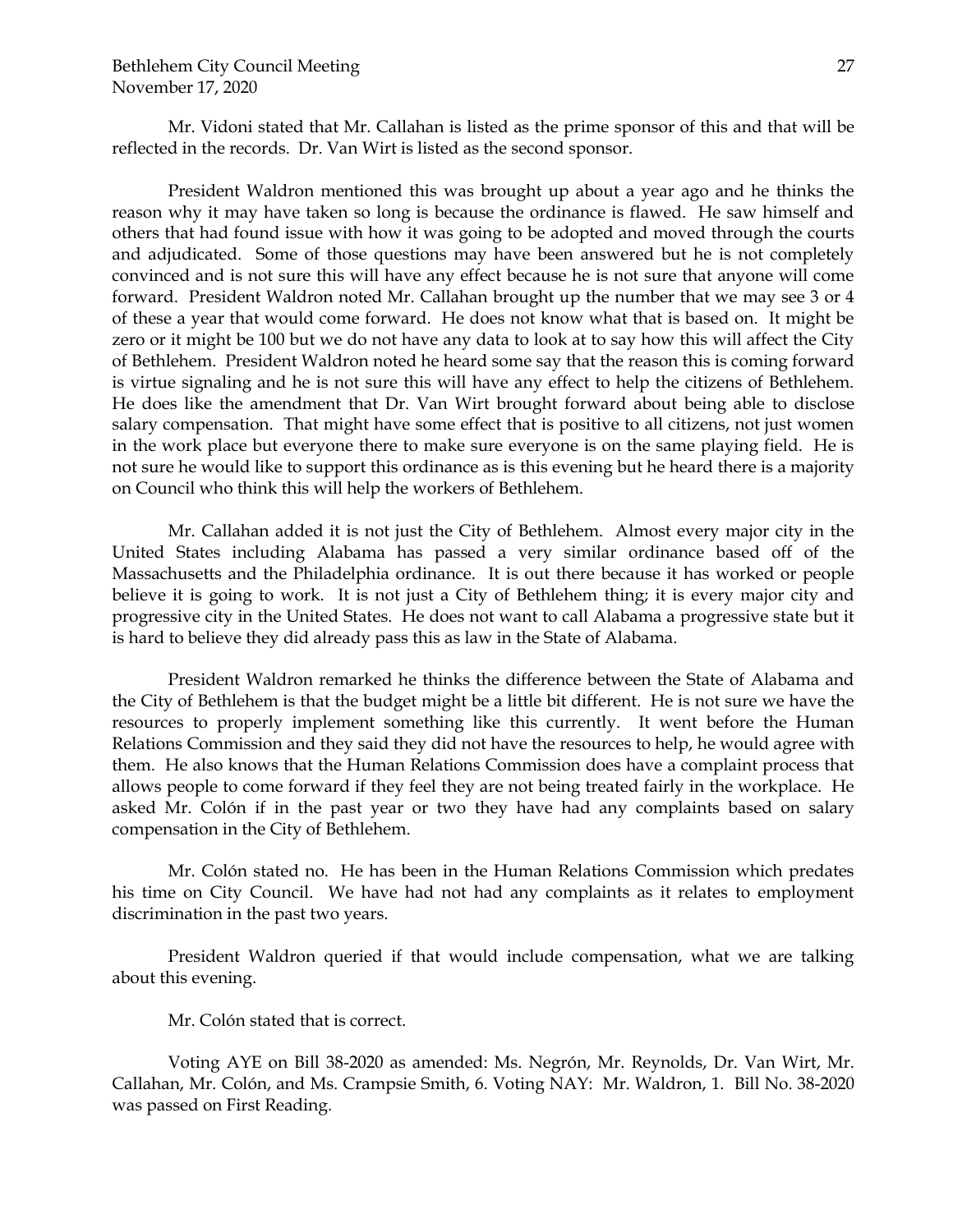### 10. RESOLUTIONS

#### *A. Approve Tower Lease Agreement*

Ms. Crampsie Smith and Ms. Negrón sponsored Resolution No. 2020-198 that authorized to execute an amendment to the City of Bethlehem Tower Lease Agreement between the City of Bethlehem and Allentown SMSA Limited Partnership d/b/a Verizon Wireless as it relates to the Rodgers and Lewis Streets tower site.

Voting AYE: Ms. Negrón, Mr. Reynolds, Dr. Van Wirt, Mr. Callahan, Mr. Colón, Ms. Crampsie Smith, and Mr. Waldron, 7. The Resolution passed.

## *B. Approve Contract – WRT – Pedestrian Bridge Feasibility Study*

Ms. Crampsie Smith and Ms. Negrón sponsored Resolution No. 2020-199 that authorized to execute an agreement with WRT for a pedestrian bridge feasibility study.

Mr. Callahan noted as he stated at the last meeting he is 100% in favor of the concept of the walking pedestrian bridge across the Lehigh. He has seen pictures of other cities who have this and he voted in favor of it in the 2019 or 2018 budget. He is totally in favor of it but the reason he will be voting no on this tonight is because a few years ago we had a booming economy and the Casino revenues were rolling in. We were not in COVID. He noted that Mr. Gallagher called in earlier and Mr. Callahan had some videos he was going to show but he does not have them now. These videos had more people on the bridge, two more than the videos he sent to us today. We have right now on the Hill to Hill Bridge two bike lanes and pedestrian lanes, one on each side. On the Fahy Bridge we have one dedicated and protected by a cement wall and a metal beam. Then there is also a bicycle lane in the right hand lane going in each direction on the Fahy Bridge. He forgot about the Minsi Trail Bridge that has a dedicated and protected by a cement barrier bike path and walking path. Mr. Callahan noted we have three bridges and we have four dedicated bicycle lanes and four dedicated pedestrian lanes and they are all protected by some structural barrier, cement or steel. He is in favor of the concept of this if our finances were in order right now. Because of COVID we have businesses that do not know whether they will be around in three months from now. We had over 6,000 cases today of COVID and in the last week we have had an average of 5,000 cases. It is coming back and coming back with a vengeance. Mr. Callahan stated because of that, as the Mayor stated, we are looking at dire financial times in the next two or three years. We are looking at \$1 million dollars less revenue and we are looking at millions of dollars more in legacy costs with the retirement funds. With all that being said he thinks it is fair to say if we were in a booming economy and we knew where we were going in the next 6 to 7 months and had the money he would be 100% in favor of this pedestrian bridge or at least doing a study. How much this bridge will cost, he heard estimates up to \$3 million dollars. It does not make sense to him in this time right now especially with us getting rid of 3 employees through attrition. We are taking 4 firemen off of the street which will make it harder on an already overburdened fire department. We are taking two SEIU Union member also off. Whether it is through attrition or whatever that is 6 people and 6 positions that are being removed from the city. We are then also asking our city taxpayers for a 5% increase. Mr. Callahan does not know how anybody could vote for this in this day and age right now. We are asking businesses, we are asking residents to make sacrifices. There are senior citizens who do not know where they are going to get the extra 5% for their extra taxes this year and yet we are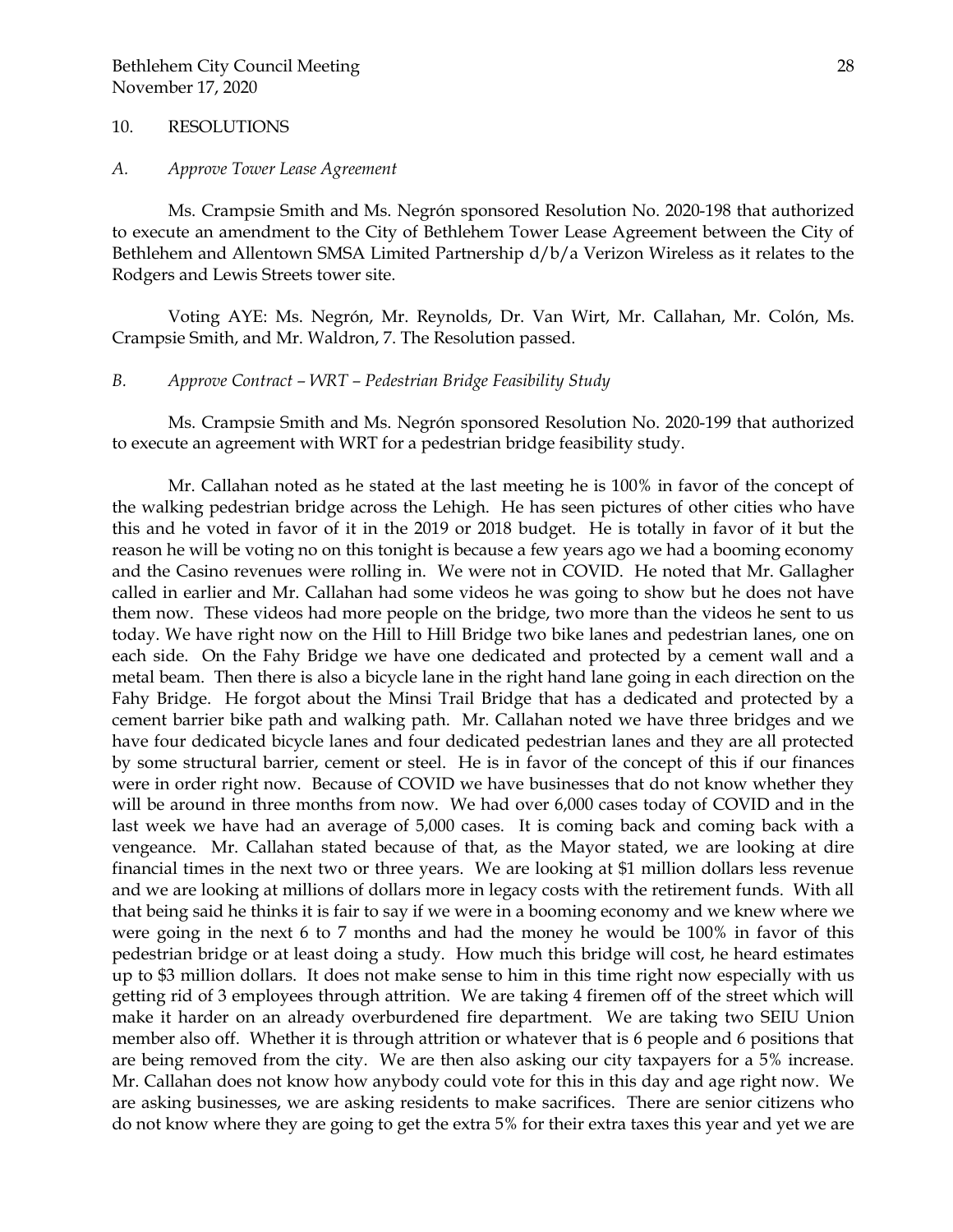going to go spend \$40,000 in city money on a luxury. This is a luxury. Go over there and see how many times on one of those three bridges we have multiple people on those bridges at the same time, even on the nicest days last week. He might have seen two people on a bicycle. We cannot afford a \$40,000 dollar feasibility study. He knows the rest of the money is grant money but the \$40,000 dollars is our city money that could be used in other avenues and for other things. We are in a time of crisis; people do not know where their next paycheck is going to come from. There are businesses on Main Street that do not know if they will survive another shut down or if they will survive until the spring time. Yet, we are thinking and contemplating spending \$40,000 dollars on a pedestrian walking bridge that goes from Sand Island over to the south side which will cost \$2.5 to \$3 million dollars new. Mr. Callahan thinks that is unfathomable that anyone could even consider it now and go back and ask the taxpayers for a 5% increase knowing that our pension liabilities will go up and we will have \$1 million dollars less in tax revenue according to the Mayor. Mr. Gallagher stated this is for aesthetics. Mr. Callahan noted it is not aesthetically nice to ride or jog across the Fahy Bridge, Minsi Trail Bridge or the Hill to Hill Bridge. Again, we have four dedicated paths that are hardly used. We are being asked now to spend \$40,000 dollars of city money on a study that could end up costing us \$3 million; we do not have the money. Anyone who votes for this tonight is out of touch with the reality of our retirees, our businesses, and the taxpayers in our city and what they are facing right now. He will be voting against this tonight and hopes we all come to our senses. He does not know how we can ask the residents for a 5% increase and get rid of 6 people out of our payroll and we are going to spend \$40,000 dollars of city money on a feasibility study for a luxury.

Mr. Reynolds will start by saying that Mr. Callahan clearly has strong feelings about this and if he did not want to spend the money he should not have voted for the Non-Utility Capital Budget 20 minutes ago that includes the funding for 2021 or voted for it last year. It is in there pretty clearly. The money that is in the Non-Utility Capital Fund was approved last year in the budget and is not money that can be spent on employee salaries. This is not like we are comparing apples and oranges here. It is not a situation where we could take that money, it is a one-time expenditure. If you take a look at the Non-Utility Capital Fund on page 267 and you can look at the other expenses there, they are capital expenses and they are not for things like employees. So part of this comes down to our ability to explain to people and also explain the difference between things like the General Fund and the Non-Utility Capital Fund and what the capabilities are and what that money is able to be used for. If people are confused or do not understand that, we need to explain that and that is part of the reason why we have the budget process here. Mr. Reynolds remarked there has been talk about functionality of the potential for a bridge but he thinks it is about a lot more than that. This came through in the dozens and dozens of emails and shows of support that we got for this study in the past week. Those emails were from students, people that have been in Bethlehem a long time, the Chamber of Commerce, the Environmental Advisory Council, and there were multiple emails that listed all of the different organizations that have talked about the concept. This is not something that the 7 of us either started or initiated or came up with ourselves as the only people who support the idea. County Executive McClure in Northampton County spent \$60,000 dollars of County funds because he thought this was a priority. Mr. Reynolds added the DCNR at the State thought this was a priority for \$40,000 dollars and our funds that we put in there, the \$40,000 dollars was not just because we thought this project was a good idea. This is about a vision and creativity for our city and this process has been going on for several years where organizations throughout the city and individuals have sat at meetings and talked about what we can do. The Hoover Mason Trestle cost \$17 million dollars in TIF dollars and that does not move anybody in a way that they could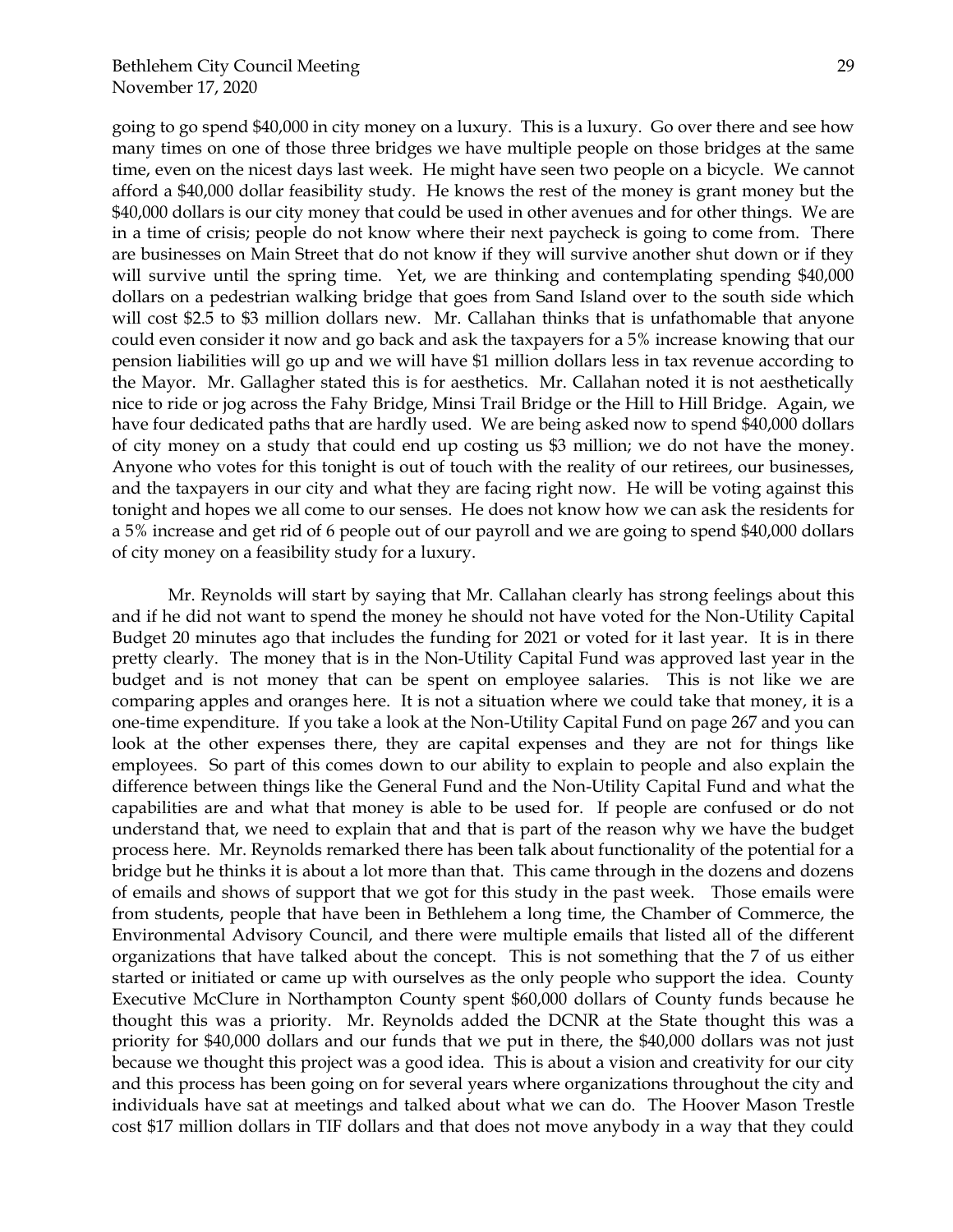not walk down the street. The idea is when you are thinking about how you would make your city different and how you encourage the citizens to believe in a different type of city, what can you have that other cities do not have. Those projects do not fall out of the sky. Mr. Reynolds does not know if this is going to happen, and if it is something that will come back and necessarily make sense. One of the things that we are voting on tonight is whether or not we will encourage people to come out and be part of proactive processes and then we give them our word, not only at meetings but when we pass budgets and put together committees to study requests for proposals. We take all these different ideas in about sustainability, and other things. Mr. Reynolds noted he does a fair amount of walking and riding his bike across those bridges as well and he can say from the functionality point of view, there is not a lot of room there. That is beside the point right now. This is about encouraging us to think about how we can add things to our city that rely on a different type of city and vision for what we can be and the idea of bringing that along with the possibility that you might build something. He is sorry but studies do not include people taking videos of how many people are on a bridge at a certain time that is not what works. It is also not because people are not crossing a path on a bridge that is saying we should not consider some other way to get people across the river. That is like saying if a restaurant is on 123 Main Street you should not replace it with a different restaurant because the first restaurant failed. It is about how we take a look at moving around our city and connecting the south side and the north side. Mr. Reynolds thinks above all that this is about whether or not we will value people that want to be part of the process of doing things in our city and our community that are proactive, visionary, and are creative. We have a lot of different brands in the city, whether or not it is the Christmas City, or Steel Stacks, or the Hoover Mason Trestle, we have a lot of things that we look at and you could say the functionality of that is not the most important thing. This is the character that it gives our city. Mr. Reynolds believes we need to be honest about what this conversation is about. It is a complete false equivalency to try to say that if we do not spend this \$40,000 dollars in the Non-Utility Capital Fund which we voted on last year and just 20 minutes ago 7-0 for with no discussion that somehow those promises are not ones that need to be kept. We can take a look at what we want to do in the General Fund budget and he has no issue in looking at different things to cut there. But to try to compare it is like a few years ago when there was the discussion that we could lower taxes if we do something with the Golf Course which also could not happen because it was a separate fund. All we do by putting information out there is add misinformation and say why are we doing this when we are not doing that. That is just an irresponsible way to go about these conversations. It was very telling that in the last week and a half from what he believes was one email from Mr. Roy sent out to people that we got a lot of passionate emails and calls, not just from citizens but organizations that felt passionately about the potential and the worth. He would respectfully disagree about how many people out there think it is at least worth looking at. We are not saying today that this is something that is going to fund but other branches and levels of government, the County, State, the City last year, the City this year, the Administration, have all said this is something we should take a look at because it is important to the people of Bethlehem. Mr. Reynolds will vote for this tonight because it is important and big things do not just happen to fall out of the sky or you do them when they come along for the budget, you have to plan for them. Sometimes you have to have a little bit of vision.

Ms. Crampsie Smith asked if anyone knows if there is a deadline on when the grant from the DCNR will expire if it is not used.

Mr. Evans stated he does not know the expiration date but he can check on that.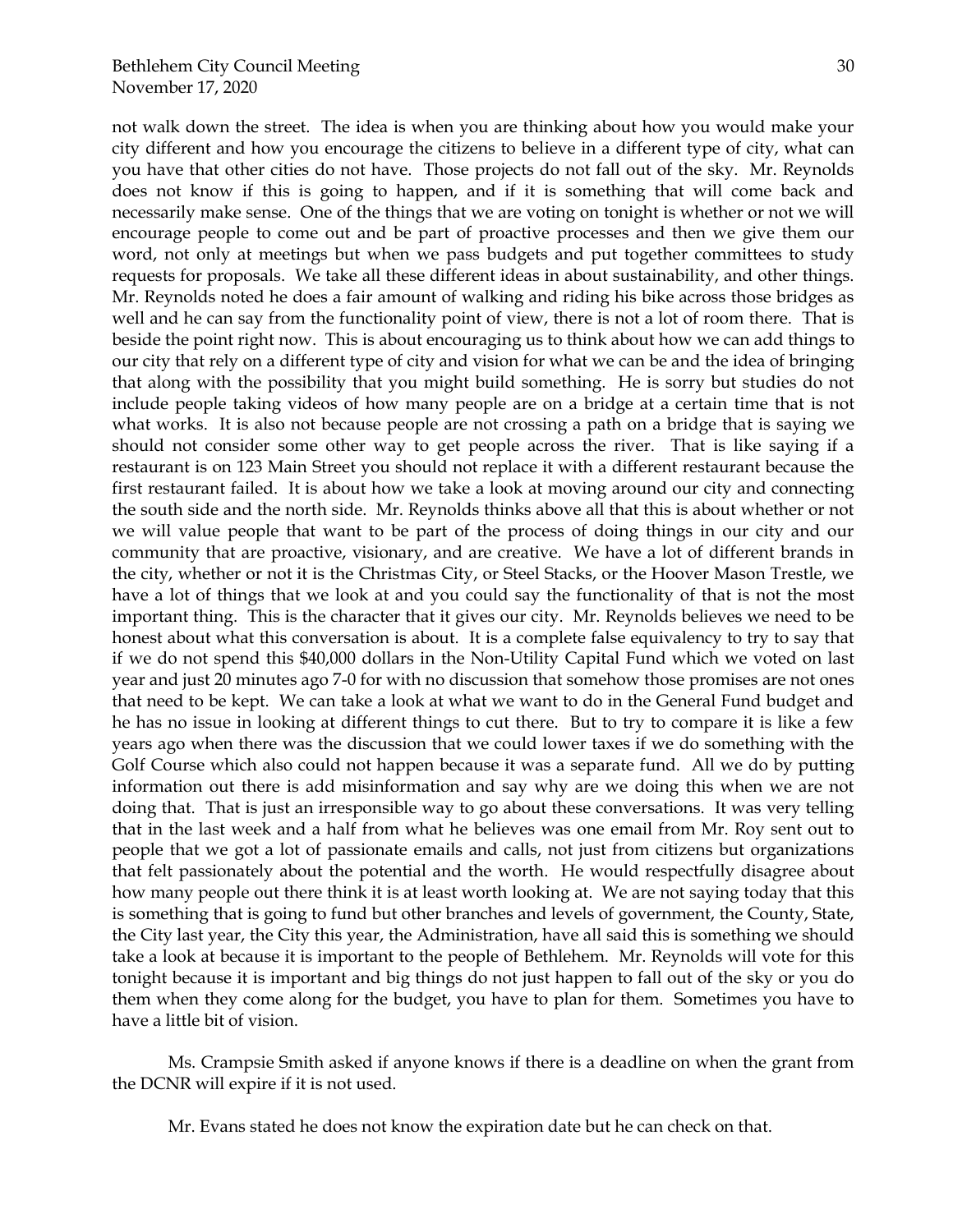Ms. Crampsie Smith informed she is all for the pedestrian bridge, she loves to walk and bike as do many of the people she knows. She does have concerns because we are in a pandemic and there are many people suffering and she feels while the bridge would be an awesome thing for our community it is not a necessity. She has given this a lot of thought and has been torn by it. The one thing that turned her around in leaning toward approving this is that while many people thought before the pandemic it was needed there seems to be many more people in favor of it. Also she is concerned that we already have the money earmarked and are we going to lose the grant money which is a lot of money and significant. Ms. Crampsie Smith mentioned Jim Thorpe had put in their pedestrian bridge a year ago which many people may be familiar with, that is the area where she was born and grew up in. Her brother and her friends were elected officials who were very involved in having that bridge come to fruition. The good thing about that bridge is they did not have to use county funds, it was totally grant funded and when they got into a problem with the Borough of Jim Thorpe, on the property they had some issue that they had to fix, they were able to use a hotel tax fee from the tourist promotion agency to put \$50,000 in this. That was the only money that was not grant funded and it was through the hotel tax. The bottom line was no money came out of the county budget for that bridge. It is \$4 million dollar bridge and it took 25 years. But again, she knows many friends and family members who have used it this past summer and it has been really used heavily and everyone has been raving about it. Ms. Crampsie Smith added her concern is if this were not during a pandemic and times were really going great as they had been in the past few years she has no hesitation. She does feel a bit hesitant because she looks at when things are rough we need to tighten our belts and we are in a pandemic and many businesses are suffering. She has given this a lot of thought and is leaning towards voting yes. The other thing she thought of if we can table this until we get through the budgetary process. That way we can find out what the deadline is for the grants. If we do not use it when will it expire? She made the motion to table this until we get to the budgetary process so we can take time to find out what this will look like as far as a grant, what is the deadline we have to use the grant money before it expires.

Mr. Callahan stated he seconds that motion and he would also ask that we not only find out what we can do with the grant money but what else can we do with the \$40,000 of taxpayer dollars. He agrees with Mr. Reynolds, there is a place and time for a vision. If you look back at his brother, Mayor John Callahan's Administration much of that all happened under his watch. No one is more in favor of moving the city along and being a progressive city. But as Councilwoman Crampsie Smith said, we are in difficult times right now.

Solicitor Spirk noted the motion to table is not debatable.

Mr. Callahan asked if there is another time to speak.

President Waldron stated after the vote.

Voting AYE on the motion to table: Mr. Callahan, and Ms. Crampsie Smith, 2. Voting NAY: Ms. Negrón, Mr. Reynolds, Dr. Van Wirt, Mr. Colón, and Mr. Waldron, 5. The motion to table failed 5-2.

President Waldron stated we can now move on discussion on the resolution.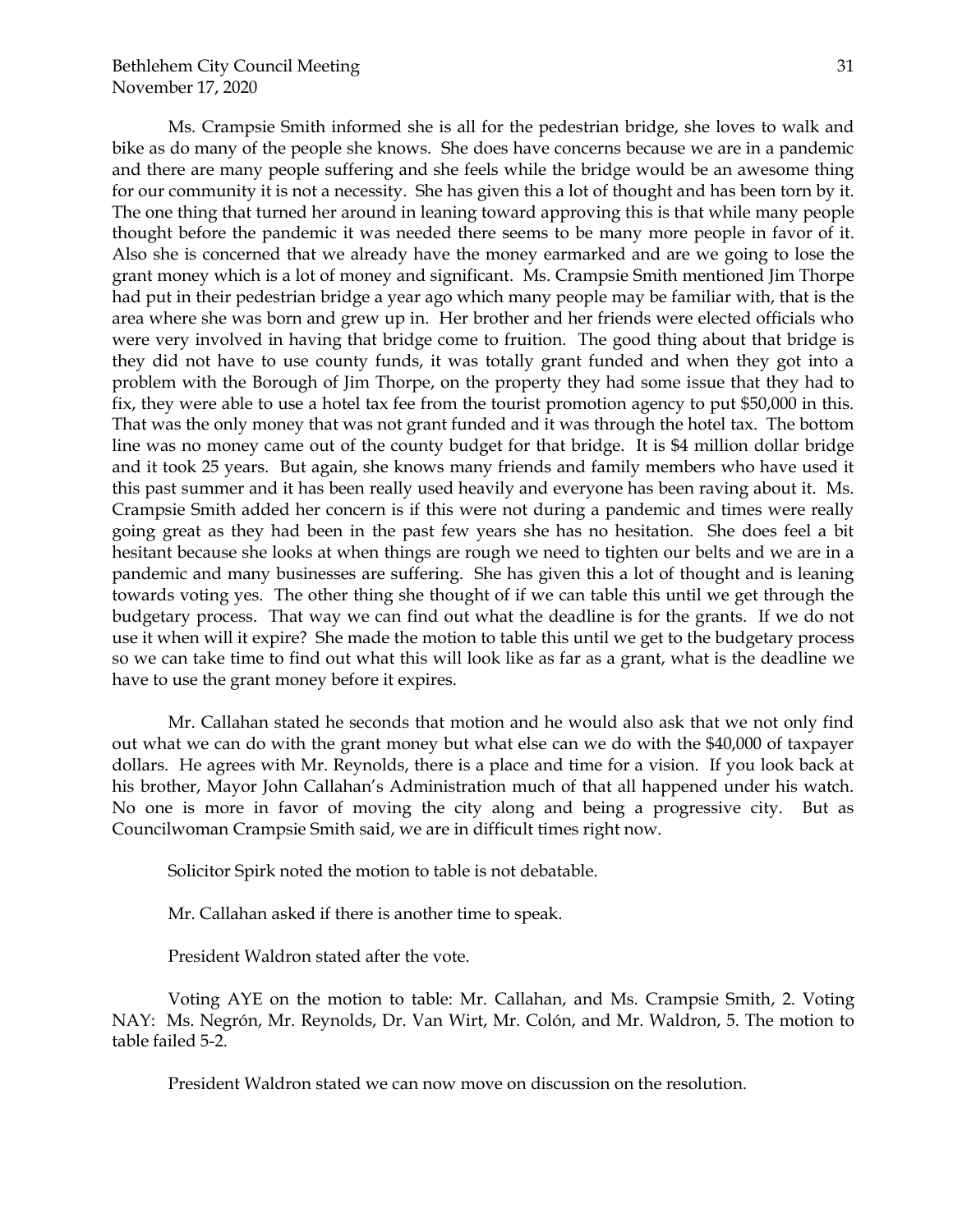Mr. Colón informed he will be supporting this tonight, just moving forward in something that we had previously discussed. This process as many of us know has been a conversation that has gone on for many years. He remembers that initial meeting at the Ice House over 2 years ago that many of us were there when there was a presentation about similar projects in other cities and some of the energy that was behind this from different community groups and individuals. Given that we have already secured these funds, that is a \$140,000 dollar contract with \$40,000 dollars coming from us which was previously budgeted and this would be step one in what would be a very long process. He does not know how long a process this would take to see something like this come to fruition but we need a jumping off point. In theory he thinks this project is great. Of course the devil is always in the details but we will not know what those details are without having this feasibility study done and looking at that information and going from there. So does he support the bridge, in theory yes and does he support looking at the bridge and the feasibility of the bridge, without question. He did during previous discussions and will continue to tonight. It is important for us to at least get the study done to then see what moving forward would look like and get a plan from there. Mr. Colón remarked there has been reference tonight of how we budgeted this previously and where these funds come from. There was reference to raising taxes. This is his fifth budget season and we have raised taxes incrementally every year except one. This is not something new the raising of taxes and then nitpicking at this \$40,000 dollars that is going into the study. Then also not to jump around the budget but look at any given Council Meeting where are about to vote on a contract for traffic improvements for over \$100,000 after this. It is not as if this contract is one of one and we do not have dozens of contracts that come before us. Mr. Colón is all in favor of always providing feedback, conversation scrutiny for anything that comes before Council. We all have equal opportunity to give our thoughts. But as it relates to this from his standpoint this is something he has supported previously, he will gladly continue to support tonight.

Ms. Negrón echoes what Councilman Colón has said but more so what Councilman Reynolds said so eloquently and shared the process of the story. She knows we have been talking about this for years. We have listened to the community and had community meetings. The Administration has gotten the funding, matching funds in terms of grants. If we do not use this grant, Councilwoman Crampsie Smith asked about the timeframe, but it can only be used for this. Then this will go back to the county. This is \$40,000 dollars and how can this make a big difference in our budget if we do not do this. First of all, we owe it to the people of Bethlehem. We are their voices and they have been talking about it and this is what they want. Ms. Negrón believes they have done a good job finding support for the businesses and individuals for rent assistance. She knows the city allocated some CDBG money for New Bethany Ministries and they have been giving out money for individuals that are struggling with rent assistance. They are not ignoring everything else with COVID. This needs to be done; we have talked about this and have been voting in favor of it. We cannot just stop right now. She will of course be supporting this tonight.

Dr. Van Wirt stated it is really unfortunate that Councilman Callahan did not apply his surgical analysis of economic development needs of Bethlehem and the outrage he feels over COVID affecting our city to the \$174,000 dollars that was voted for from the county economic funds for the Golf Course to pay for some mowing machines a month ago. So this outrage feels very displaced. She did want to correct some mischaracterizations that Councilman Callahan made. She then read a list of organizations in the city who have fully endorsed this pedestrian bridge project feasibility study. The reason they have endorsed this it are not because we are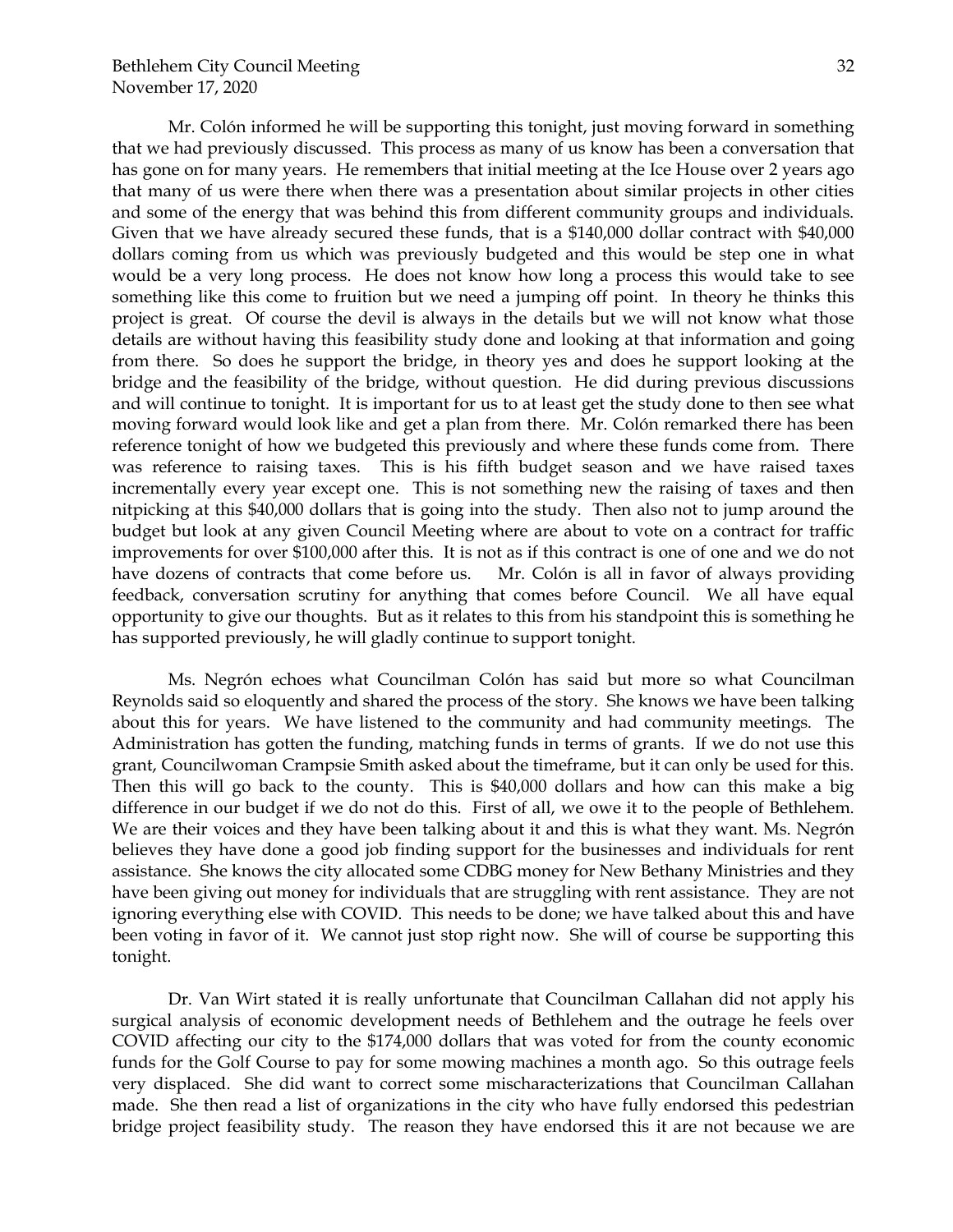33

having such a hard time, which we are, walking across the three bridges. Those places he mentioned by the way are for pedestrians only. Bicycles on the Minsi Trail and the Fahy Bridge, they are not allowed on those pedestrian walkways and they are dangerous places where they are allowed. The list starts with The City of Bethlehem Health Department, CACLV, Gatherers and Wellness Committee of South Side Vision, The CAT, Bethlehem Chamber of Commerce, Moravian College, Northampton Community College, Backyards for Wildlife, MANA, the Sierra Club, Lehigh University South Side Initiative, ArtsQuest, The Bethlehem EAC, New Bethany Ministries, Community Bike Works, Touchstone Theatre, Alliance for Sustainable Communities, Bethlehem Partnership for a Healthy Community, Delaware Valley Green Building Council Lehigh Valley, Pennsylvania Pedalcycle and Pedestrian Advisory Committee, Renew Lehigh Valley, Delaware and Lehigh Canal Heritage Corridor, Discover Lehigh Valley, Appalachian Mountain Club, Social Impact Center, Godfrey Daniels, Delaware and Lehigh National Corridor and the Ice House tonight program. The reason they support this is not because of the walking issues, it is because pedestrian bridges are economic engines and that is the vision that Councilman Reynolds referred to tonight. It is how do we provide for an economic engine for this city. Dr. Van Wirt informed the other misconception she wanted to clear up is that the majority of pedestrian bridges are not paid for by the citizens of the cities where they are built, they are paid for with federal alternative transportation grants. There is also county money that is available to help pay for it through the hotel taxes. This is not something that we would be asking the citizens of Bethlehem to pay for in any way. This is a \$40,000 dollar investment and she hopes we can keep our perspective on what \$40,000 dollars means. Exactly to Mr. Colón's point that we are voting tonight on so many other things that she hopes we can put our vision hats on there and say what can we bring to Bethlehem, what can we provide for this city to grow in the future we want to see. She will be supporting this tonight. She also would like to say that she spent a lot of time, over 5 hours in a few weeks interviewing four different businesses that have experience in building pedestrian bridges. They are the people who help us find sources of money and the people who help surmount the huge problems like how do we go over a railroad, how do we go from banks to banks that have unequal footing. These are companies that are experienced in doing this and that is why we are paying them to say if this is possible and if it is possible then how do we pay for it. She will be supporting this tonight.

Ms. Crampsie Smith noted in reference to Councilwoman Negrón's comment about who cares what matters as far as the grant goes, she thinks it is important to get the specific information regarding this grant, especially the deadline. That is because if the deadline is in the long term and not the short term that can make a difference given that we are in a pandemic and money is tight. This would help her with her decision. She wanted to clarify that quite frankly it is not very appropriate to question why she would question the deadline for the grant.

President Waldron remarked he was able to get some information from Ms. Karner that the county grant expires on 12/31 of this year. There is the option to get an extension into next year because the county was on the committee for that. That is something we can do but the timeline is tight on this for the county money that is a large portion of the funds. The \$40,000 dollars also is not in our General Fund, it is in the Capital Fund, meaning we cannot take that \$40,000 dollars and plug a hole in order to pay for a salary or pay for pension costs or anything in that regard. We could take that money and put it towards potentially street overlays, something that is in the Capital Fund, but we could not take that money and use it to potentially save any positions in the budget or to offset a potential tax increase.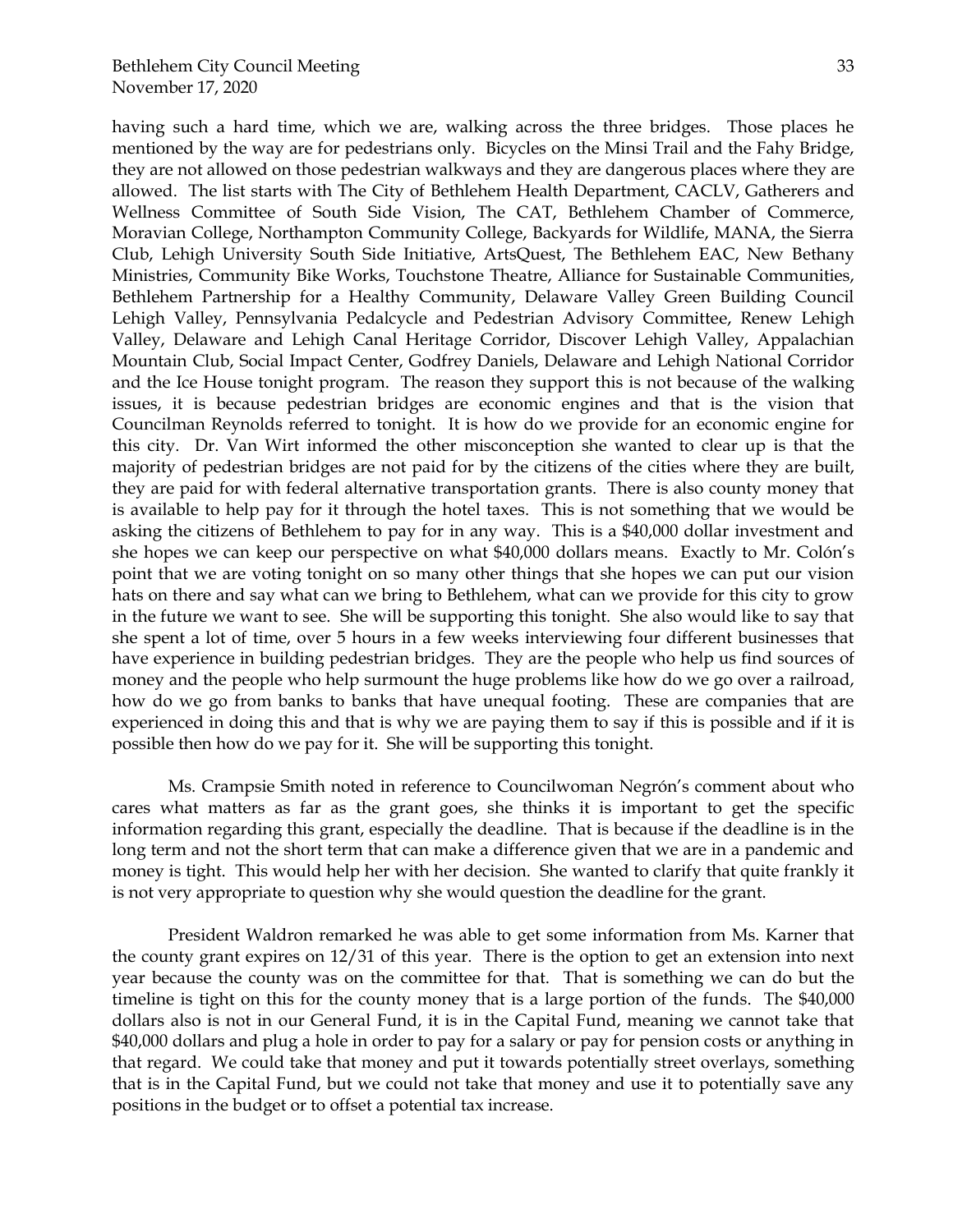Ms. Crampsie Smith asked when the DCNR grant expires.

President Waldron stated he does not have that information.

Ms. Crampsie Smith thanked President Waldron and added that helps a lot to know that the grant for the county will expire at the end of the year.

Mr. Callahan thinks if you look over the years these grants are always available and when times are good in a few years down the road those grants will be available again. He did support this and he does not know why anybody thinks he did not. He did vote for this originally a few years ago but we are in different times right now. All would agree that we are in unprecedented times. He supported the bridge in the past when the economy was good but times are different now. We will lose 4 firefighters and that does not matter to anybody. We just got rid of 2 SEIU employees and that does not matter to anybody. He added that Mr. Reynolds is going to raise taxes for probably the 11<sup>th</sup> or 12<sup>th</sup> time that he has been on Council and he is going to raise it another 5%. When do the taxpayers of Bethlehem get a break? People are struggling right now and businesses on Main Street are struggling. Some of our most popular and successful businesses on Main Street do not know if they can make it until May. For us to bump up a 5% tax increase, he thinks it is disgusting and a bad image and a perception that we are going to go spend \$40,000 dollars or taxpayer money, he is not talking about the grant money from the county. We are going to spend \$40,000 dollars in taxpayer money on a bridge that is going to go nowhere for the next 3 or 4 years. Mr. Callahan pointed out if you listen to the Mayor tonight, our pension obligations in the next few years are astronomical and we have \$1 million dollars less in revenue projected next year. The pedestrian bridge in Jim Thorpe cost \$4 million dollars, where will we come up with that money. This is wasted money right now. He supported this when times were good but we are struggling and businesses are struggling. He does not know how you can go out in public and answer to people after spending \$40,000 dollars on a bridge to nowhere.

Mr. Reynolds would again bring up that he guesses the past was 20 minutes ago when we all voted for the Non-Utility Capital Budget 7-0. As far as businesses are concerned, he does not think anybody here does not understand the pain. Part of the reason why he is okay for voting for this tonight is because the DBA and the Chamber are in favor of it. They were in favor of it in the past and again today when we got the email and in the phone calls he has gotten. As Dr. Van Wirt stated this is an economic engine. If this is ever going to happen it will not likely to be built using city taxpayer funds as a majority, it will come from state or federal grants or county grants or from other potential grant sources in the future. Mr. Reynolds noted if we went to Northampton County Executive McClure and said we came to you and we asked for help and now we are not sure and can we put this off for a year or so. A year or two then down the road when there is potential other grant money that is the type of thing that give hesitation about giving it to a city who does not have their ducks in a row. Mr. Reynolds thinks it is important to say that whatever conversations we want to have about employees there is a time and place to have those. The Mayor's budget was referenced and it is included in the Mayor's 2021 budget in the Non-Utility Capital Fund, it was not taken out. The Administration was the one that put together these committees to review these proposals that Dr. Van Wirt referenced before. This is not about whether or not we support these other things whether it is pandemic related relief or whatever. Last meeting we had passed a resolution where he encouraged that \$1.3 billion dollars be given to the counties to be able to give to small businesses. Those are conversations that are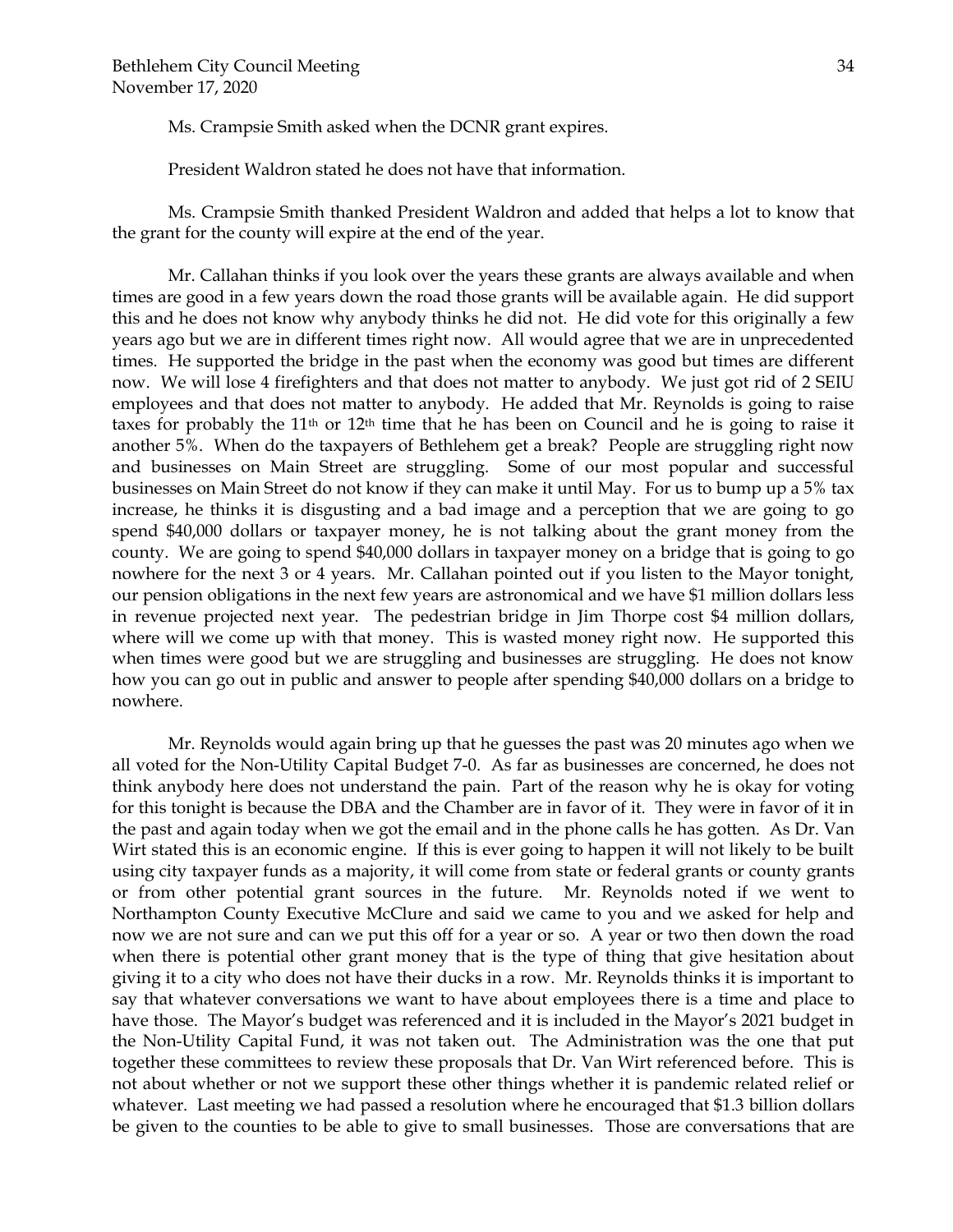going on constantly about how we are able to help. Once again, this is trying to compare apples and oranges and trying to create a false equivalency here and it just does not work and it does not make any sense. No matter times you repeat the same points over and over it is not the same thing.

Mr. Callahan stated he voted against the General Fund Budget and also the Tax Rate for all City Purposes.

Mr. Reynolds informed Mr. Callahan did not vote against the Non-Utility Capital Fund and this is included in that.

Mr. Callahan added he also voted against the General Fund Budget. He asked Mr. Reynolds how many times he raised taxes on people in his time in office.

Mr. Reynolds remarked that no one takes Mr. Callahan seriously right now so please just move on.

Mr. Callahan asked when do the taxpayers of the city get a break. He noted that Mr. Reynolds is acting like it is only \$40,000 and is no big deal. This is \$40,000 dollars and we have roads we need to fix. At some point we have to help and we are in a world pandemic and you are throwing \$40,000 dollars out the window. Mr. Callahan stated he is done with this and he hopes that you can answer to the residents of the city.

President Waldron asked Mr. Callahan what he proposes to do with that \$40,000 dollars that we are able to do within the Capital Budget.

Mr. Callahan would like to see it go to where we can spend it on, things we need. We have roads that are falling apart. He pointed out that Mr. Alkhal is constantly talking about the fact that we have a lack of funds for overlay. He does not know if this can be used for sidewalks. But it is \$40,000 dollars. We are in a pandemic and he noted that President Waldron is a business man and he knows what is going on out there and how businesses are struggling.

President Waldron stated he knows.

Mr. Callahan informed he was for this bridge and he voted for it before.

President Waldron stated we heard Mr. Callahan's comments before this evening multiple times. He would just try to move the conversation forward slightly by saying if you do not want to spend this \$40,000 dollars on the bridge study which he has in the past supported including earlier tonight when we passed the Capital Utility Budget with that money in there. Maybe Mr. Callahan could make an amendment to move that to something else as opposed to talking about downtown businesses and how people are hurting because we cannot take that \$40,000 dollars and put that to small businesses, we cannot take that \$40,000 dollars and try to reduce that 5% tax increase that was proposed by the Administration. If you want to have a solution to that \$40,000 dollars it has to be within that framework of the Capital Budget.

Mr. Callahan asked Mr. Evans what priorities we have within that fund. He knows \$40,000 dollars is not a lot for overlays and that we probably need \$1 million dollars or more in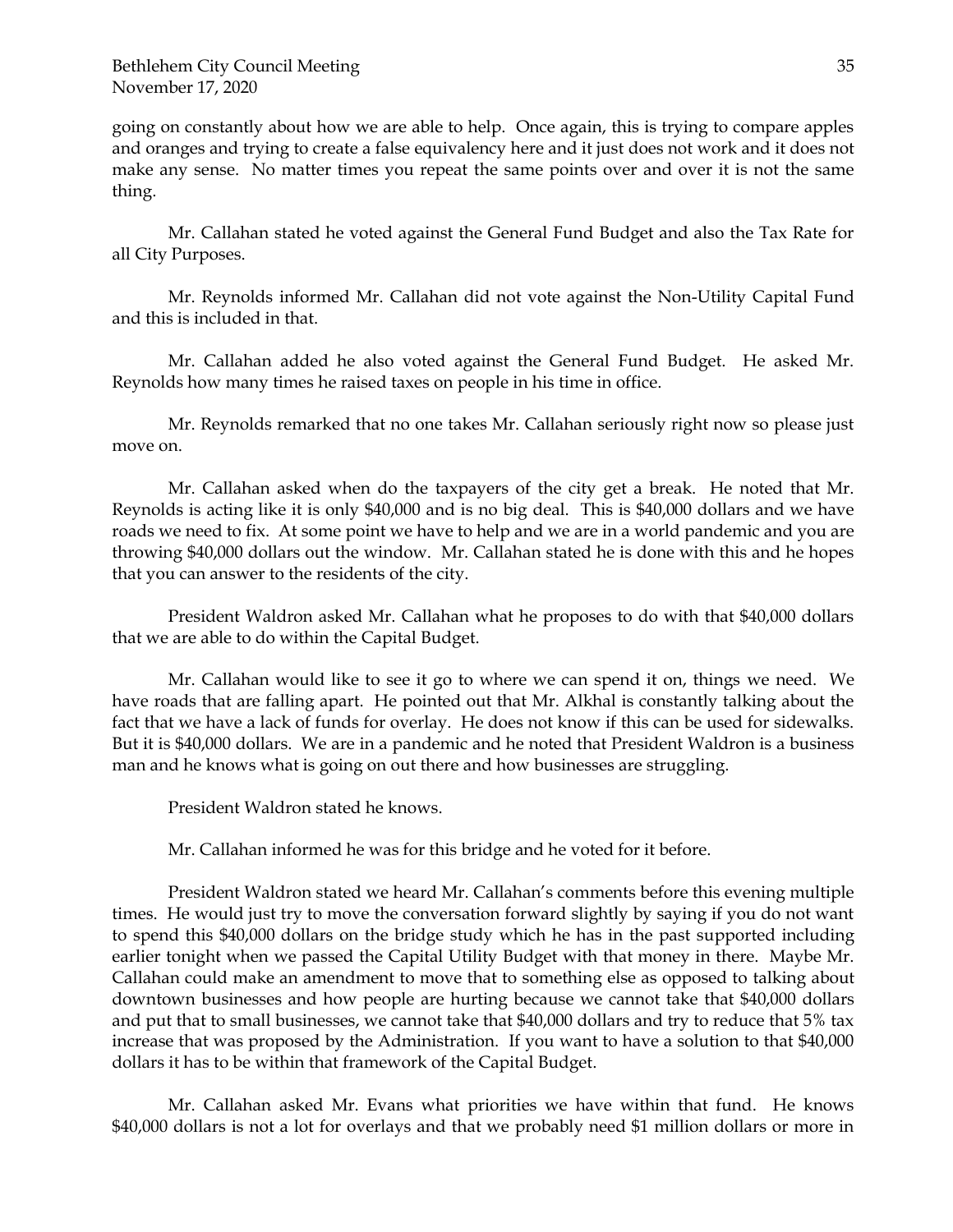that but there are other things that this could be used for besides a bridge study in the middle of a pandemic.

President Waldron suggested this might be a conversation he and Mr. Evans could have before our next Council Meeting when we talk about the budget specifically.

Mr. Callahan stated he wanted to make an amendment that we table the \$40,000 dollars until we hear the top priorities from Mr. Alkhal in that budget.

President Waldron remarked Mr. Callahan made the motion.

Mr. Callahan stated he did, to take that \$40,000 dollars out. He is sure we can go back to whoever is doing that study and tell them we can still use the grant money. His motion is to pull the \$40,000 dollars out for now until we hear from Mr. Alkhal on what else it could be used for within that budget legally.

Solicitor Spirk remarked he does not think that is in order now because you are still discussing the vote on the approving of the contract. So to move to table some other issue would not be in order now.

President Waldron related we are not discussing the Capital Budget currently because we already voted on that this evening and that passed 7-0. He thinks on Thursday night when we talk about the budget for the Capital Budget that might be the opportunity to talk to Mr. Alkhal who has a little more information and knowledge about where that money could go to and how he thinks it could be prioritized differently if that is the will of Council.

Mr. Callahan asked by voting for this right now is that securing the city money? We have \$100,000 in grant money; he is not talking about that. He is sure that everyone on Council can agree that we are in dire times right now and we can find a better use of \$40,000 dollars in taxpayer money to use in something else in the city. He will have a conversation with Mr. Alkhal and get back to this on Thursday night.

Mr. Reynolds believes the \$40,000 in the city is a match for those grants so those grants cannot exist unless the city provides that match which we have mentioned multiple times before in previous conversations.

Voting AYE: Ms. Negrón, Mr. Reynolds, Dr. Van Wirt, Mr. Colón, Ms. Crampsie Smith, and Mr. Waldron, 6. Voting NAY: Mr. Callahan, 1. The Resolution passed.

# *C. Approve Contract – Armour & Sons Electric, Inc. – Traffic Signal Upgrades Price Increase*

Ms. Crampsie Smith and Ms. Negrón sponsored Resolution No. 2020-200 that authorized to execute a contract price increase with Armour & Sons Electric, Inc. for the Traffic Signal Upgrades.

Mr. Reynolds noted President Waldron had mentioned this at our last meeting when we talked about the patio that was in the historic district and we had a long conversation about that 20 to 25 minutes and then we approved a different contract for over \$1 million dollars with almost no questions. No one asked if we could go back and do the bids or how many people bid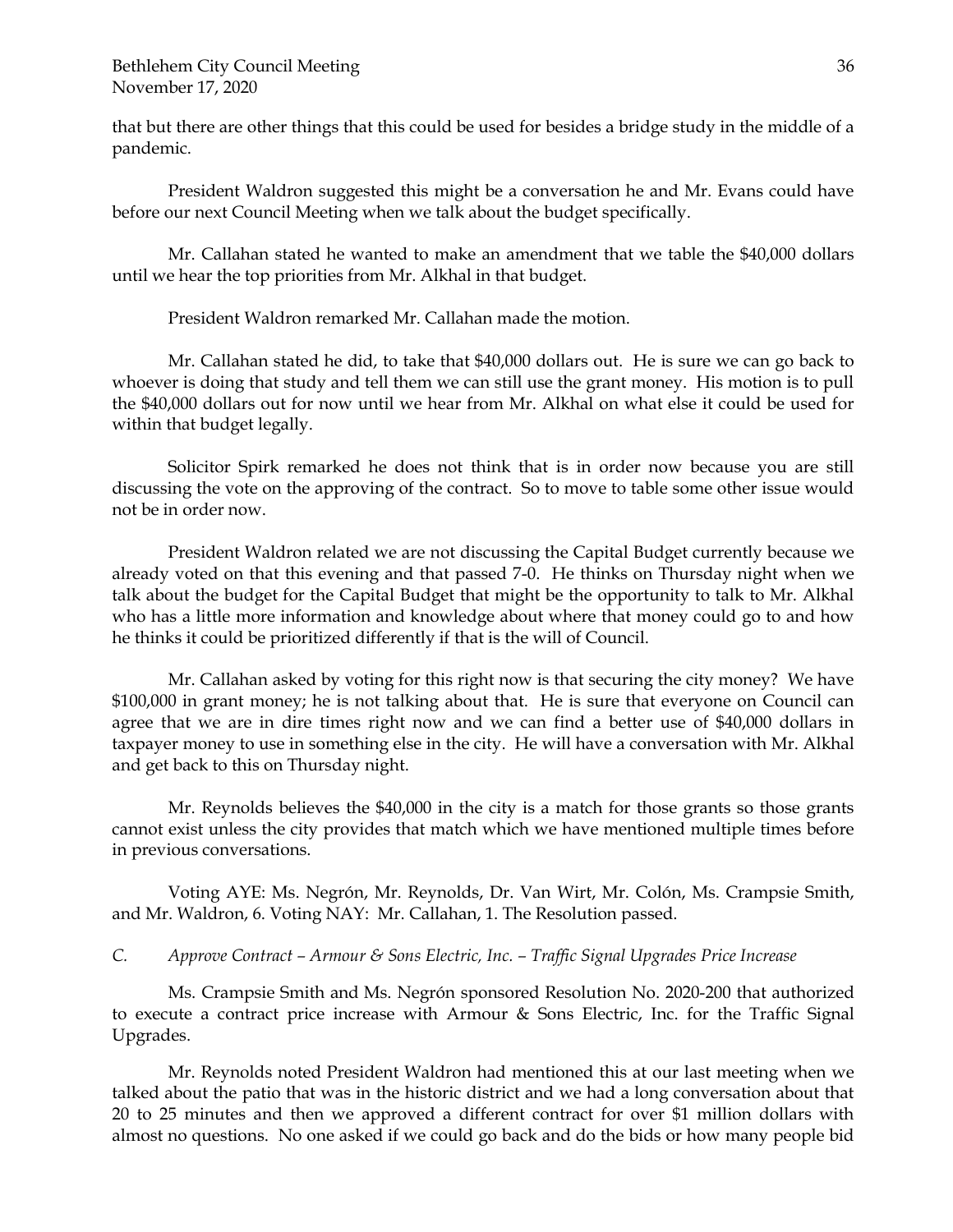and so on and so forth. We often take the process that has been followed by the Administration when they come to us with these particular contracts, whether it is \$50,000 dollar, \$200,000 dollars, or \$500,000 dollars because we know that there is been an internal process that has been followed. It also strikes him as disingenuous that there can be that conversation over this \$40,000 dollar as far as what it means and we have had this conversation before and yet there are other parts of the budget that as President Waldron and Mr. Colón mentioned before that we necessarily say, here is \$800,000 for the storm water fixing this intersection. He does want to put this in perspective as far as how much we are talking about here in comparison to these other projects. Mr. Reynolds just thinks this needs to be mentioned and we probably should mention it more often when we have long conversations about some of these things that get tied up in different arguments as to where they fit in to with the overall scope of the budget.

Voting AYE: Ms. Negrón, Mr. Reynolds, Dr. Van Wirt, Mr. Callahan, Mr. Colón, Ms. Crampsie Smith, and Mr. Waldron, 7. The Resolution passed.

## 11. NEW BUSINESS

#### *Parklets/Bethlehem Affordable Housing Task Force*

Ms. Crampsie Smith thanked Mayor Donchez and everyone in the city for all they have done for the businesses and especially for considering extending the parklets through December. Hopefully the weather will be okay but it is great that the Christmas City will have the parklets and hopefully keep things alive on the north and south side. She also mentioned that it has been known that she is passionate about our housing crisis in our country and our city. She has been meeting people throughout the state regarding the state of homelessness and the housing crisis in our city and getting some ideas. Ms. Crampsie Smith recently in the past few months has been meeting with Alan Jennings from the Community Action Committee and Alicia Karner from our Economic Development office. We decided that the best way to tackle it right now is to form a Housing Task Force so we are going to have our first meeting of the Bethlehem Affordable Housing Task Force tomorrow. The members of the Task Force are going to include Mike Perrucci from Peron Development, Neal Koplin, Regional President of People's Security and Trust, Dana Hanchin, CEO of Mid Atlantic, HDC, Alan Jennings, Becky Bradley from the Planning Commission, Dennis Benner, and Alicia Karner. Ms. Crampsie Smith noted our hope is that we can look at how we can address the issue of the lack of affordable housing and rental properties within the City of Bethlehem. Right now in the City of Bethlehem 50.1% of Bethlehem residents are cost burdened, meaning they are paying more than 30% of their income on rent and on the south side that is even more, up to 60%-69% of people are cost burdened. We hope that we can with this group get good ideas to tackle this issue and we hope to have some ideas by the end of April, 2021 to bring to the table.

#### *Pinebrook Family Answers*

Ms. Negrón stated she wanted to share that she had a really good meeting yesterday with Mayor Donchez and Police Chief Michelle Kott. A good friend of hers Bill Vogler who is the CEO of Pinebrook Family Answers has been trying to reach out to our former Police Chief for a while and was not successful because he wanted to share a program that they have been doing for a years now with the Allentown Police Department. They have case workers that work for Pinebrook and are in contract with the City of Allentown Police Department and doing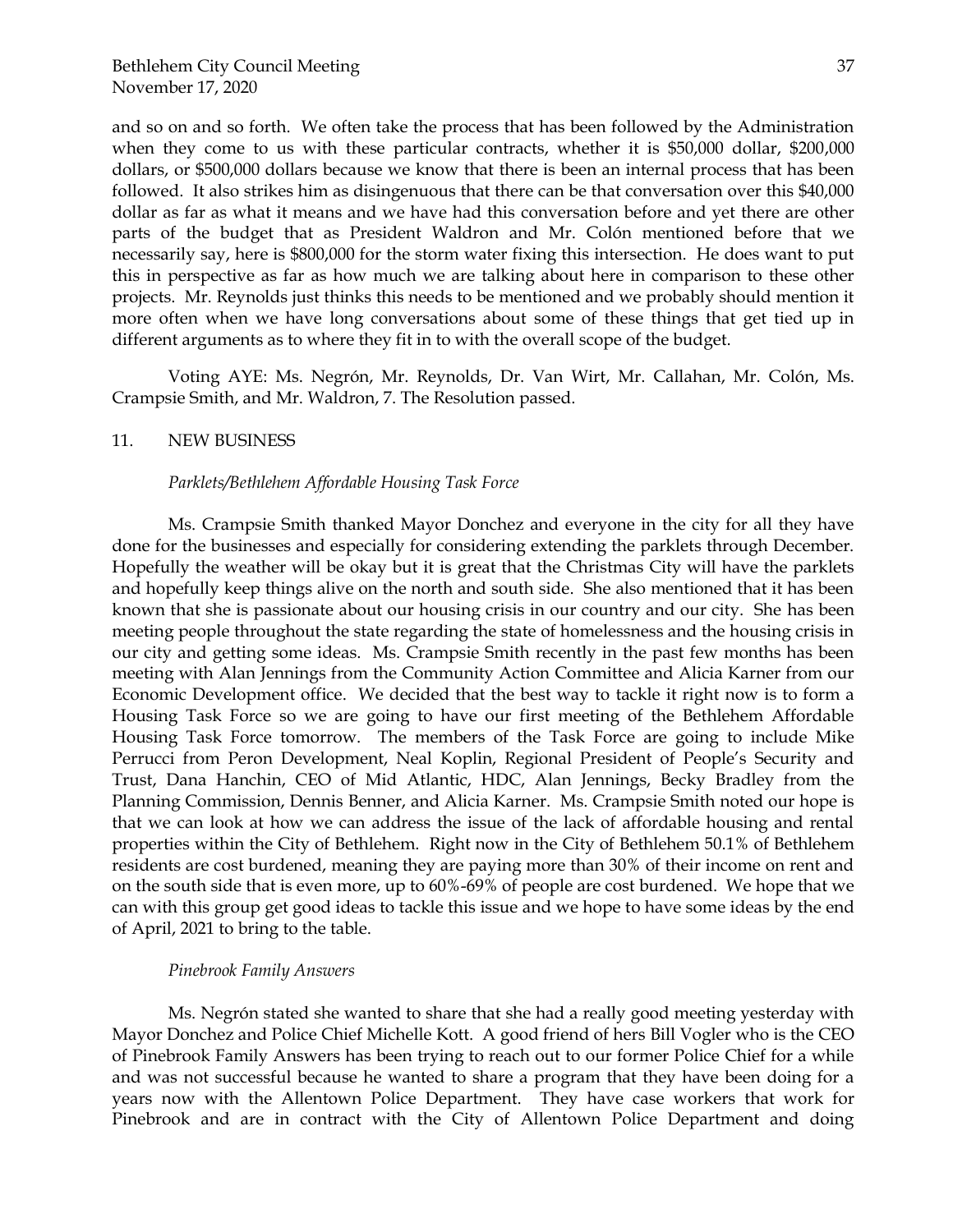wonderful work. He wanted to share that and he believes that tomorrow Chief Kott and the Director of the Health Bureau, Kristen Wenrich and a few of the other members of the Administration will meet with Bill Vogler to talk about this work. This started with one case worker and she believes that now they will have 3 or 4 because it has worked so well with the Allentown Police Department. She wanted to share that and she is looking forward to hear from the Administration about the possibilities of working with a great organization that is doing case work and have counseling, not just mental health but also drug and alcohol.

#### *Pedestrian Bridge*

Mr. Callahan thanked Councilwoman Crampsie Smith for some commonsense and a rational thought process in looking at this pedestrian bridge. He would ask everybody out there who is watching, including the public, if they think the city should be spending \$40,000 dollars on a bridge to nowhere that will not be built for years to come. Mr. Callahan was all for the Hoover Mason Trestle, that was paid for by the TIF money, not taxpayer money. It was taxes that the Sands Casino paid, but that was not taxpayer money. The economy then also was booming. He would ask all the residents of Bethlehem if you have an issue with the city spending \$40,000 dollars on a feasibility study for a walking pedestrian bridge in these hard economic times and the pandemic, they should reach out to Mr. Vidoni, Mr. Reynolds, Mr. Colón, Ms. Negrón, Mr. Waldron and Dr. Van Wirt and explain to them you frustration of a 5% tax increase, losing public safety officials, and 2 SEIU workers. Until you speak up that is the only thing they will listen to. You will get tax increases after tax increases after tax increases for the next 3 to 4 years just based off of the comments from the Mayor tonight. Mr. Callahan added that Mr. Reynolds has continuously raised taxes. He would ask everyone to reach out to the City Clerk and ask the City Clerk to forward your emails to those Council Members.

Mr. Reynolds would like to have the record show that he is laughing at most of what Mr. Callahan has to say. But he would also want to point out that people have reached out to us over the past couple of weeks about the pedestrian bridge. He added that Dr. Van Wirt just read a long, long list of organizations that support the pedestrian bridge which is essentially almost every single institution in the City of Bethlehem. He would also say that the way the TIF works as far as Tax Increment Financing Zone is that it is in the title of Tax Increment Financing that there is a baseline for what those properties were taxes at and then there is a bond taken out and that bond is paid off with taxpayer dollars as far as the increase in the value. Then at one point in the middle of his brother, Mayor John Callahan's Administration that deal was actually reengineered in order to create a different amount of taxpayer dollars to go pay off the taxpayer dollar paid for Hoover Mason Trestle. So that was a lot more taxpayer dollars as in \$17 million taxpayer dollars that created something that people love in the City of Bethlehem. We are talking about spending \$40,000 dollars of money that cannot be spent in the General Fund. It is in the Non-Utility Capital Fund. Metaphorically, symbolically, it might feel like it is General Fund dollars but is not General Fund dollars.

Mr. Callahan interjected that it can be spent on roads.

Mr. Reynolds pointed out it can be spent on roads and he would entertain that there are some people in the city that do not own a driving school and that walk places and ride their bikes places. But yes, it could be spent on roads.